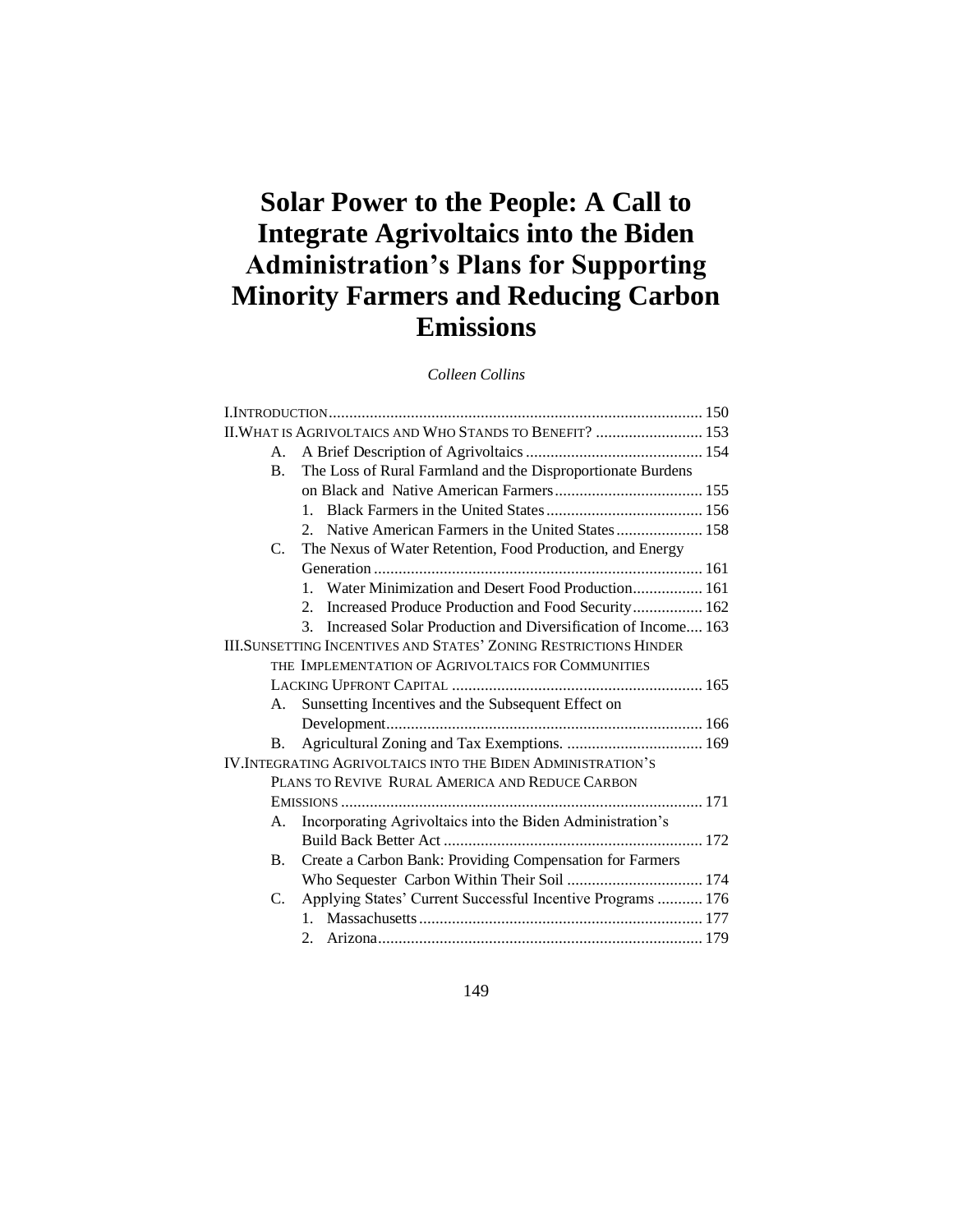| 150 | University of California, Davis | <b>IVol.</b> 45:2 |
|-----|---------------------------------|-------------------|
|     |                                 |                   |

#### I. INTRODUCTION

Combating climate change and revitalizing rural America have become prominent priorities as the Biden administration reveals plans to invest in sustainable agriculture and renewable energy.<sup>1</sup> The administration has also pledged to confront a legacy of systemic discrimination that has left Black and Native American farmers without access to "land, loans and other assistance," including "climate smart" technology.<sup>2</sup> The significant loss of agricultural land within minority populations affects the economy, environment, and local communities. <sup>3</sup> The administration has "promised to make agriculture a cornerstone of its . . . climate agenda, looking to farmers to take up farming methods that could keep planet-warming carbon dioxides locked in the soil and out of the atmosphere."<sup>4</sup> However, current proposals for addressing these issues fail to consider trending technologies and techniques, such as agrivoltaics, which could provide additional revenue, reduce global emissions, and produce clean energy alongside agriculture.

Agrivoltaics is a method of developing the same area of land for both solar photovoltaic ("PV") power and agriculture. Studies have demonstrated that incorporating PV on farmland has promising implications for water savings, food cultivation, heat stress reduction, and renewable energy production.<sup>5</sup> Growing vegetation around the solar array's base benefits the PV system as well as the crops planted below. The PV modules benefit from this arrangement as energy production is sensitive to heat and generation degrades after reaching a specific

<sup>1</sup> Rob Garver, *Biden Plans Ambitious Agenda for First 100-Days*, VOICE OF AMERICA (Jan. 19, 2021), https://www.voanews.com/usa/biden-plans-ambitious-agenda-first-100-days.

<sup>2</sup> Hiroko Tabuchi & Nadja Popovich, *Two Biden Priorities, Climate and Inequality, Meet on Black-Owned Farms*, N.Y. TIMES (Feb. 18, 2021), https://www.nytimes.com/2021/01/31/climate/ black-farmers-discrimination-agriculture.html.

<sup>3</sup> *See Ximena Bustillo, Black Farmers Look to Next Congress, Biden to Dismantle 'Culture of Discrimination', Politico (Jan. 1, 2021, 4:30 AM), https://www.politico.com/news/2021/01/01/blackfarmers-systemic-racism-453220 (stating the United States Secretary of Agriculture, Tom Vilsack, met with community-based groups to reaffirm the administration's "commitment to ensuring fairness and equity for Black farmers," according the Biden-Harris transition team); see also Jeanne S. White, Beating Plowshares into Townhomes: The Loss of Farmland and Strategies for Slowing Its Conversion to Nonagricultural Uses, 28 Env't L. 113 (1998).*

<sup>4</sup> Tabuchi & Popovich, *supra* note 2.

<sup>5</sup> *Benefits of Agrivoltaics Across the Food-Energy-Water Nexus,* NAT'L RENEWABLE ENERGY LAB'Y. (Sept. 19, 2019), https://www.nrel.gov/news/program/2019/benefits-of-agrivoltaics-acrossthe-food-energy-water-nexus.html; *see also infra* notes 11-12. *See generally* Greg A. Barron-Gafford et al., *Agrivoltaics Provide Mutual Benefits Across the Food–Energy–Water Nexus in Drylands,* 2 NATURE SUSTAINABILITY 848 (2019), https://doi.org/10.1038/s41893-019-0364-5.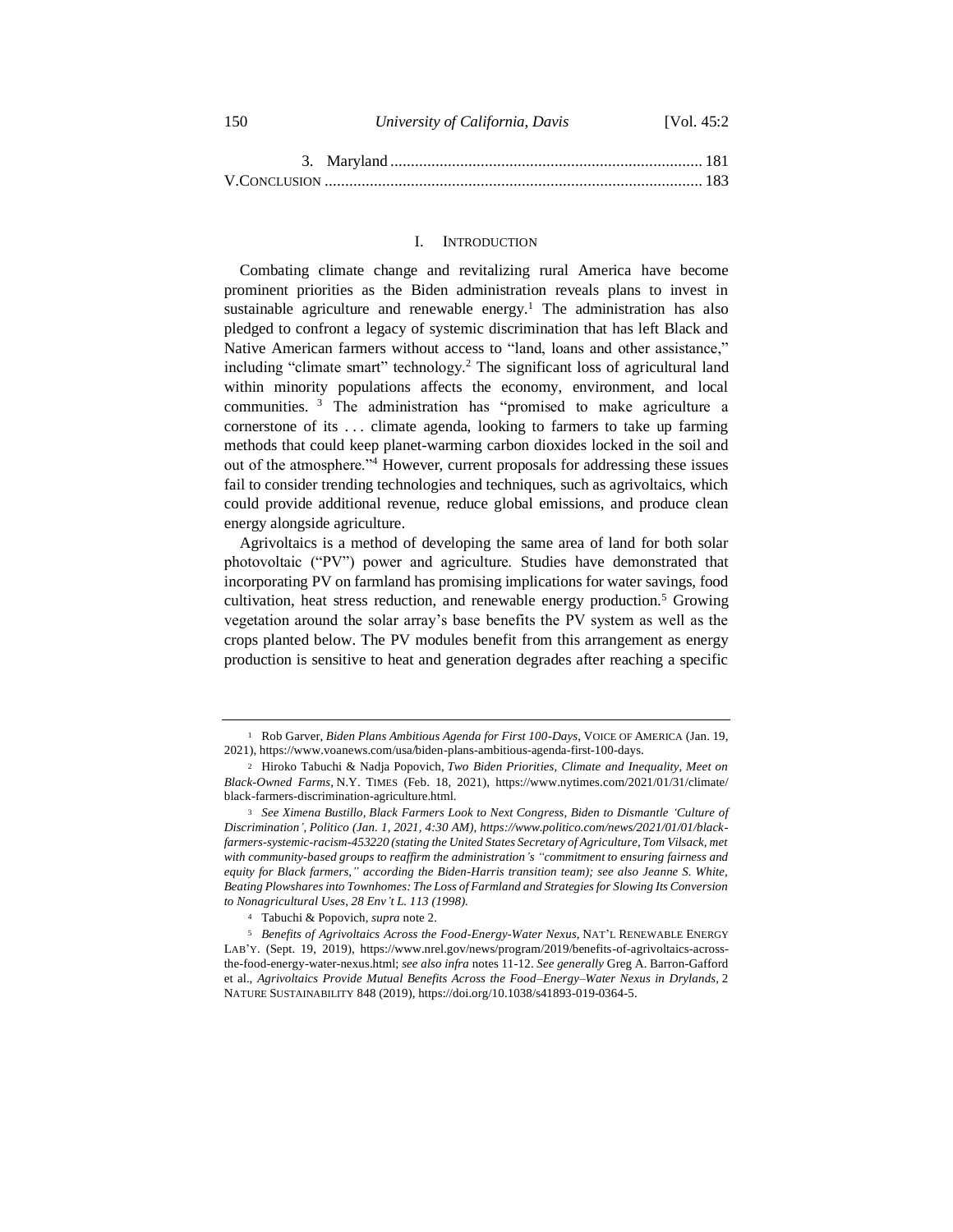temperature unique to an individual module.<sup>6</sup> Additionally, the impact of this integration allows farmers to diversify their income through renewable energy generation, while maintaining agricultural use of their land and reducing their greenhouse gas emissions.<sup>7</sup>

This synergistic relationship between energy generation and crop production has the potential to uplift rural communities, providing energy, food, and jobs.<sup>8</sup> While some farmers have replaced crop production with solar energy production on areas of their farms, few are producing crops and energy on the same plot of land. This "either–or" discourse<sup>9</sup> drives many policies and development decisions around conservation practices, land and water allotments for agriculture, and the permitting of large-scale renewable energy installations."<sup>10</sup> Co-locating energy production and food production, which thrive in similar environments,<sup>11</sup> "could provide 20% of total electricity generation in the United States with an investment of less than  $1\%$  of the annual U.S. budget."<sup>12</sup>

To address these goals, the Biden administration proposed The American Jobs Plan, which evolved into the Build Back Better Act ("BBB Act").<sup>13</sup> The BBB Act aims to reduce carbon emissions; invest in agriculture; help rural, marginalized

<sup>9</sup> The "either-or" describes the dichotomy of land use, either used for food production or clean energy production, but not both. The practice of agrivoltaics is slowly changing this discussion by proving that land can be dually utilized with this complimentary technique. *See infra* note 27.

<sup>10</sup> See TRIEU MAI ET AL., RENEWABLE ELECTRICITY FUTURES STUDY. VOLUME 1: EXPLORATION OF HIGH-PENETRATION RENEWABLE ELECTRICITY FUTURES (2012), https://www.osti.gov/biblio/ 1046880-renewable-electricity-futures-study-volume-exploration-high-penetration-renewableelectricity-futures.

<sup>11</sup> *See* Russell McLendon, *Solar Panels Pair Surprisingly Well with Tomatoes, Peppers and Pollinators*, TREEHUGGER (Oct. 4, 2019), [https://www.treehugger.com/agrivoltaics-solar-power](about:blank)[crops-bees-4863595](about:blank) (explaining that recent studies have found areas with the "greatest potential for solar power" are also the most ideal areas for croplands, given both of their needs for sunlight).

<sup>12</sup> Sean Nealon, *Combining Solar Energy and Agriculture to Mitigate Climate Change, Assist Rural Communities*, OR. STATE UNIV. (Jan. 4, 2021), [https://today.oregonstate.edu/news/combining](about:blank)[solar-energy-and-agriculture-mitigate-climate-change-assist-rural-communities;](about:blank) *see also* E. H. Adeh et al*.*, *Solar PV Power Potential is Greatest over Croplands*, 9 SCI. REPORTS 11442 (2019), [https://doi.org/10.1038/s41598-019-47803-3](about:blank) ("Global energy demand would be offset by solar production if even less than 1% of cropland were converted to an agrivoltaic system. According to Higgins' research, if even less than 1% of existing cropland was converted to an agrivoltaic system, solar power could fulfill global demand for electricity."). *But cf.* S.P. Good et al., *A Mesic Maximum in Biological Water Use Demarcates Biome Sensitivity to Aridity Shifts,* 1 NATURE ECOLOGY & EVOLUTION 1883 (2017), https://doi.org/10.1038/s41559-017-0371-8 ("The reduced order model was re-evaluated to assess the potential for agrivoltaic globally, and the global energy demand (21 PWh) could be offset by solar production if <1% of agricultural land at the median power potential of 28 W/m<sup>2</sup> were suitable candidates for agrivoltaic systems and converted to dual use. Lack of energy storage and the temporal variance in the availability of solar energy will restrict this expansion.").

<sup>13</sup> Build Back Better Act, H.R. 5376, 117th Cong. (2021).

<sup>6</sup> *See* discussion *infra* Section I.C.

<sup>7</sup> *Benefits of Agrivoltaics Across the Food-Energy-Water Nexus*, *supra* note 5.

<sup>8</sup> *See* Barron-Gafford et al., *supra* note 5, at 848 ("Together, these results suggest that the novel colocation of agriculture and PV arrays could have synergistic effects that support the production of ecosystem services such as crop production, local climate regulation, water conservation and renewable energy production.").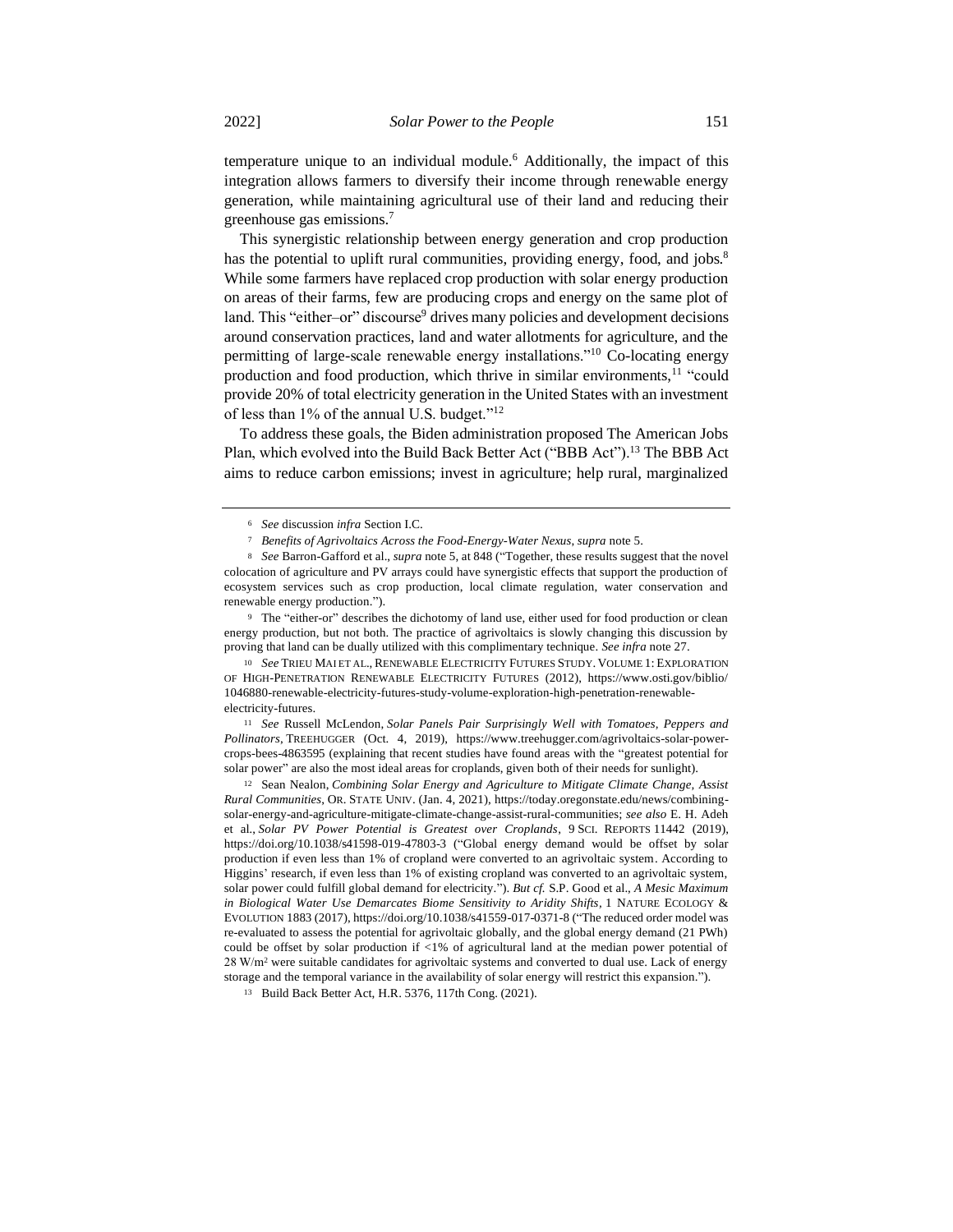communities; and build rural infrastructure.<sup>14</sup> The ambitious plan focuses on milestones of "achiev[ing] net-zero emissions and creat[ing] new sources of income for farmers in the process," but does not consider commingling renewable energy and agricultural production.<sup>15</sup> Agrivoltaics integrates these goals and offers a solution to address them simultaneously. By adding agrivoltaics to the sustainable farming methods outlined in the BBB Act, farmers would be compensated for emission reductions and carbon sequestration while diversifying their income through farming and producing clean energy for the electric grid.<sup>16</sup> Through the diversification of income, farmers have a higher likelihood of retaining their land and adding a level of resiliency against unforeseen events caused by climate change.<sup>17</sup>

Part I of this article examines the history and benefits of agrivoltaics, including water reduction, food production, and energy generation.<sup>18</sup> It discusses how disenfranchised, minority farmers have been historically discriminated against, causing them to lose their land and valuable resources to the benefit of their white counterparts. Additionally, it examines how minority farmers might benefit from adopting an agrivoltaics system, which could result in alternative revenue and lower operational costs.<sup>19</sup> Part II discusses the sunsetting incentives and zoning restrictions that hinder development of agrivoltaics systems. Such impediments to renewable development reduce the likelihood of the United States reaching its ambitious emission reduction goals. Part III offers suggestions to incorporate clean technology into agricultural practice, through the application of incentive programs, the results of which could benefit minority farmers, the environment, and rural America.<sup>20</sup> Part III compares successful incentive programs currently utilized in some states and suggests those same incentive structures could be successful nationally.<sup>21</sup> It also explores some of the proposed relief provisions in the BBB Act, which include financial distributions for minority farmers and clean

<sup>14</sup> Mitchell T. Emmert et al., *House Rules Committee Modifies Green Energy Bill,* TROUTMAN PEPPER (Nov. 10, 2021), https://www.troutman.com/insights/house-rules-committee-modifies-greenenergy-bill.html.

<sup>15</sup> Chuck Abbott, *Biden Vows to Pay Farmers to Plant Cover Crops and Put Land in Conservation,* SUCCESSFUL FARMING (Dec. 14, 2020), https://www.agriculture.com/news/business/ biden-vows-to-pay-farmers-to-plant-cover-crops-and-put-land-in-conservation (quoting the Biden administration's initiative to make "American agriculture the first in the world to achieve net-zero emissions and create new sources of income for farmers in the process, by paying farmers to put their land in conservation and plant cover crops that use the soil to capture carbon.").

<sup>16</sup> Though other barriers to entry in this market remain, including insurance obstacles and structural design, those challenges are beyond the scope of this article.

<sup>17</sup> Kyle W. Proctor, Ganti S. Murthy & Chad W. Higgins, *Agrivoltaics Align with Green New Deal Goals While Supporting Investment in the US' Rural Economy*, 13 SUSTAINABILITY 137, 137 (2020) (explaining that agrivoltaics can provide a secondary source of revenue for farmers, depending on the funding structure, "providing resiliency in cases of crop failure or other unforeseen events").

<sup>18</sup> *See* discussion *infra* Section I.A & Part I.C.

<sup>19</sup> *See* discussion *infra* Section I.B.

<sup>20</sup> *See* discussion *infra* Part II & Part III.

<sup>21</sup> *See* discussion *infra* Part III.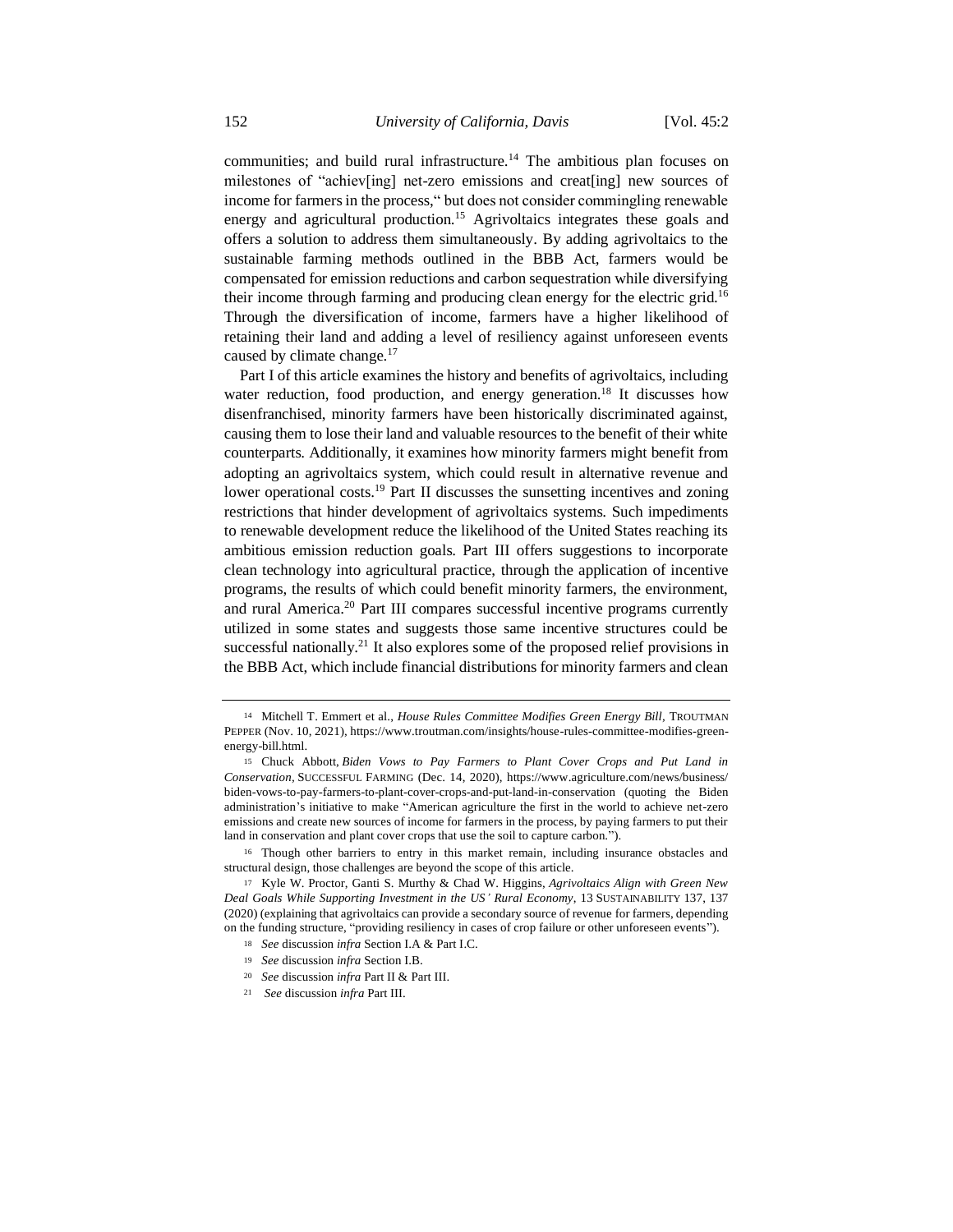energy incentives. However, the BBB Act fails to creatively combine these two goals, which could be addressed through agrivoltaics.<sup>22</sup>

#### II. WHAT IS AGRIVOLTAICS AND WHO STANDS TO BENEFIT?

The United States Department of Agriculture's ("USDA") "well-documented" history of racially biased laws resulted in Black Americans, Native Americans, and other minority farmers' systematic loss of land.<sup>23</sup> As rural and minority farmers continue to struggle to maintain active farms, $24$  many have turned to renewable energy, such as solar and wind power, to provide additional income from land previously used strictly for agriculture.<sup>25</sup> In an effort to keep their farms economically viable, these farmers forgo food production on those tracts of land dedicated to energy generation.<sup>26</sup> In recent years, this false dichotomy between energy generation and food production has been invalidated in promising studies through the deployment of agrivoltaics.<sup>27</sup> The potential for dual-use agrivoltaic systems may alleviate land competition and other spatial constraints for solar power development, creating a significant opportunity for future energy sustainability and food security.<sup>28</sup> The discussion below provides a brief

<sup>25</sup> Jessica Owley & Amy Wilson Morris, *The New Agriculture: From Food Farms to Solar Farms*, 44 COLUM. J. ENV'T L. 409, 410 (2019) ("Renewable energy development pressures are accelerating the existing loss of agricultural land, heightening concerns about food security and the economic viability of agricultural communities.").

<sup>26</sup> McLendon, *supra* note 11 ("Farming in the U.S. has become increasingly difficult lately, due to a mix of factors from droughts and floods to the U.S.-China trade war, which has reduced demand for many American crops. As the Wall Street Journal [reports,](about:blank) this is leading some farmers to use their land for harvesting solar power instead of food, either by leasing the land to energy companies or by installing their own panels to cut electricity bills.").

<sup>27</sup> In a study conducted by the National Renewable Energy Laboratory (NREL) researchers found that there does not need to be a trade-off "between crops and electron… they can grow in tandem." *See generally* Proctor, Murthy & Higgins, *supra* note 17. *See also* Harrison Dreves, *Beneath Solar Panels, the Seeds of Opportunity Sprout,* NAT'L RENEWABLE ENERGY LAB'Y (Apr. 1, 2019), https://www.nrel.gov/news/features/2019/beneath-solar-panels-the-seeds-of-opportunity-

sprout.html; Barron-Gafford, *supra* note 5 (arguing that society should no longer view land competition between solar and agriculture as a "zero-sum game," and offering research that shows "each portion of the food–energy–water nexus can respond positively to the colocation of these seemingly disparate needs.").

<sup>28</sup> Barron-Gafford et al., *supra* note 5.

<sup>22</sup> *See* discussion *infra* Part III.

<sup>23</sup> Chris Kromm, *The Real Story of Racism at the USDA*, THE NATION (July 23, 2010), https://www.thenation.com/article/archive/real-story-racism-usda/.

<sup>24</sup> M. Shahbandeh, *Total Number of Farms in the United States from 2000 to 2020*, STATISTA (Feb. 24, 2021), https://www.statista.com/statistics/196103/number-of-farms-in-the-us-since-2000/ (last visited Apr. 22, 2021) (showing a steady decrease in farmland in the United States since 2007) ("In 2020, there were just over two million farms in the United States. However, the number of farms has been steadily dropping since the year 2007, when there were about 2.2 million farms in the United States."); *see also* Daniel Aminetzah et al., *Black Farmers in the US: The Opportunity for Addressing Racial Disparities in Farming*, McKinsey & Company (Nov. 10, 2021), https://www.mckinsey.com/ industries/agriculture/our-insights/black-farmers-in-the-us-the-opportunity-for-addressing-racialdisparities-in-farming (discussing the decline of Black owned farmland in the last century).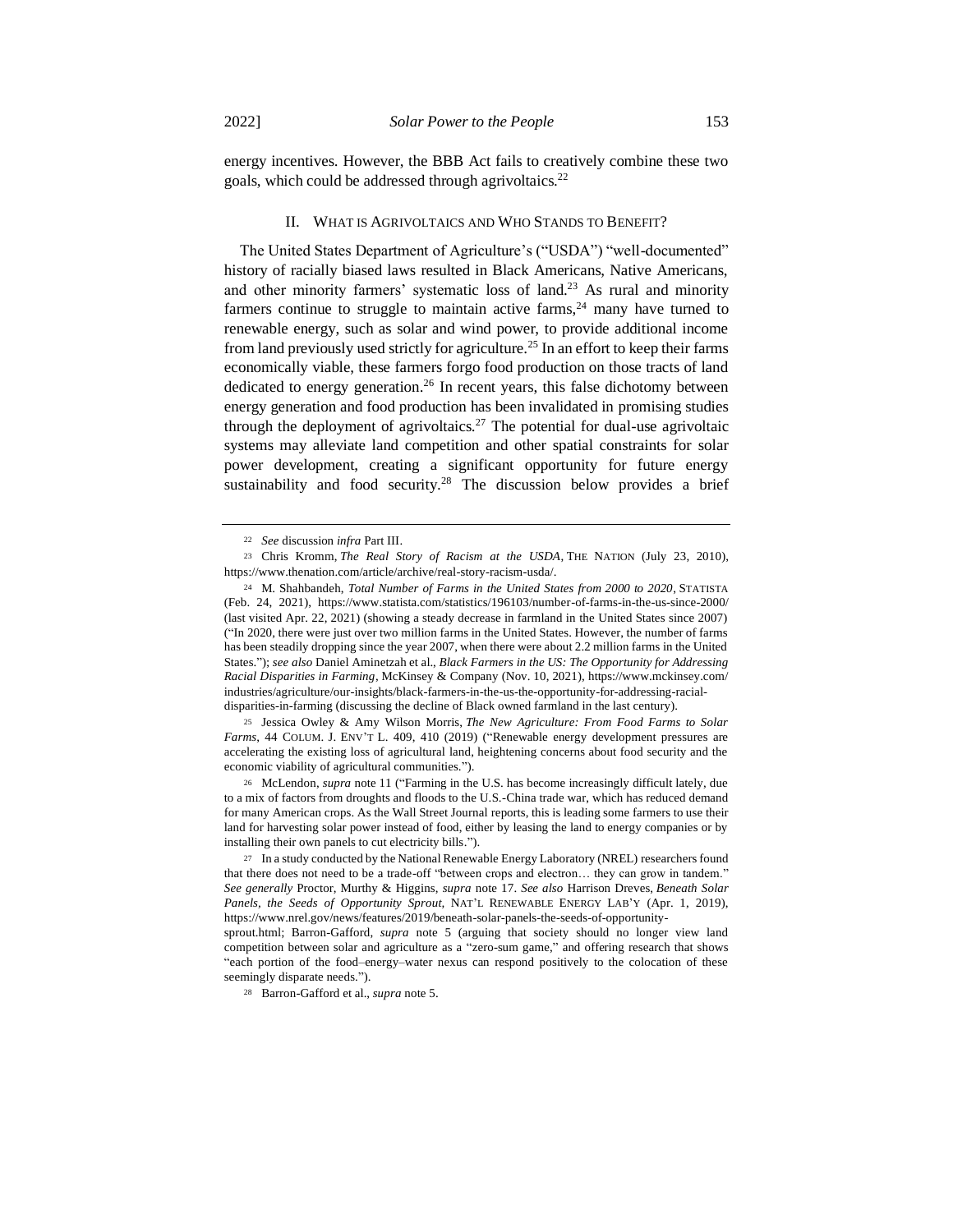description of agrivoltaics and its deployment, identifies the USDA's discriminatory practices against minority farmers, and explores the multitude of benefits an agrivoltaic system could provide when incorporated into traditional farming in areas traditionally occupied by minority and Indigenous communities.

# *A. A Brief Description of Agrivoltaics*

In 1981, Armin Zastrow and Adolf Goetzberger pioneered what we refer to today as agrivoltaics.<sup>29</sup> They proposed the dual use of arable land for solar energy generation and plant cultivation. The idea was to co-develop the land to simultaneously produce crops and electricity, alleviating competition between developers and farmers.<sup>30</sup> The original concept envisioned creating space between the rows of PV panels in order to grow crops. However, in recent years, promising research has shed light on the ability to mount PV arrays above, rather than alongside, crops without hindering food production. <sup>31</sup>

Over the last 40 years, progress in the agrivoltaics area has been slow moving due, in part, to the prohibitive cost and upfront capital required to purchase solar equipment.<sup>32</sup> However, solar equipment costs decreased 70% from 2010 to 2020, catalyzing a renewed focus on agrivoltaics.<sup>33</sup> Additionally, farmers and scientists have shown reinvigorated interest in this field, due to the negative impacts of climate change, reduction in farming revenues, and subsequent lack of successors.<sup>34</sup>

<sup>34</sup> *Largest Agrivoltaic Research Project in U.S. Advances Renewable Energy While Empowering Local Farmers*, Solar Power World (Jun. 10, 2021), https://www.solarpowerworldonline.com/

<sup>29</sup> A. Goetzberger & A. Zastrow, *On the Coexistence of Solar-Energy Conversion and Plant Cultivation*, 1 INT'L J. SOLAR ENERGY, 55 (1982).

<sup>30</sup> Victoria Corless, *No Longer Just Solar Sharing: Bringing Agrivoltaics to the Next Level*, ADVANCED SCIENCE NEWS (Aug. 3, 2020), https://www.advancedsciencenews.com/no-longerjust-solar-sharing-bringing-agrivoltaics-to-the-next-level/.

<sup>31</sup> *See Agroforestry*, USDA, https://www.usda.gov/topics/forestry/agroforestry, (last visited Apr. 22, 2021) (Describing the precursor to the agrivoltaic system was the agroforestry system, which involved intercropping between vegetation and trees. In the past, the solution for competition issues between food and energy production was addressed by the division of land, but studies have found it is possible to combine food and energy generation on the same piece of land while maintaining the production of both); *See generally* Bernd Kuemmel et al., *Energetic, economic and ecological balances of a combined food and energy system*, 15 BIOMASS AND BIOENERGY, 407–416 (1998); *see also* Good, S. P., et la., note *supra* 12 (describing [a]grivoltaic systems' ability to "leverage the superposition of energy and food production for mutual benefit" of both PV and crops, which are able to grow in " intermittent shade cast" by the panels without "diminish agricultural yield.").

<sup>&</sup>lt;sup>32</sup> From 2010 to 2020, the cost of solar has dropped more than 70%, leading to the installation of solar nationwide. See Solar Milestones, SOLAR ENERGY INDUSTRIES ASS'N https://www.seia.org/blog/2010s-solar-milestones (last visited Apr. 22, 2021) ("Costs have fallen by 70% since 2010, making both rooftop and utility-scale solar generation competitive with other forms of electricity generation.").

<sup>33</sup> *Id*. *See* Anuj Krishnamurthy & Oscar Serpell, *Harvesting the Sun: On-Farm Opportunities and Challenges for Solar Development*, Univ. of Penn. (Jul. 12, 2021), https://kleinmanenergy.upenn.edu/ research/publications/harvesting-the-sun-on-farm-opportunities-and-challenges-for-solardevelopmen[t/](about:blank) (describing the renewed financial viability of agrivoltaics).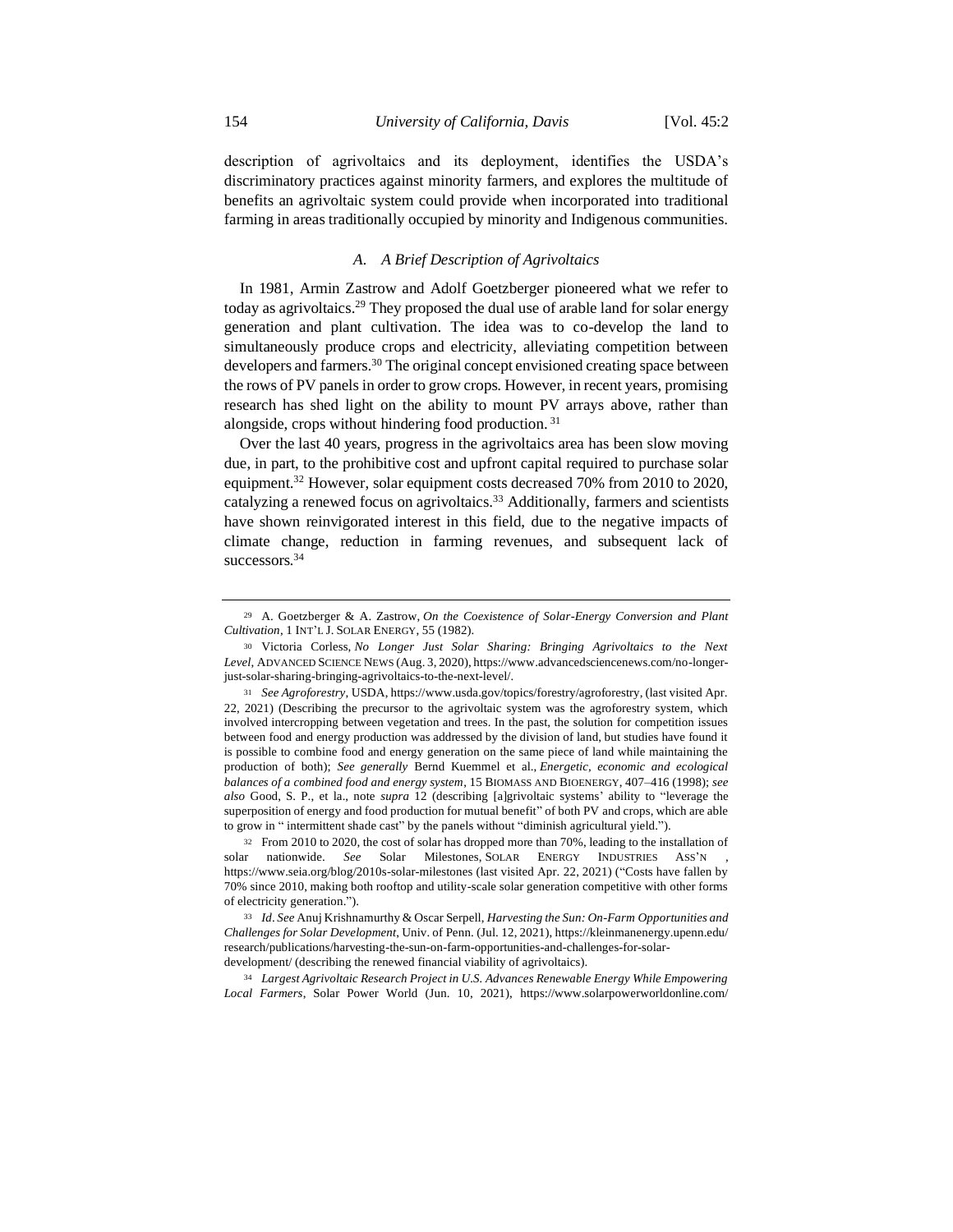# *B. The Loss of Rural Farmland and the Disproportionate Burdens on Black and Native American Farmers*

In the last 20 years, 11 million acres of American farmland has been converted into residential and commercial land use.<sup>35</sup> As renewable energy rapidly develops, a competition between agriculture and clean energy production creates incentive for non-profitable farmland to be temporarily converted into commercial solar facilities.<sup>36</sup> This competition can be alleviated by the introduction of agrivoltaics, allowing farmers to gain supplemental income while maintaining their agricultural operation. $37$  As land competition is projected to intensify, with more affordable solar installations and increasingly unpredictable weather, agrivoltaics is an attractive option to merge the two competing needs for land resources.<sup>38</sup>

With a major shift away from small, distinct farming operations, many farmers struggle to maintain the viability of their businesses, $39$  which the COVID pandemic exacerbated.<sup>40</sup> "High operating costs, low [food] prices, water scarcity,"

<sup>35</sup> Adam Wernick, *US Lost 11 Million Acres of Farmland to Development in Past 2 Decades*, THE WORLD (Aug. 7, 2020) ("A series of studies by the [American Farmland Trust](about:blank) shows that agricultural land is increasingly being converted, fragmented, or paved over — threatening the integrity of local and regional food systems."); *see also* Proctor, Murthy & Higgins, *supra* note 17 (explaining that solar energy proves to be a promising technique "for meeting the [electricity] resource challenges of the 21st century", but "utility scale solar requires large tracts of land" that is typically taken from existing farmland. "[M]ore than 11 million acres of farmland were transitioned to other forms of land-use between 2001 and 2016" which has "led to legislation" aiming to maintain agricultural land, "and a surge in both commercial and research interests in agrivoltaics systems.").

<sup>36</sup> Jonathan Klavens et al., *Solar Project Development: The Special Case of Agrivoltaic Projects*, BOSTON B.J., 29 (Fall 2020) ("Any solar project where farmland is converted to exclusive solar use gives the landowner the opportunity to supplement farm income by renting out a portion of the land to a solar developer.").

<sup>37</sup> *Id*.

<sup>38</sup> The Michigan Technological University research found solar generated electricity coupled with shade-tolerant crop production created an over 30% increase in economic value for farms deploying agrivoltaic systems instead of conventional agriculture. *See* Harshavardhan Dinesh & Joshua M. Pearce, *The Potential of Agrivoltaic Systems*, 54 RENEWABLE AND SUSTAINABLE ENERGY REVIEWS, 299-308, 299 (2016).

<sup>39</sup> University of Maryland, *Trends in Consolidation of US Agriculture with 35 Years of Data: Data Show a Steady Shift to Fewer and Larger Farming Operations Across Crops, Dairy, and Livestock*, SCI. DAILY (July 23, 2020)[, www.sciencedaily.com/releases/2020/07/200723143702.htm.](about:blank) (showing results that production farming has "significantly shifted to larger farms" observed over a period of 35-years, and fewer distinct farming operations exist as "smaller farms going out of business and ultimately becoming unsustainable.").

<sup>40</sup> A survey in May 2020 projected that a third of independent, small farms would end operations due to lost revenue. *See* Karen Stabiner & Dan Barber, *Nearly a tThird of Small, Independent Farmers are Facing Bankruptcy by the End of 2020, New Survey Says*, THE COUNTER (May 18,

<sup>2021/06/</sup>largest-agrivoltaic-research-project-in-u-s-advances-renewable-energy-while-empoweringlocal-

farmers/#:~:text=The%20global%20installed%20capacity%20of,approximately%202%2C900%20 MW%20in%202020 (describing the growth in agriovlatic arrays in the last decades, from about 5 MW in 2012 to approximately 2,900 MW in 2020); *see also* Junko Movellan, *Japan Next-Generation Farmers Cultivate Crops and Solar Energy*, RENEWABLE ENERGY WORLD (Oct. 10, 2013), https://www.renewableenergyworld.com/2013/10/10/japan-next-generation-farmers-cultivateagriculture-and-solar-energy/.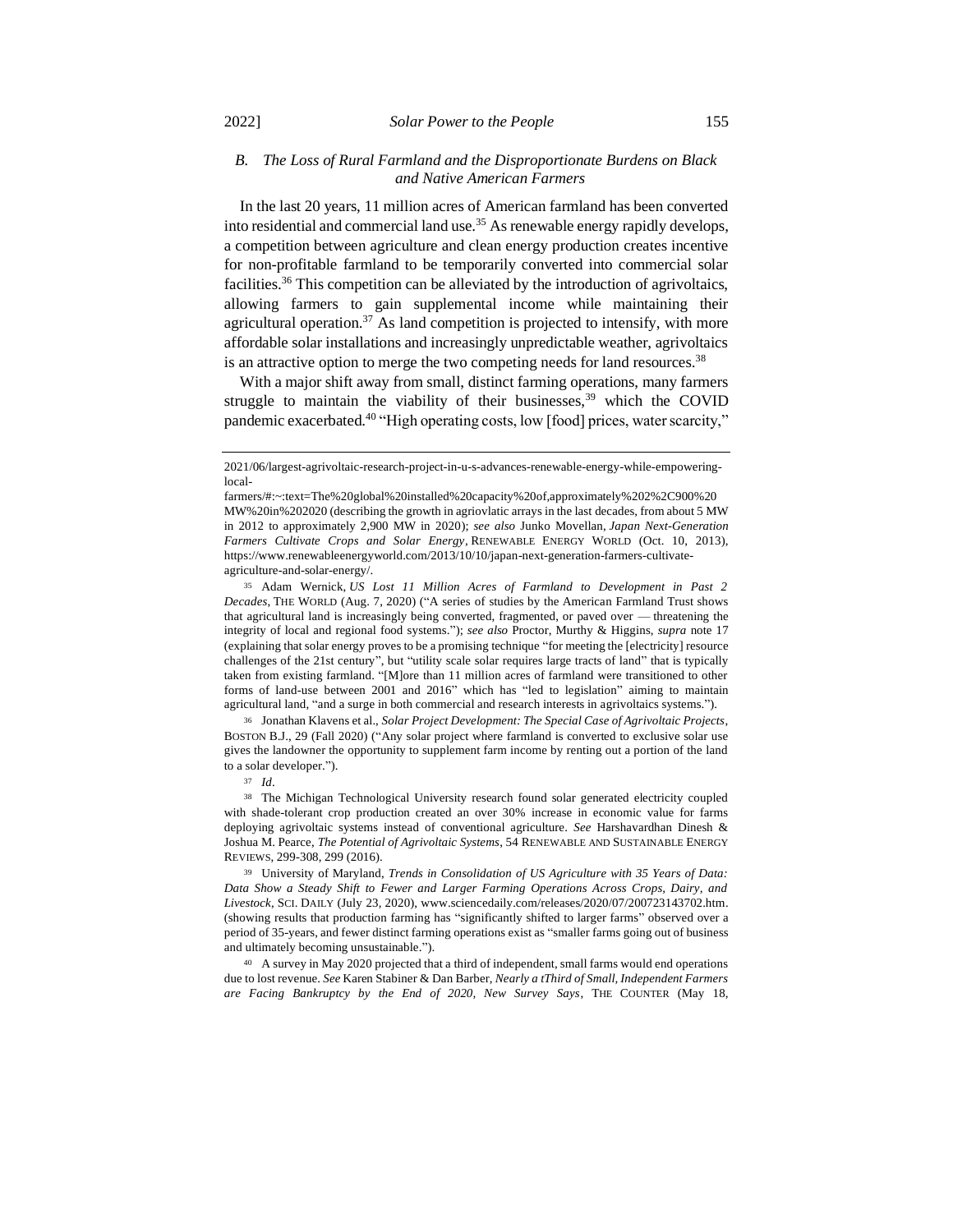and a reduced demand for American crops has placed "tremendous financial pressure" on U.S. farmers.<sup>41</sup> In recent years many have turned to developers to lease a portion, or sell the entirety, of their land.<sup>42</sup> As farmland becomes a "rapidly vanishing commodity,"<sup>43</sup> disproportionally so for minority and Indigenous populations, it is increasingly important to find new sustainable farming techniques that help farmers diversify their income while maintaining the integrity of their agricultural roots. <sup>44</sup> With persistent discrimination against Black American and Native American farmers in the United States, the additional income and diversification of revenue agrivoltaics provides could help minority farmers reduce operational costs and protect their assets.<sup>45</sup>

# 1. Black Farmers in the United States

The United States was built on the backs of enslaved Africans and people of color, propelling the American economy into the juggernaut it is today.<sup>46</sup> Black Americans' enslaved African ancestors were kidnapped and forced into labor in part because "of their agricultural acumen and ability to cultivate appropriated

<sup>41</sup> Tim McDonnell, *Can Farmland Fix Solar Power's Real Estate Problem?*, QUARTZ (Oct. 8, 2020), https://qz.com/1913868/why-agricultural-land-is-better-than-rooftops-for-solar-panels/.

- <sup>42</sup> McLendon, *supra* note 11.
- <sup>43</sup> McDonnell, *supra* note 41.

<sup>44</sup> Nadra Nittle, *Black-Owned Farms Are Holding on by a Thread*, EATER (Feb 23, 2021, 10:30am), [https://www.eater.com/22291510/black-farmers-fighting-for-farmland-discrimination-in](about:blank)[agriculture](about:blank) (listing statistics from the National Young Farmers Coalition (NYFC) that state "[w]hite landowners possess 98 percent of all farmland, and 95 percent of farmers are white." The article further explains that "through 2020, Black farmers have fought to retain their farmland amid discrimination from the federal government, mass commercialization of agriculture, racial violence, economic instability, and, now, a pandemic.").

<sup>45</sup> Ruth Terry, *New Donations to Black-Led Food and Land Groups Aim for True Reparations*, CIVIL EATS (Feb. 23, 2021), [https://civileats.com/2021/02/23/new-donations-to-black](about:blank)[led-food-and-land-groups-aim-for-true-reparations/,](about:blank) ("From the reversal of Reconstruction-era land grants to the USDA's blanket denial of Black farmers' loan applications until 1997 to food companies' ongoing [exploitation of immigrant and incarcerated workers,](about:blank) there has been a perpetual loop of injustice and inequity.").

<sup>46</sup> P.R. Lockhart, *How Slavery Became America's First Big Business*, VOX (Aug. 16, 2019, 9:00AM), [https://www.vox.com/identities/2019/8/16/20806069/slavery-economy-capitalism](https://www.vox.com/identities/2019/8/16/20806069/slavery-economy-capitalism-violence-cotton-edward-baptist)[violence-cotton-edward-baptist,](https://www.vox.com/identities/2019/8/16/20806069/slavery-economy-capitalism-violence-cotton-edward-baptist) (stating that bodies of enslaved Africans served as "America's largest financial asset," being forced to maintain "America's most exported commodity," cotton.).

<sup>2020),</sup> [https://thecounter.org/covid-19-dan-barber-resourced-small-farmer-survey/.](about:blank) While the impact of Covid-19 was "immediate and severe" for the farming community, aid from the CARES Act helped elevate stress on "farmers and ranchers to help them deal with the significant income losses they incurred during the pandemic." The impact of the pandemic remains uncertain as growing seasons and harvest seasons vary by farmer. *See* Robert Johansson, *America's Farmers: Resilient Throughout the COVID Pandemic*, U.S. Dep't of Agric. (Jul. 29, 2021) https://www.usda.gov/media/blog/2020/09/24/ americas-farmers-resilient-throughout-covid-pandemic; *see also* USDA *2022 Farm Sector Income Forecast,* Economic Research Service (Feb. 2022), [https://www.ers.usda.gov/topics/farm](about:blank)[economy/farm-sector-income-finances/farm-sector-income-forecast/](about:blank) ("In inflation-adjusted dollars, 2022 net farm income is forecast to decrease by \$9.7 billion (7.9 percent); net cash farm income is forecast to decrease by \$2.9 billion (2.1 percent).").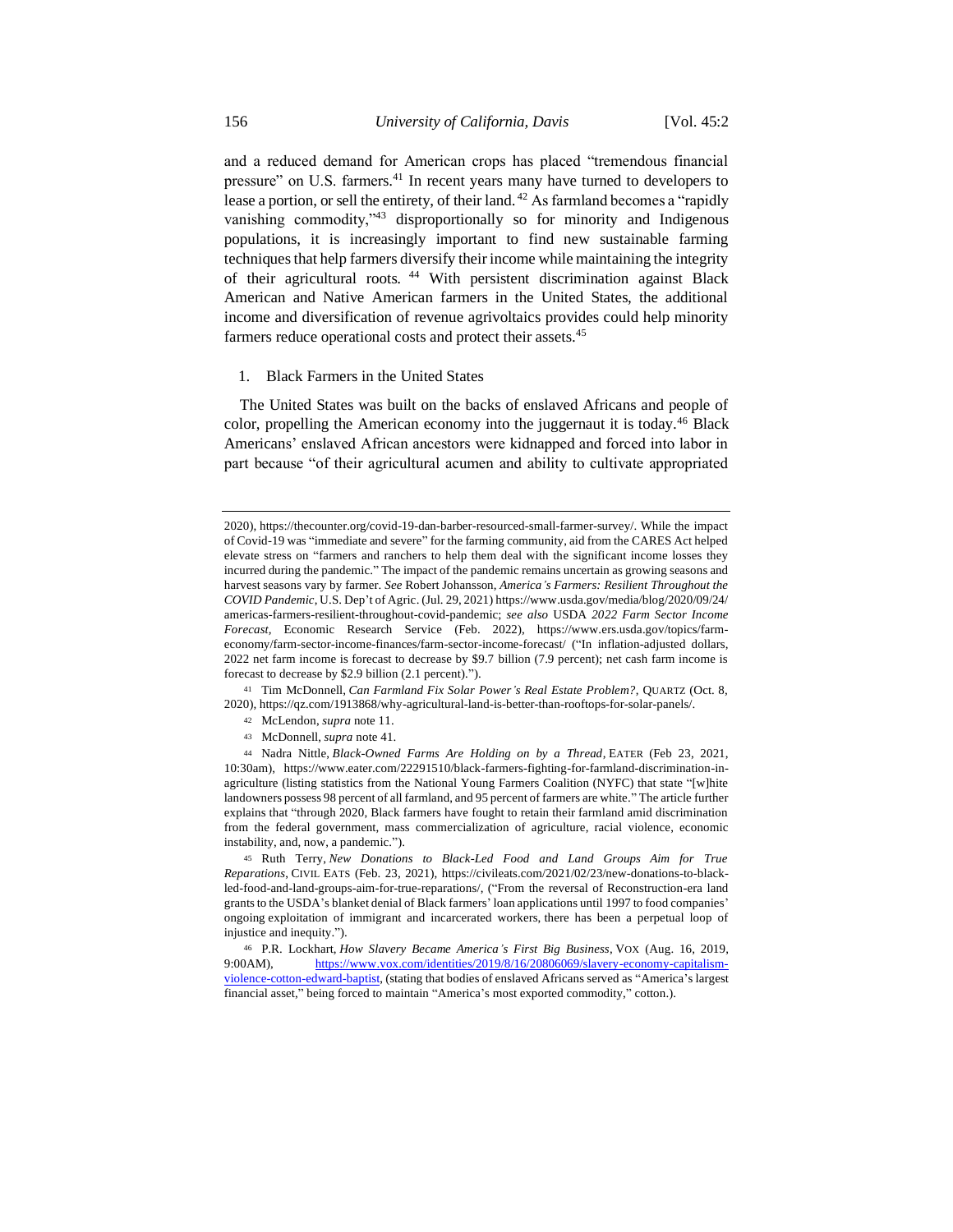land for white colonizers."<sup>47</sup> This slave labor increased the cotton-picking industry's output in the south by over 400%, allowing the United States to become an economic world leader, benefiting white Americans.<sup>48</sup>

Since then, Black Americans have continued to face discrimination, and the farming industry is no exception. There is a long, documented history of the government discriminating against Black farmers. The USDA's Farm Service Agency office denied "Black, Latino, Native American and other socially disadvantaged farmers" from being considered for "loans needed for their farms, ultimately leading to dispossession of their land."<sup>49</sup> In the case *Pigford v. Glickman,*<sup>50</sup> Black American farmers filed a class action lawsuit against the USDA, alleging unconstitutional discrimination for a period spanning 25 years, denying them access to federal farm loans based on race.<sup>51</sup> A consent decree was entered in favor of the class members, which provided a "a two-track dispute resolution mechanism" allowing the plaintiffs to receive either loan forgiveness in the amount of \$50,000 or uncapped relief with additional documentation.<sup>52</sup>

However, this consent decree did not go far enough to protect Black farmers from future discrimination. Judge Friedman, in his 65-page opinion, stated that the consent decree does not "provide any forward-looking injunctive relief . . . [and] it does not require the USDA to take any steps to ensure" that the commissioners responsible for the discrimination were no longer in the position to approve or deny loans.<sup>53</sup> Additionally, no mechanism was set in place to investigate future complaints in a timely manner and prevent "the same discrimination against African American farmers that led to the filing of this lawsuit."54

<sup>47</sup> Terry, *supra* note 45 (clarifying that "Black Americans' connection to land and food systems is undeniably and understandably fraught" given the treatment of their ancestors. Africans were kidnapped and enslaved because of their "agricultural acumen and ability to cultivate appropriated land for white colonizers." Yakini further notes that the force labor of African slaves made "United States an economic superpower.").

<sup>48</sup> Lockhart, *supra* note 46 ("In 60 years, from 1801 to 1862, the amount of cotton picked daily by an enslaved person increased 400 percent. The profits from cotton propelled the US into a position as one of the leading economies in the world, and made the South its most prosperous region. . . . The ownership of enslaved people increased wealth for Southern planters so much that by the dawn of the Civil War, the Mississippi River Valley had more millionaires per capita than any other region.").

<sup>49</sup> *Understanding the Economic Crisis Family Farms are Facing*, FARM AID (Sept. 23, 2020), [https://www.farmaid.org/blog/fact-sheet/understanding-economic-crisis-family-farms-are-facing,](about:blank) (With a persistent history of "racial discrimination at USDA Farm Service Agency offices", Black, Latino, Native American and other socially disadvantaged farmers were regularly denied the loans needed to maintain their farms, leading to "dispossession of their land.").

<sup>50</sup> Pigford v. Glickman, 185 F.R.D. 82 (D.D.C. 1999).

<sup>51</sup> *Id.* at 85-86.

<sup>52</sup> *Id.* at 95.

<sup>53</sup> *Id*. at 110.

<sup>54</sup> *Id*.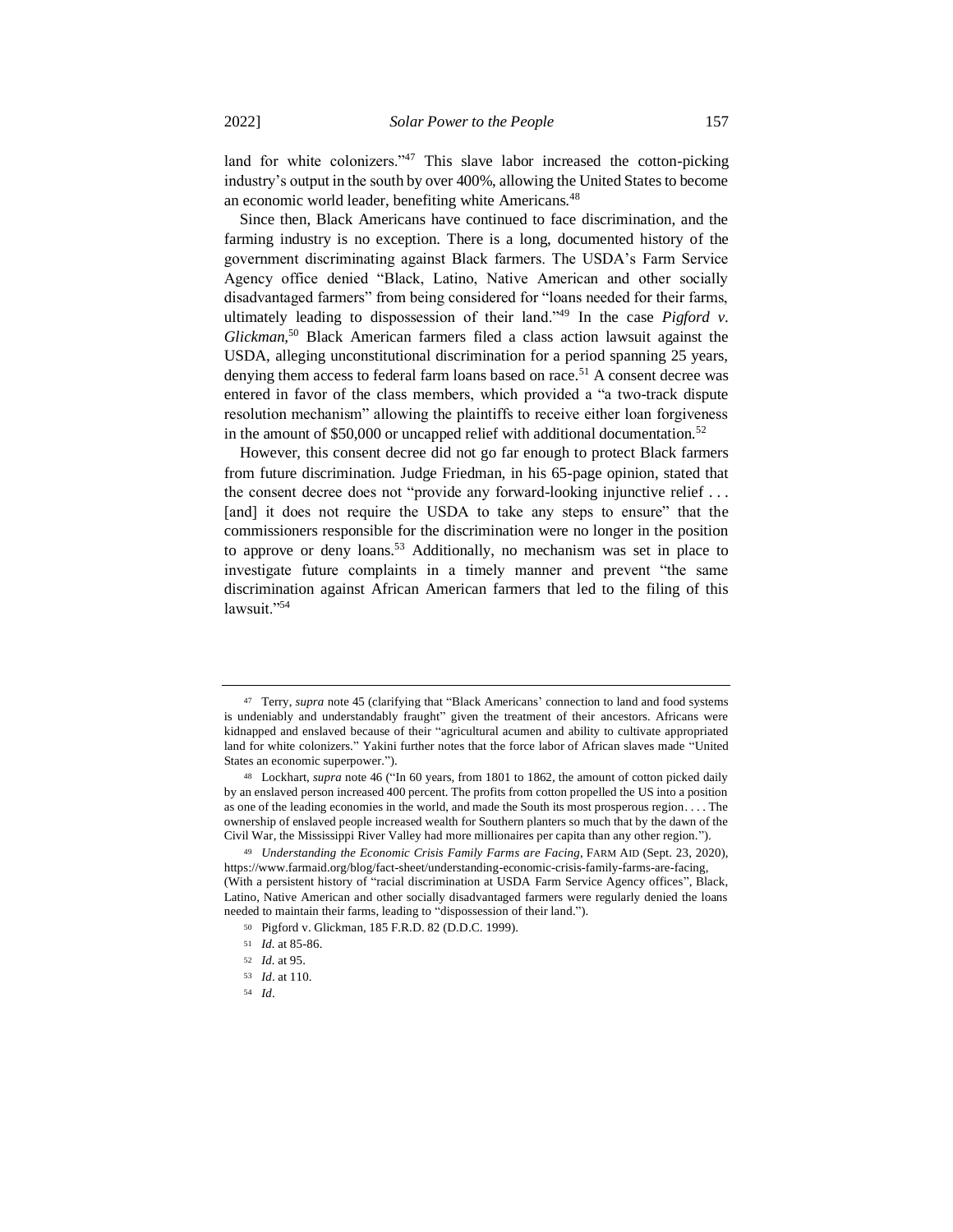These barriers to entry still exist today as young, Black farmers struggle to access funding and land<sup>55</sup> while continuing to face discrimination.<sup>56</sup> Farms owned by Black Americans make up less than 2% of the nation's agricultural land, in large part due to "decades of racial violence and unfair lending and land ownership policies."<sup>57</sup> It is estimated that rural land loss by Black Americans totals near \$350 billion.<sup>58</sup> Establishing agriculture as a cornerstone of its agenda, the Biden administration has also pledged to "to tackle a legacy of discrimination that has driven generations of Black Americans from their farms."<sup>59</sup> The administration has outlined plans to help Black and other minority farmers, which include "access to land, loans and other assistance, including "climate smart" production."<sup>60</sup> As discussed below, agrivoltaics is a climate-smart farming technique that would help advance the Biden administration's efforts to reduce carbon emission while providing income security for Black farmers.<sup>61</sup>

# 2. Native American Farmers in the United States

Indigenous farmers also faced a long history of discrimination in the United States. Beginning in 1887, the General Allotment Act,  $62$  more commonly known as the Dawes Act, was passed under the Cleveland administration and "allowed the federal government to break up tribal lands."<sup>63</sup> The act allowed the government to convert tribal land ownership into individual plots and reallocate the land to Native Americans, in an effort to assimilate them into mainstream United States society.<sup>64</sup> The act essentially forced Native Americans to surrender

<sup>62</sup> 25 U.S.C. §§ 331-33.

<sup>63</sup> *The Dawes Act*, NAT'L PARK SERV. (Nov. 10, 2020), https://www.nps.gov/articles/000/dawesact.htm#:~:text=The%20Dawes%20Act.

<sup>55</sup> Morning Edition, *'Make Farmers Black Again': African Americans Fight Discrimination To Own Farmland*, NAT'L PUBLIC RADIO (Aug. 25, 2020, 5:03 AM), https://www.npr.org/ 2020/08/25/904284865/make-farmers-black-again-african-americans-fight-discrimination-to-ownfarmland (explaining that in the Northeast, there is a revitalized movement of young farmers, lead by people of color, who still face barriers in "accessing funding and land." Further, "Black farmers have historically faced race-based lending discrimination when applying for loans from the USDA, which often denied loan applications from Black farmers, delayed the loan process or allotted them insufficient funds. This systemic discrimination was the subject of the 1999 class-action lawsuit *[Pigford v. Glickman](about:blank)*, which resulted in a \$1.25 billion settlement to Black farmers.").

<sup>56</sup> *See* Tabuchi & Popovich, *supra* note 4. ("As recently as 2015, Black farmers obtained only about \$11 million in microloans designed for small farmers in 2015, or less than 0.2 percent of the roughly \$5.7 billion in loans administered or guaranteed by the Agriculture Department that year.").

<sup>57</sup> *Id.* (asserting that land historically owned by Black farmers has "fallen by an estimated 90 percent from the early 20th century peak, according to the Land Loss and Reparations Project, even as white-owned acreage shrank just 2 percent.").

<sup>58</sup> *Id.* ("An initial estimate of the overall economic harm to Black Americans from the historical loss of rural landholdings, calculated by researchers including Thomas W. Mitchell, a professor of law at Texas A&M University, is \$350 billion.").

<sup>59</sup> *Id*.

<sup>60</sup> *Id.*

<sup>61</sup> *See* discussion *infra* Section I.C.

<sup>64</sup> *Id.*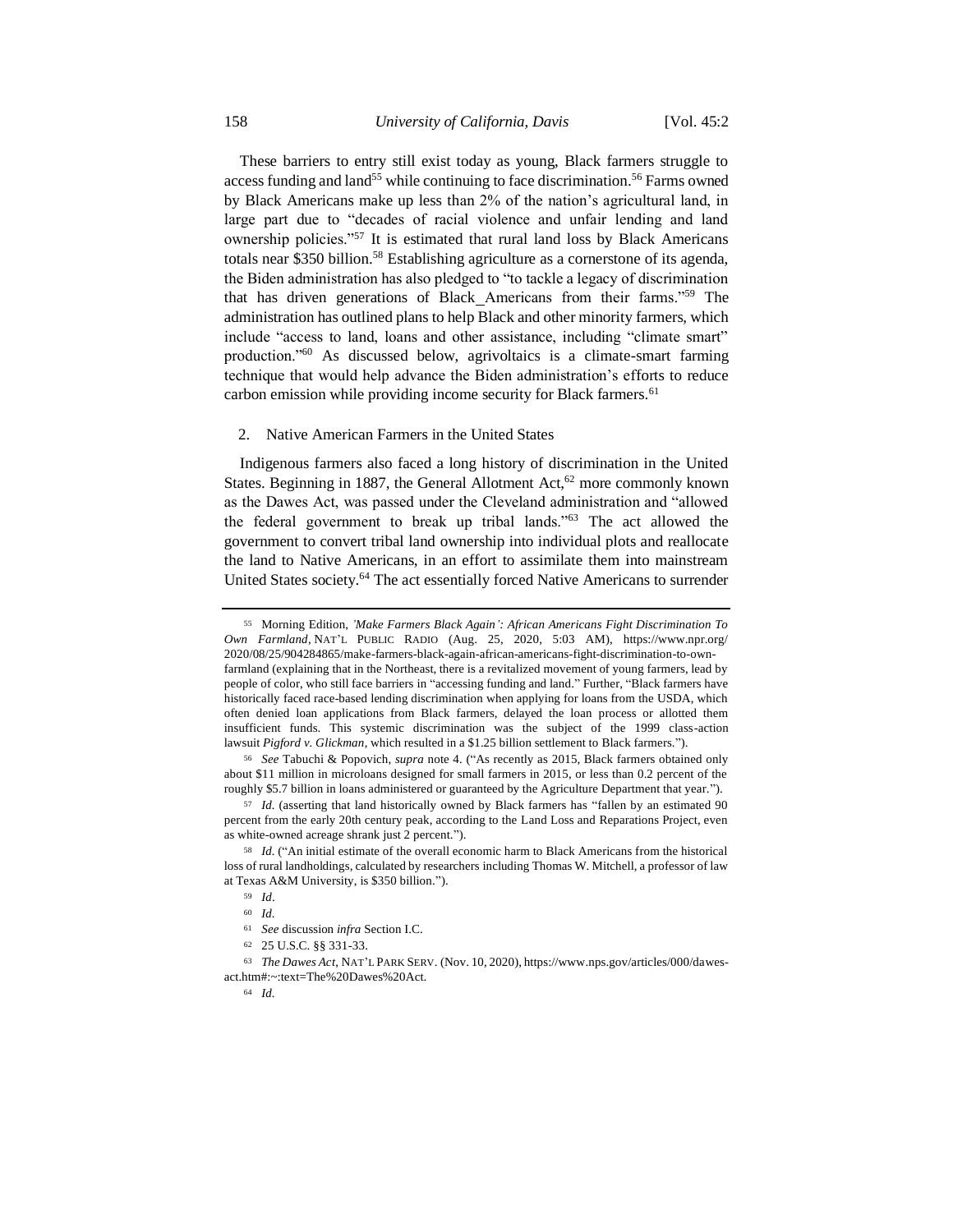their "undivided interest in tribally owned common estate," which was then divided, granted back to individual Native Americans only after they registered as United States citizens, and the rest sold to non-Native Americans after a lapse of 25 years.<sup>65</sup> This policy was a profound failure that devastated Native American land ownership with the allocation of about 90 million acres of their land to non-Native Americans.<sup>66</sup>

In 1999, following the decision in *Pigford v. Glickman*, Native American farmers filed a class action lawsuit against the USDA in *Keepseagle v. Vilsack.*<sup>67</sup> The lawsuit asserted that from 1981-1999, Native Americans were discriminated against and denied access to "low interest government loans that white farmers were provided."<sup>68</sup> The USDA agreed to settle the lawsuit and to pay \$680 million in damages to the class members and Native American farmers who were denied loans.<sup>69</sup>

But the damage from the loss of land and lack of support had a detrimental effect on Native American farmers. Today, Native Americans account for 59 million acres of operational farmland in the United States, which is about 6.5% of

<sup>65</sup> Carcieri v. Kempthorne, 2008 WL 3895180 (U.S.), 4, ("The Dawes Act provided that "*in any reservation* created for [Indian] use," Congress or the President were authorized "to allot the lands in said reservation in severalty to any Indian located thereon." 49 Cong. Ch. 119 (emphasis added); 24 Stat. 388. This policy effectively forced tribal members "to surrender their undivided interest in tribally owned common estate."). FELIX S. COHEN, HANDBOOK OF FEDERAL INDIAN LAW § 16.03 (1982 ed.).

<sup>66</sup> Indian lands that were alienated because of the General Allotment Act of 1887 (also called the Dawes Act) were sold or transferred to non-Indian parties but remained within reservation boundaries. *See Land Tenure History*, INDIAN LAND TENURE FOUNDATION, https://iltf.org/land-issues/history/ (last visited Apr 22, 2021) (noting that as a result of the General Allotment Act of 1887 (also called the Dawes Act), "90 million acres of Indian land" was seized from Indian ownership, leading to "60 million acres of 'surplus' Indian lands" being sold or transferred to non-Indian Americans between 1887 to 1934. Another "27 million acres were lost due to the 1906 Burke Act," which forced sales and other takings, creating a patchwork of broken ownership in throughout reservation boundaries, which remain today.).

<sup>67</sup> Keepseagle v. Vilsack*,* 118 F. Supp. 3d. 98 (D.D.C. 2015); *see also* Michel Martin, *USDA Awards Native Americans Millions In Discrimination Suit*, NAT'L PUB. RADIO (Oct. 21, 2010, 2:00 PM), [https://www.npr.org/templates/story/story.php?storyId=130723950,](about:blank) (discussing the settlement as a "latest effort to put to rest" numerous "class action discrimination lawsuits brought against the Agricultural Department in past decades."); *See generally* Pigford v. Glickman*,* 185 F.R.D. 82 (D.D.C. 1999).

<sup>68</sup> *Keepseagle,* 118 F. Supp. 3d. at 98 n. 67

<sup>69</sup> *Pigford,* supra note 50; *see also USDA Awards Native Americans Millions in Discrimination Suit*, Nat'l Pub. Radio (Oct. 21, 2010 12:00 PM), https://www.npr.org/templates/ story/story.php?storyId=130723950 ("The United States Department of Agriculture has agreed to pay \$680 million in damages to thousands of Native American farmers who say they were denied farm loans. The agreement also includes \$80 million in farm debt forgiveness for the Indian plaintiffs, as part of the historic settlement of the class action law suit.").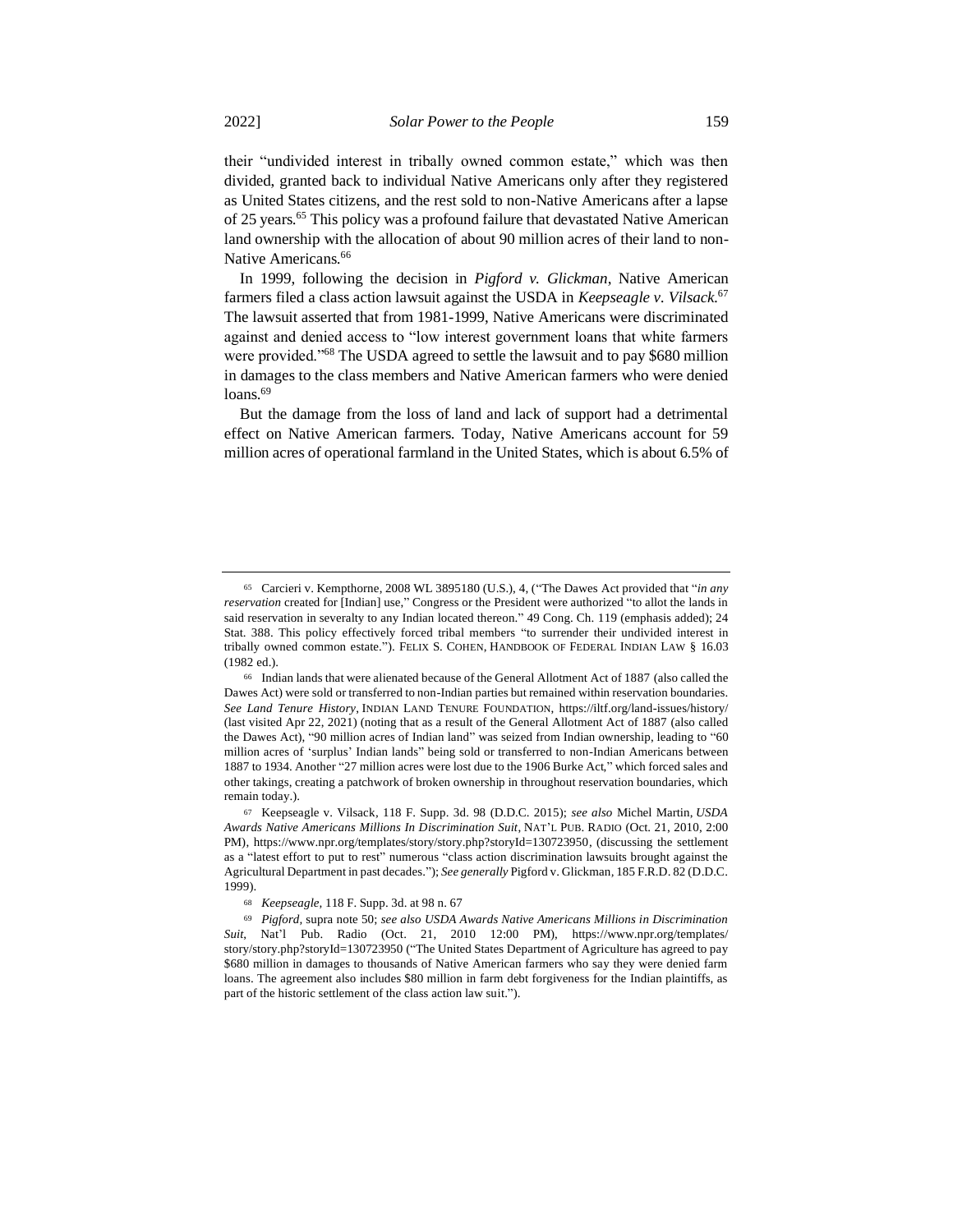total American farmland.<sup>70</sup> The majority of that land is located in arid climates that struggle with irrigation management and heat stress.<sup>71</sup>

Because of the complications and costs associated with farming in the desert, agrivoltaics might help mitigate issues that farmers face in arid climates.<sup>72</sup> In the Southwest United States, U.S. Department of Energy's National Renewable Energy Laboratory ("NREL") researchers believe they can assist sustainable, locally sourced agriculture with an agrivoltaic model that will benefit customers and farmers.<sup>73</sup> The NREL experimental garden in Arizona promises to "radically reshape desert food production to meet the growing challenges posed by climate change" through relying on farming techniques employed by Native Americans for centuries. <sup>74</sup> The lab has already realized positive results in food production, reduced water requirements, and lower module temperature.<sup>75</sup> The researchers have been focusing on producing Indigenous, regional produce that is droughttolerant, nutrient dense, and helps reduce chronic human ailments exacerbated by heat stress.<sup>76</sup> Though researchers aim to revolutionize agriculture in arid environments with the addition of renewable energy production, they recognize this plan will require time and money to become a practice of scale.<sup>77</sup> Ultimately, researchers from the NREL study believe that agriculture will need to adapt as

<sup>74</sup> *Id*. ("'People have been growing food in the shade for 4,000 years in this region,' Barron-Gafford said.... For the right crops, the shade beneath the solar panels can produce healthier, more productive plants with as little as half the water, all while extending the length of the growing season. In turn, the plants provide a benefit to the solar array, cooling the air around it by as much as 12 degrees and improving the efficiency of the panels.").

<sup>75</sup> Barron-Gafford et al., *supra* note 8, (The NREL researchers calculated that for a traditional PV system in Tucson, AZ, the agrivoltaic systems temperature reductions documented in their research would, in the growing months of May–July, led to a 3% increase in generation over those months, and a 1% increase in generation annually."); *See also*, https://subscriber.politicopro.com/ article/eenews/2020/09/21/scientists-work-to-reshape-desert-food-production-010712 ("Back at his outdoor laboratory at Biosphere 2, Barron-Gafford said pairing agriculture directly with solar generation could 'open the door to food production in marginal lands' by providing both a shady place to grow plants and the electricity needed to pump water to them.")

<sup>70</sup> Native–operated farms accounted for 59 million acres of land, 6.5 percent of the U.S. total. The majority (73 percent) of these farms are less than 180 acres in size. *See Census of Agriculture*, U.S. DEP'T OF AGRIC., https://www.nass.usda.gov/Publications/Highlights/2019/2017Census\_ AmericanIndianAlaskaNative\_Producers.pdf (last visited Apr. 22, 2021).

<sup>71</sup> *Id.*

<sup>72</sup> Barron-Gafford et al., *supra* note 8, at 849 (elaborating that arid lands of the Southwestern United States are premium real-estate for PV solar panels because of the "abundance of sunlight," but the ambient temperatures hinder the panels' ability to produce energy as extreme heat leads to degradation.).

<sup>73</sup> Climatewire, *Scientists Work to Reshape Desert Food Production,* E&E NEWS (Sept. 21, 2020), www-eenews-net.

<sup>76</sup> Climate Wire, *Scientists Work to Reshape Desert Food Production,* E&E NEWS (Sept. 21, 2020), www-eenews-net ("The team focused on desert plants that are as nutritious as they are droughttolerant, with special emphasis on crops that can reduce or even prevent diabetes and other chronic diseases often exacerbated by heat stress. One key part will be convincing consumers to expand their palates to include wild, locally grown foods they might not have considered before.").

<sup>77</sup> *Id.* ("Transforming an entire agriculture sector won't be easy . . . 'there's a huge scaling piece that is going to have to be addressed.'").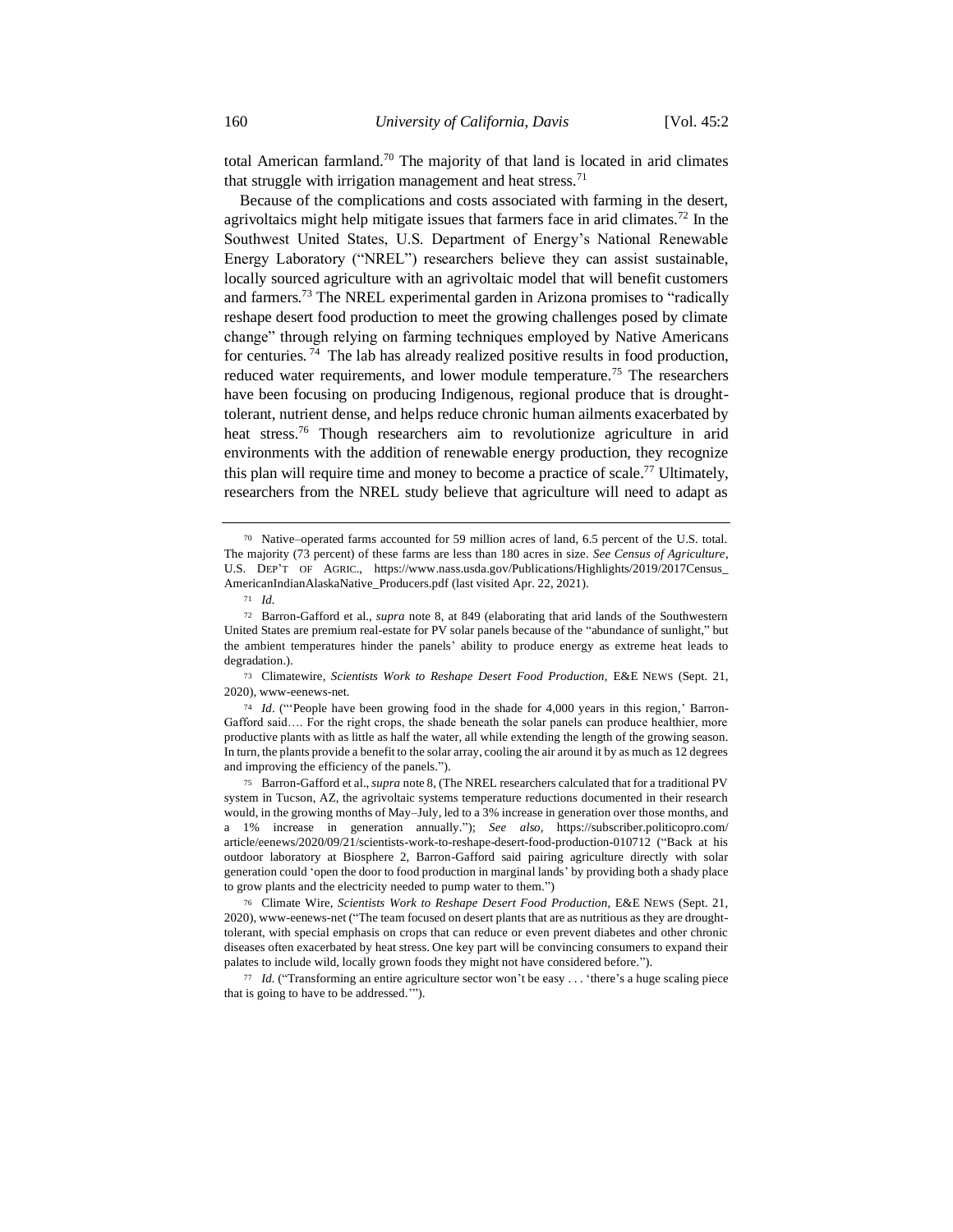climate change continues to change our environment. <sup>78</sup> Planning for this adaptation will be less painful and a more profitable transition with the addition of sustainable, farming techniques.<sup>79</sup>

# *C. The Nexus of Water Retention, Food Production, and Energy Generation*

As scientists, developers, and farmers revive interest in the practice of agrivoltaics, new studies and experiments promise positive results. Though each study differed in their PV array structures, plant variety, climate, rainfall, and physical geographical location, widely accepted trends emerged from the cumulative data. One such academic paper, published by researchers from Michigan Technological University, reviewed and summarized agrivoltaic experiments conducted prior to the spring of 2019. <sup>80</sup> The research results showed that the benefits from introducing agrivoltaic systems to conventional farming included water stress reduction, improved energy generation, resilient food production, and revenue diversification for farmers.<sup>81</sup>

In another novel study produced by the University of Arizona, in collaboration with the University of Maryland and NREL, similar results demonstrated the multiple additional benefits, which included "reduced plant drought stress, greater food production, and reduced PV panel heat stress." <sup>82</sup> The study argued that building resilience in both energy and food production allows greater security as the world experiences an increasingly uncertain climate and weather fluctuations.<sup>83</sup> In light of these positive results, agrivoltaics could provide the United States with more "sustainable agriculture, helping to meet current and prospective needs of energy and food production [while] simultaneously sparing land resources."<sup>84</sup>

#### 1. Water Minimization and Desert Food Production

Water scarcity concerns are a driving factor in research surrounding agrivoltaics. As climate change continues to alter weather patterns and precipitation around the world, researchers project by the year 2025 "two-thirds of the world's population may be facing water shortages."<sup>85</sup> In fact, within the

<sup>78</sup> *Id.* (arguing that desert agriculture will be altered due to climate change and careful planning and adaptation "can make that transition profitable instead of painful.").

<sup>79</sup> *Id.*

<sup>80</sup> Dinesh & Pearce, *supra* note 38.

<sup>81</sup> *Id.* at 307.

<sup>82</sup> Barron-Gafford et al., *supra* note 8.

<sup>83</sup> *Id.*

<sup>84</sup> Axel Weselek et al., *Agrophotovoltaic Systems: Applications, Challenges, and Opportunities: A Review.* 39 AGRONOMY FOR SUSTAINABLE DEV. 5 (2019).

<sup>85</sup> *Water Scarcity*, WORLD WILDLIFE FUND, https://www.worldwildlife.org/threats/waterscarcity#:~:text=Whenwatersrundry,people,andotherwater-borneillnesses, (last visited Apr. 22, 2021); *see also Water Scarcity*, UN WATER, https://www.unwater.org/app/uploads/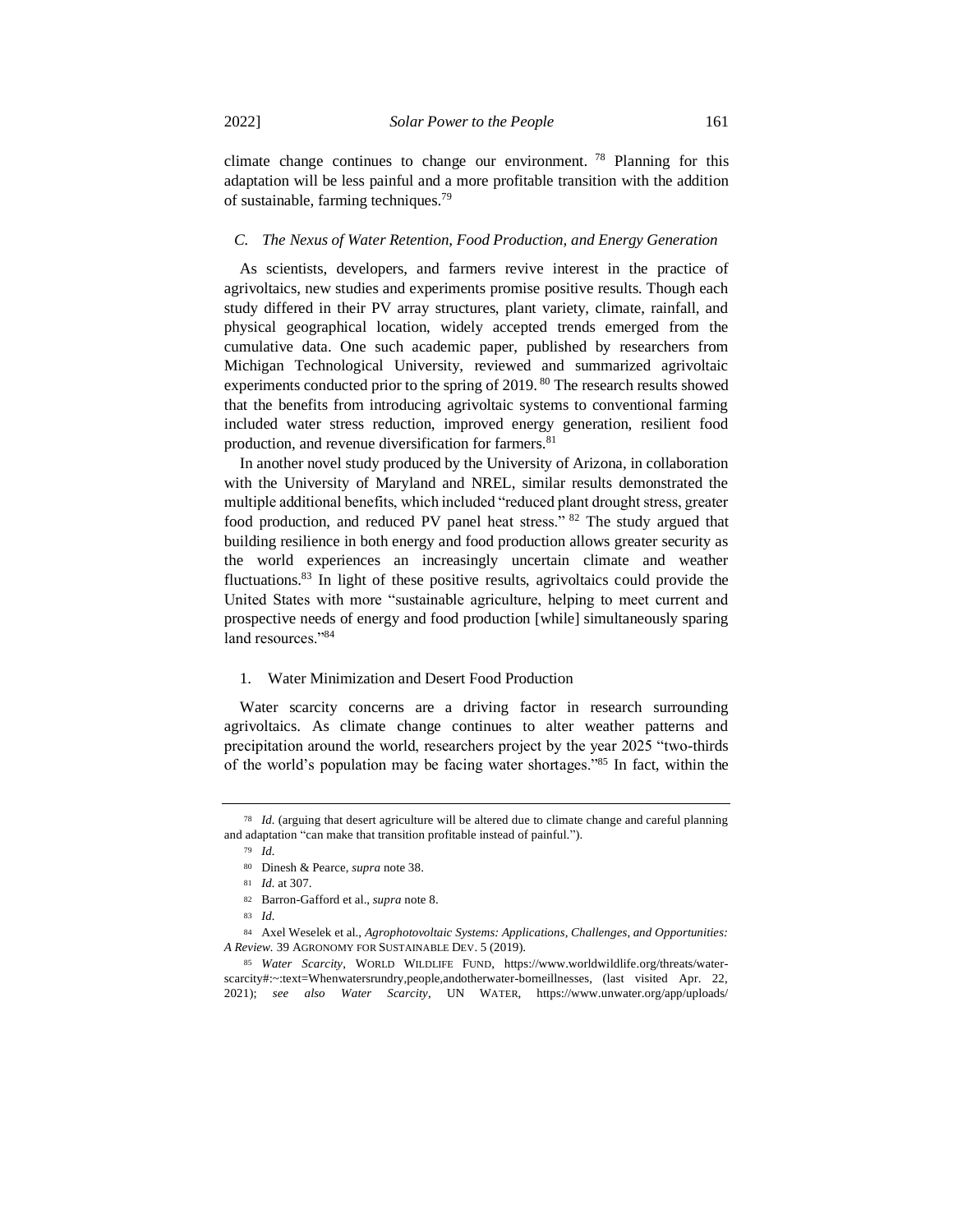United States, water scarcity was a leading factor in the "conversion of more than 20,000 acres of former croplands in southern California to renewable energy development in a single year, as the lack of water was making agriculture noneconomically viable."<sup>86</sup>

With the decrease of groundwater and increase in extreme weather events that reduce the reliability of energy generation, agrivoltaics presents an appealing solution for using farmland to produce both energy and food, as solar panels insulate crops, limit water evaporation, and minimize wind damage.<sup>87</sup> In a study published in Agronomy for Sustainable Development,<sup>88</sup> researchers concluded that "given the impacts of climate change and conditions in arid climates, potential benefits are likely for crop production through additional shading and observed improvements of water productivity." <sup>89</sup> Studies have shown, similar to cover crops, that shading from PV modules can help alleviate water evaporation and provide soil protection during dry seasons.<sup>90</sup> These benefits could be of significant value in areas experiencing severe droughts and arid conditions, which are increasingly exacerbated by climate change.<sup>91</sup>

#### 2. Increased Produce Production and Food Security

Food security has become more important than ever, highlighted by the disruption in operations during the COVID pandemic.<sup>92</sup> Agrivoltaics provides greater food security by allowing farmers to maintain their land's agricultural integrity while producing clean energy. In the NREL study, researchers found that many food crops, specifically those grown for human consumption, thrive under the shade of PV panels because plants can only absorb a certain amount of sunlight and begin to burn if exposed to direct light for a long duration.<sup>93</sup>

A major criticism of the "dual utilization" system is that certain highly profitable crops, such as corn, cannot be grown in shade.<sup>94</sup> Shade intolerant crops, which include high revenue vegetables and livestock feed, have reduced yield

<sup>87</sup> *Id.*

<sup>2018/10/</sup>WaterFacts\_water-scarcity\_sep2018.pdf, (last visited Mar. 31, 2022), ("Around 700 million people in 43 countries suffer today from water scarcity. By 2025, 1.8 billion people will be living in countries or regions with absolute water scarcity, and two-thirds of the world's population could be living under water stressed conditions.").

<sup>86</sup> Barron-Gafford et al., *supra* note 8.

<sup>88</sup> *See* discussion *infra* Section III.B.

<sup>89</sup> Axel Weselek et al., *supra* note 85.

<sup>90</sup> H. Marrou, L. Dufour, and J. Wery,, *How Does a Shelter of Solar Panels Influence Water Flows in a Soil–crop System?*, 50 EUROPEAN J. AGRONOMY 38, (2013).

<sup>91</sup> Dinesh & Pearce, *supra* note 38.

<sup>92</sup> Climatewire, *supra* note 73.

<sup>93</sup> Barron-Gafford et al., *supra* note 8, at 850.

<sup>94</sup> Dinesh & Pearce, *supra* note 38, at 300 (explaining that shading can cause a reduction in wheat yields, which typically cannot adapt to shaded conditions).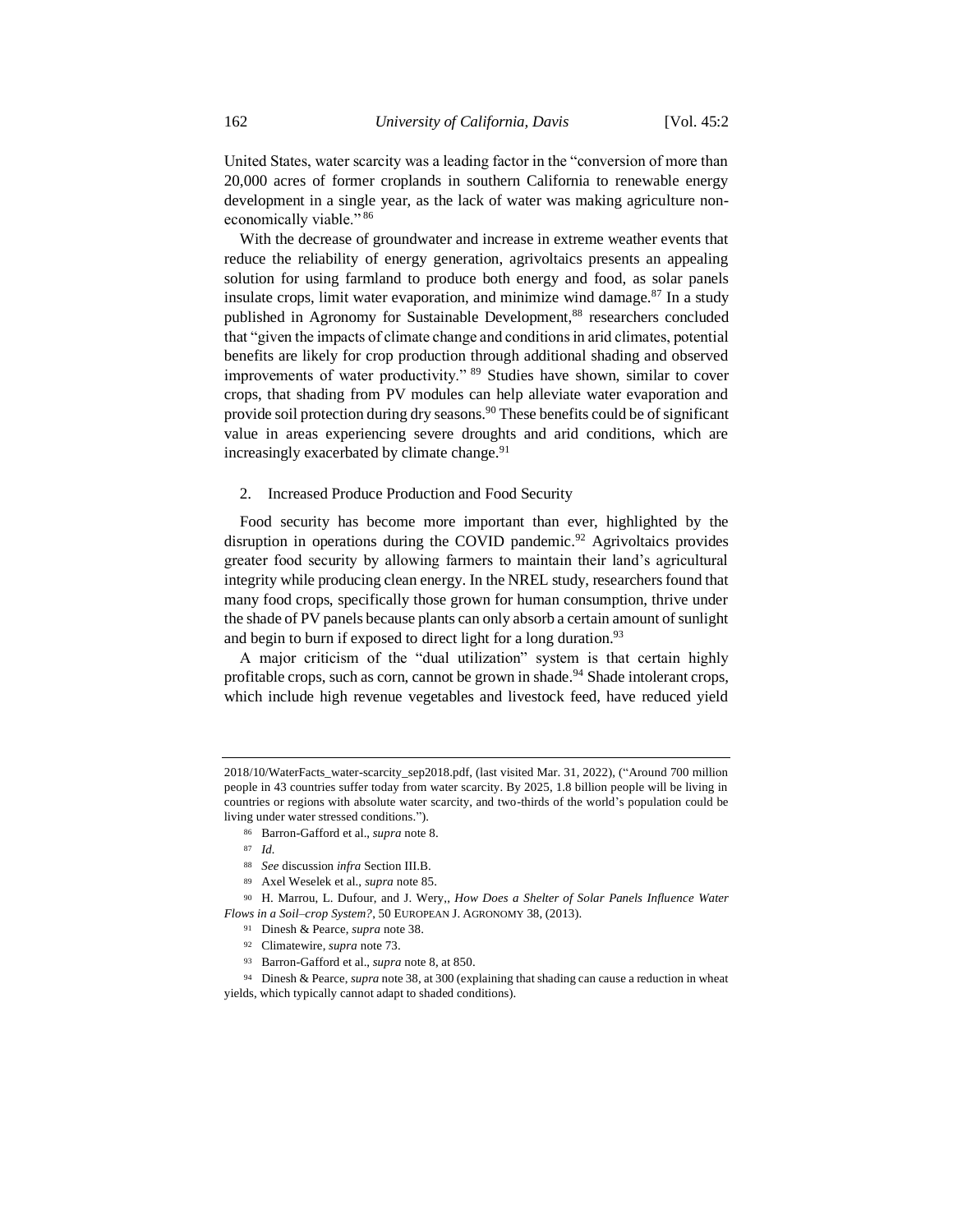under PV modules.<sup>95</sup> However, further research involving shade intolerant crops in shaded conditions is needed because research has focused almost exclusively on shade tolerant crops.<sup>96</sup> Additionally, shade tolerance has proven to be unpredictable and depends on the type of vegetation, but there also seems to be a correlation between leaf structure and plant tolerance to environmental conditions.<sup>97</sup> Researchers continue to push the boundaries of shade intolerant crops and find that under the right conditions, agrivoltaics is a viable option with revolutionary benefits.<sup>98</sup>

Acclaimed agroecologists warn that the world has already hit the temperature limits of most conventional, edible crops.<sup>99</sup> In the southwest, some human consumption crop staples are already endangered due to global warming, such as "corn, dry beans, melons, chiles, and most vegetables."<sup>100</sup> Researchers observe that some of these crops, when faced with harsh conditions, naturally gravitate and grow under the shade of nearby plants and "that's what agrivoltaics advocates [try to] imitate by growing crops in the shadows of solar panels."<sup>101</sup>

#### 3. Increased Solar Production and Diversification of Income

Finally, a synergistic benefit of PV modules coexisting with crop vegetation is increased energy production.<sup>102</sup> Researchers from Michigan Technological University determined that using agricultural land for PV placement has a significant positive effect on energy output through decreased panel temperature,

<sup>99</sup> Henry Brean, *University of Arizona Researchers Unveil New Model for Desert Farming in Warming World,* Tucson (Sept. 12, 2020 Updated Jul 1, 2021), https://tucson.com/news/ local/university-of-arizona-researchers-unveil-new-model-for-desert-farming-in-warmingworld/article\_2c9ecfdf-9128-53c2-b3c9-dd08eba3a832.html.

<sup>95</sup> *Id.*

<sup>96</sup> *Id.* at 307.

<sup>97</sup> L. Hallik, Ü. Niinemets, and I. J. Wright, *Are Species Shade and Drought Tolerance Reflected in Leaf Level Structural and Functional Differentiation in Northern Hemisphere Temperate Woody Flora?*, 184 NEW PHYTOLOGIST 257, 268 (2009).

<sup>98</sup> *Id.*; *see also* Dinesh & Pearce, *supra* note 38 (showing lettuce can adapt itself to shading by increasing its leaf area to maximize its ability to absorb the reduced solar radiation levels without significantly affecting yields. In the Michigan Technological University analysis, researchers found that the biomass of lettuce grown beneath stilt-mounted PV arrays in Montpellier (France) was 15– 30% more than lettuce grown in full sun. Thus, the same area of land was used to produce both electricity and a superior crop yield. The U.S. could increase renewable solar generation through agrivoltaic resulting in a 40 to 70 gigawatt increase by installing over existing lettuce cultivation, without reduction in crop quality).

<sup>100</sup> *Id.*

<sup>101</sup> McLendon, *supra* note 11.

<sup>102</sup> C.K Miskin, *et al. Sustainable Co-production of Food and Solar Power to Relax Land-use Constraints*. 2 NATURE SUSTAINABILITY 972 (2019), [https://doi.org/10.1038/s41893-019-0388-x](about:blank) ("[A)djusting the intensity, spectral distribution and duration of shading allows innovative photovoltaic systems to achieve significant power generation without potentially diminishing agricultural output.").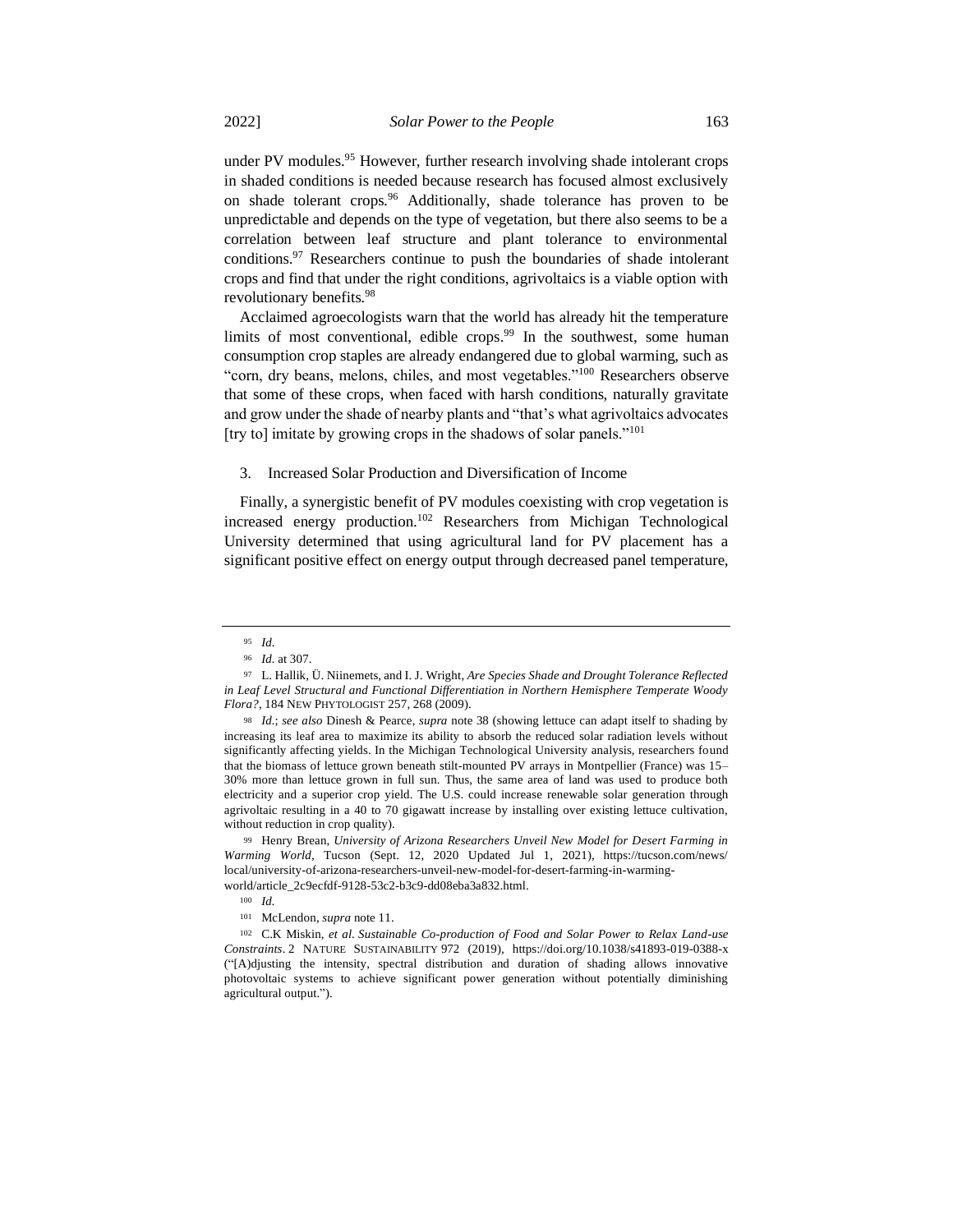decreased dust accumulation, and increased sunlight access.<sup>103</sup> PV panels' efficiency diminishes as air temperature increases, hindering the panels' performance.<sup>104</sup> Planting vegetation below PV panels reduces heat stress and provides a cooling effect on the panels. <sup>105</sup> Likewise, the panels insulate crops grown below, keeping them warmer throughout the evening and delaying early frost onset.<sup>106</sup>

An Oregon State University study suggested that "the same factors that are greatest for solar panel production are similarly greatest for agricultural production; plentiful insolation, light winds, moderate temperatures, and low humidity."<sup>107</sup> Additionally, vegetation grown beneath the panels helps manage dust and debris accumulation, which blocks the panels and hinders PV output.<sup>108</sup> As barren terrains are sourced for solar, giving added value to the land, gravel or grass turf is traditionally placed beneath these installations.<sup>109</sup> But these traditional solutions worsen the energy production by causing "heat islands," raising the temperature of the PV array<sup>110</sup> and reducing the quality of the microclimate created beneath the panel.<sup>111</sup> The water used to clean the panels could in turn irrigate the crops below, adding another dimension to the synergy between water reduction, food production, and energy generation.<sup>112</sup>

<sup>107</sup> Proctor, Murthy & Higgins, *supra* note 17.; *see* also Climatewire, *supra* note 73, ("Farms convert the sun to food, and solar panels convert the sun to energy, but ultimately it's the same process, so it makes sense to site them together.").

<sup>108</sup> *Id.*

- <sup>109</sup> McLendon, *supra* note 11; *see also* Barron-Gafford et al., *supra* note 8.
- <sup>110</sup> Boyce, *supra* note 105.

<sup>111</sup> E.H. Adeh, et al., *supra* note 12, at 1 (explaining that Solar PV potential for generation is depended on "incoming solar radiation", which intern is "strongly dependent on geographic location." However, there are more factors that attribute to a system's efficiency such as "the temperature of the solar cells, and the temperature of the solar cells is a function of the local microclimate.").

<sup>112</sup> *See* discussion *supra* Section I.C.1.

<sup>103</sup> Dinesh & Pearce, *supra* note 38; *see also* E.H. Adeh, et al.*, supra* note 12 ("Results confirm that the PV panel efficiency is influenced by the insolation, air temperature, wind speed and relative humidity.").

<sup>104</sup> E.H. Adeh, et al.*, supra* note 12, at 2 ("Solar PV efficiency diminishes as a function of air temperature at a rate of approximately 0.5% per 10 °C [or every 18 degrees F]. This is consistent with literature observations of decreased efficiency with increasing ambient temperature.").

<sup>105</sup> Brian Boyce, *Agrivoltaics Aroving a Responsible Way to Blend Solar Fields and Traditional Ag,* AG DAILY (July 22, 2020), [https://www.agdaily.com/crops/agrivoltaics-blend-solar-fields-and](about:blank)[traditional-ag/.](about:blank)

<sup>106</sup> Barron-Gafford et al., *supra* note 8, at 852. ("Economically, this novel microclimate may also extend growing seasons and protect against untimely frosts."). *See also* Harrison Dreves, *Beneath Solar Panels, the Seeds of Opportunity Sprout,* NAT'L RENEWABLE ENERGY LAB., https://www.nrel.gov/news/features/2019/beneath-solar-panels-the-seeds-of-opportunity-sprout.html (last visited Apr. 22, 2021) (In the NREL study, researchers found that traditional ground-mounted PV panels were substantially warmer during the day than those with the plant-based understory. The Agrivoltaics PV panels were cooler during daytime hours compared to the traditional panel array by approximately 9°C, allowing for better performance. Given inherent sensitivity of PV panels to temperature, any cooling of panels below current daytime temperatures >30 °C will positively impact its efficiency.).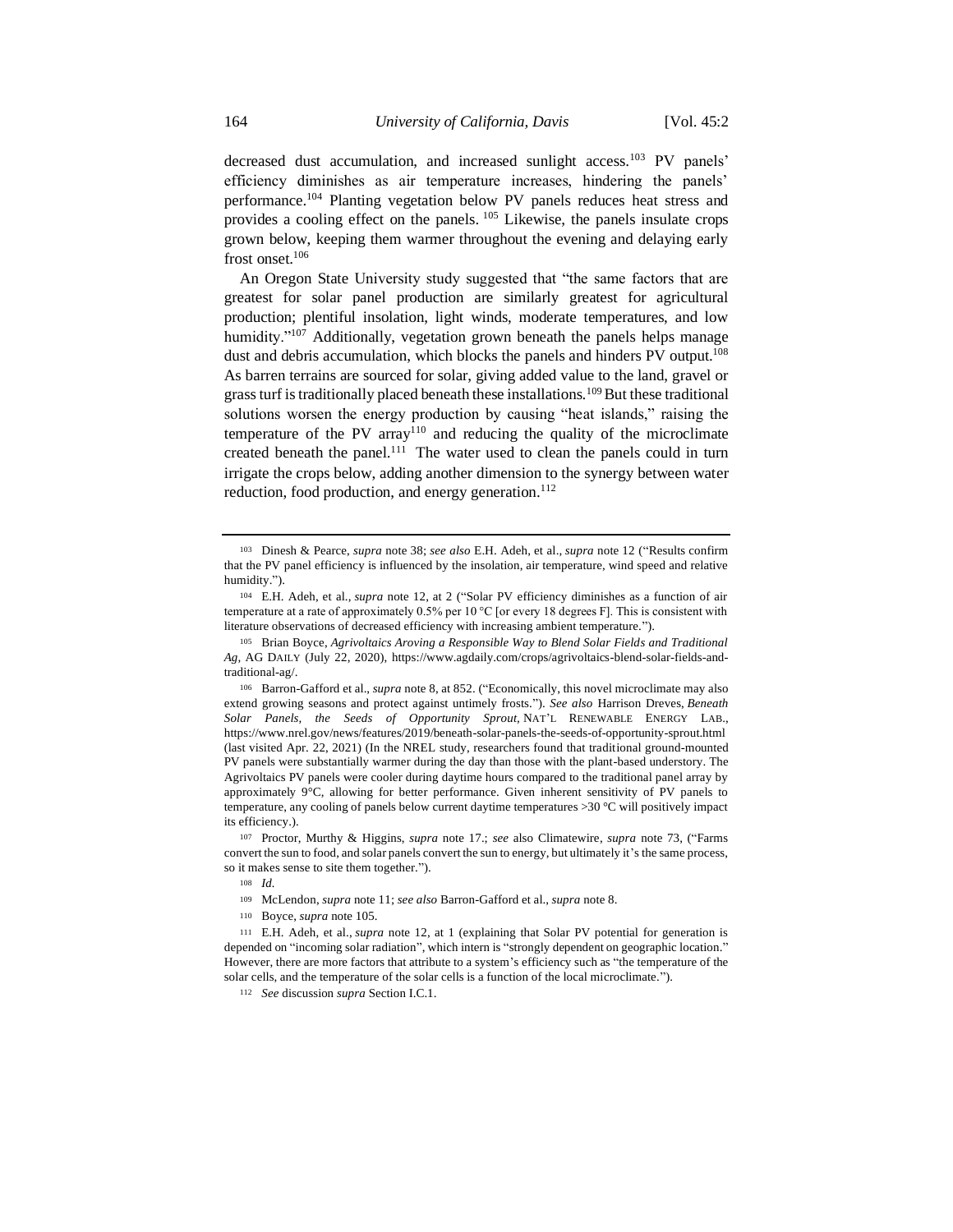Though actual savings need to be calculated on a case-by-case basis because of factors such as state incentives and utility tariffs, there is clear potential for farmers using agrivoltaics to realize increased revenue and save energy overall.<sup>113</sup> Increasing energy generation without sacrificing crop production results in more income for farmers deploying agrivoltaics.<sup>114</sup> Whether the farmer is producing energy for their own use, selling it to the utility, or partnering in a community solar program, the energy from the solar panels translates into energy savings while reducing carbon emissions.<sup>115</sup>

# III. SUNSETTING INCENTIVES AND STATES' ZONING RESTRICTIONS HINDER THE IMPLEMENTATION OF AGRIVOLTAICS FOR COMMUNITIES LACKING UPFRONT CAPITAL

Despite the potential benefits agrivoltaics could provide, there are few incentives in place to help promote this carbon-reducing farming technique. Because of this, the addition of solar to traditional farming is often cost prohibitive and subsequently dismissed.<sup>116</sup> Though there is an existing federal incentive available to farmers who wish to deploy agrivoltaics, the incentive is sunsetting and poised to phase out by 2023.<sup>117</sup>

Another obstacle for agrivoltaic installation is current state zoning and permitting designations. In certain municipalities, agricultural land has favorable zoning exemptions or incentives, designed to maintain the agricultural integrity of the land.<sup>118</sup> The addition of a large-scale solar array could place that zoning in jeopardy even if the array is paired primarily with agricultural use.<sup>119</sup> However, as the benefits of agrivoltaics are more widely acknowledged, states should be required to adopt their own incentive programs and relax zoning regulations.<sup>120</sup>

<sup>113</sup> Brean, *supra* note 99.

<sup>114</sup> *Id.*

<sup>115</sup> *Id.* ("Ultimately, researchers argue, desert agriculture will be transformed by climate change whether we want it to be or not. Through careful planning and adaptation, we can make that transition profitable instead of painful.").

<sup>116</sup> Solar Investment Tax Credit (ITC), SOLAR ENERGY INDUSTRIES ASS'N, https://www.seia.org/ initiatives/solar-investment-tax-credit-itc (last visited Apr. 22, 2021).

<sup>117</sup> Sunsetting is a legal provision automatiaclly terminating at the end of a fixed period unless renewed by legislative action. The ITC sunsetting date has been extended, from 2016 to 2023, due to the COVID-19 pandemic. Solar Investment Tax Credit (ITC), SOLAR ENERGY INDUSTRIES ASS'N, https://www.seia.org/initiatives/solar-investment-tax-credit-itc (last visited Apr. 22, 2021); *See also* note *infra* 137.

<sup>118</sup> Becky Blanton, *5 Zoning Issues You Need to Be Aware of Before Buying Farm Land,*  HOMES (Jan. 7, 2021), [https://www.homes.com/blog/2016/03/5-zoning-issues-need-aware-buying](about:blank)[farm-land.](about:blank) ("Agricultural or "Ag Zoning," refers to designations made by local jurisdictions that are intended to protect farmland and farming activities from incompatible non-farm uses. Usually designated as "A-1" land or zoning, the purpose of the zoning is to conserve and protect open land uses, foster orderly growth in rural areas and prevent urban agricultural land use conflicts.").

<sup>119</sup> Amelia Josephson, *Understanding Agricultural Tax Exemptions,* SMARTASSET (Mar. 18, 2021), https://smartasset.com/taxes/understanding-agricultural-tax-exemptions.

<sup>120</sup> *See also* discussion *supra* Section II.B.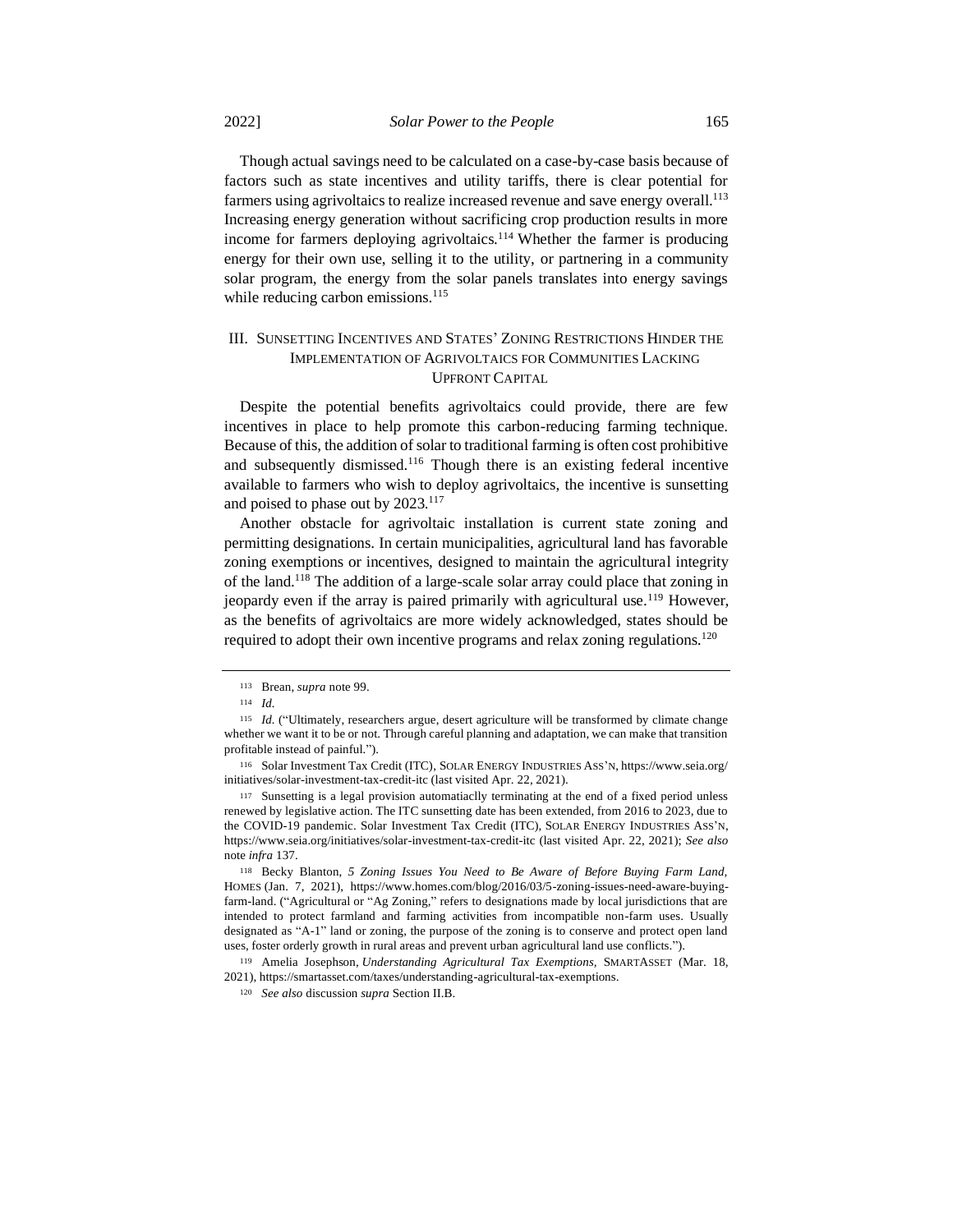Without widespread regulatory changes, financially strapped farmers cannot afford to adopt agrivoltaics as a clean energy, carbon sequestering technique. The lack of incentives and fear of lost subsidies creates uncertainty around installation.<sup>121</sup> Though the additional income and energy generation would be beneficial to society, spending a substantial amount of savings without subsidized funding presents too great of a risk for farmers.<sup>122</sup> The discussion below details the hurdles that must be overcome with sunsetting incentives and zoning and permitting regulations.

# *A. Sunsetting Incentives and the Subsequent Effect on Development*

The Renewable Energy Investment Tax Credit ("ITC") is a federal incentive that allows residential, commercial, and industrial customers to lower the overall cost of solar installation by placing credit against tax liability.<sup>123</sup> The ITC can be applied to installations nationwide, which makes solar viable in many states that do not carry their own incentives.<sup>124</sup> The ITC was originally meant to sunset in 2016, but environmental groups succeeded in lobbying for an extension of the tax credit, which, due to COVID, will now end in December of 2023.<sup>125</sup> Currently, the ITC is set as a 22% tax credit for solar systems on commercial properties, which will reduce yearly.<sup>126</sup> Because the incentive is only available in the tax year in which a project is placed in service, and was originally meant to phase out in 2016, there has been tremendous growth as developers and residents rush to take advantage of this credit.<sup>127</sup>

The Solar Energy Industry Association (SEIA) is one of the biggest ITC lobbyists and supporters, gathering the solar industries support for an ITC

<sup>121</sup> Mike Carroll, *Considerations for Transferring Agricultural Land to Solar Panel Energy Production*, NCSU, https://craven.ces.ncsu.edu/considerations-for-transferring-agricultural-land-tosolar-panel-energy-production/ (last updated Mar. 23, 2020) (discussing incentives in North Carolina, where solar installations can be cost prohibitive without tax incentives and subsidies can be lost with solar installation if agricultural production and solar production are not maintained simultaneously).

<sup>122</sup> *Id.*

<sup>123</sup> *Solar Investment Tax Credit (ITC)*, *supra* note 118.

<sup>124</sup> Solar Rebates and Incentives, ENERGYSAGE, https://www.energysage.com/solar/costbenefit/solar-incentives-and-rebates/ (Oct. 25, 2021). (Some states offer additional tax credits for installing a solar panel system. With a state solar tax credit, a portion of the cost of a solar panel system is deductible from a ratepayer's state tax bill, similar to the federal ITC.).

<sup>125</sup> *Solar Investment Tax Credit (ITC), supra* note 118.

<sup>126</sup> Twenty-six percent for projects that begin construction in 2021 and 2022 and twenty-two percent for projects that begin construction in 2023. After 2023, the residential credit drops to zero, while the commercial credit drops to a fixed ten percent. *Id*.

<sup>127</sup> *Id*. ("The Investment Tax Credit was set to expire at the end of 2016, but fortunately Congress voted to extend it to December of 2023. The extension is expected to nearly quadruple solar installations by the end of 2020 while doubling U.S. solar employment and stimulating \$140 billion in economic activity.").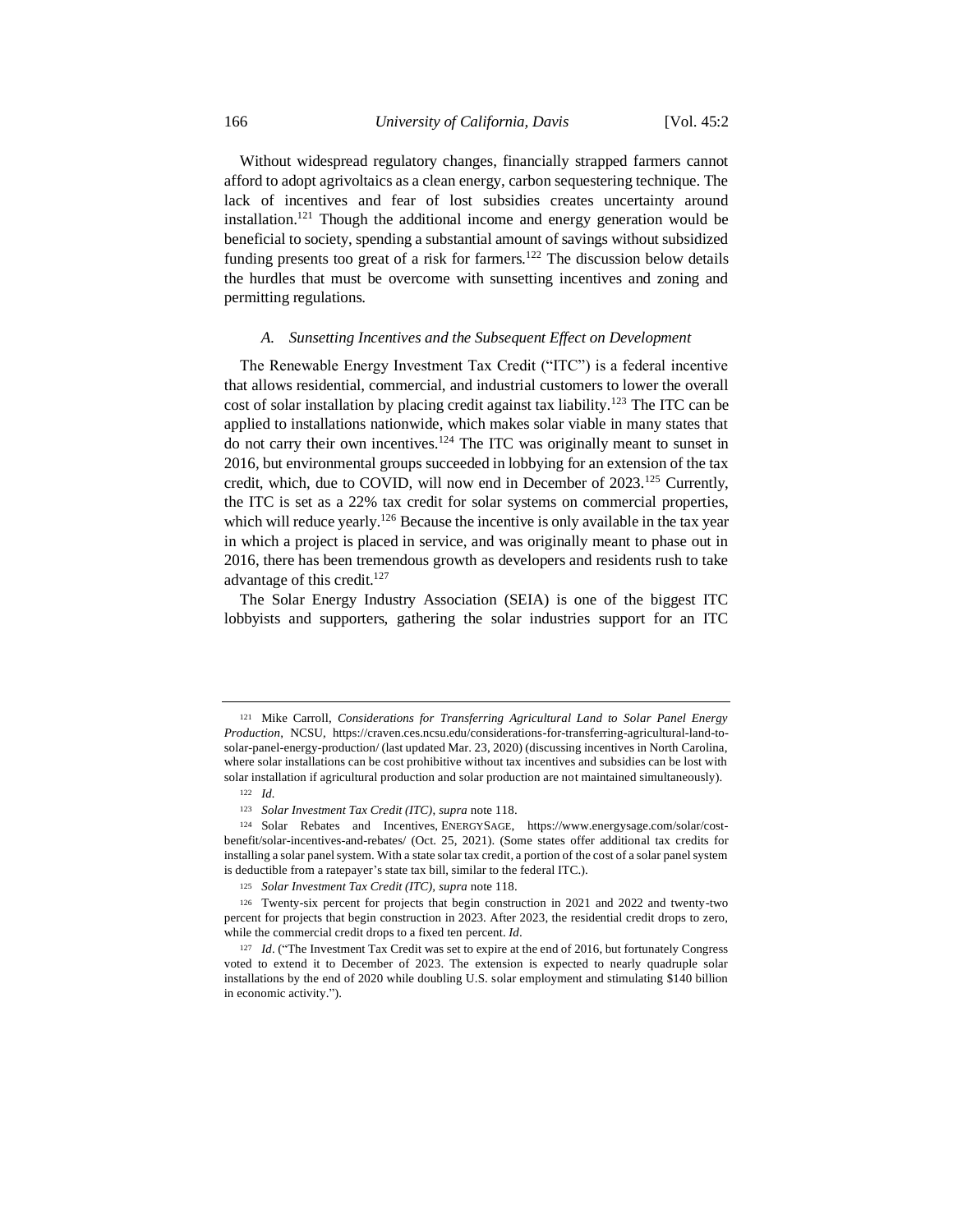extension.<sup>128</sup> SEIA argues that the ITC has "proven to be one of the most important federal policy mechanisms to incentivize clean energy in the United States."<sup>129</sup> This dollar-for-dollar reduction in federal tax income has allowed individuals, as well as businesses, the ability to afford solar and receive the ITC deduction available in the year of installation.<sup>130</sup> Because of the inherent fluctuation in this relatively young sector, the ITC has provided long-term stability that has driven down the cost of solar.<sup>131</sup> As the ITC phases out, however, the future of solar growth, especially for low-income customers, remains uncertain. While some low-income households may not directly benefit from the ITC based on their tax bracket, many low-income families benefit from community solar projects that rely on the ITC and pass the savings along to their subscribers.<sup>132</sup> Community solar projects are typically commercial or utility scale installations that enable customers, who cannot directly install on their own property, the ability to benefit from clean energy by giving them the opportunity to purchase or lease solar panels located on another's property.<sup>133</sup> These community solar subscribers receive an electric bill credit for electricity generated by their share of the community solar PV system.<sup>134</sup> When it comes to agrivoltaics, the energy generation would either be solely used by the farm on which the array is located or would act as a community solar project benefiting the surrounding area.<sup>135</sup> In both situations, the farmers or developers would benefit from the additional tax credit. When the ITC is eventually phased out,

<sup>128</sup> Billy Ludt, *SEIA Garners Industry Support and Lobbies for ITC Extension*, SOLAR POWER WORLD (Nov. 6, 2019), https://www.solarpowerworldonline.com/2019/11/seia-garners-industrysupport-and-lobbies-for-itc-extension/.

<sup>129</sup> *Id*.

<sup>130</sup> *Id*.

<sup>&</sup>lt;sup>131</sup> *Id.* ("The ITC has proven to be one of the most important federal policy mechanisms to incentivize clean energy in the United States. Solar deployment, at both the distributed and utilityscale levels, has grown rapidly across the country. The long-term stability of this federal policy has allowed businesses to continue driving down costs. The ITC is a clear policy success story – one that has resulted in a stronger and cleaner economy.").

<sup>132</sup> *Community Solar*, SOLAR ENERGY INDUSTRIES ASS'N, https://www.seia.org/initiatives/ community-solar (last visited Apr. 22, 2021) (Community solar has been a major economic driver for the development of solar in the United States. Rural communities have also benefited from Community Solar, as construction and long-term land leases are adding jobs and income stability for locals.); *see also Shared Renewables*, ENVTL. PROTECTION AGENCY (Aug. 18, 2018), https://www.epa.gov/greenpower-markets/shared-renewables (Community solar subscription or "subscription" refers to individuals who agreement to participate in a community solar project. Subscribers receive a bill credit for energy produced by the facility. Often, individuals sign up for community solar because their own homes are not suitable for the installation of photovoltaics panels.).

<sup>133</sup> *Shared Renewables*, *supra* note 134.

<sup>134</sup> *Id.*

<sup>135</sup> Katie Siegner & Genevieve Lillis, *What Businesses Should Know About the Evolution of Rural Solar*, GREENBIZ (Jan. 23, 2020), https://www.greenbiz.com/article/what-businesses-should-knowabout-evolution-rural-solar ("Connexus Energy in Minnesota was one of the first utilities in the United States to develop a pollinator-friendly solar garden, and Indiana-based Hoosier Energy has piloted a solar plus sheep grazing community solar project that is benefitting both co-op and farmer.").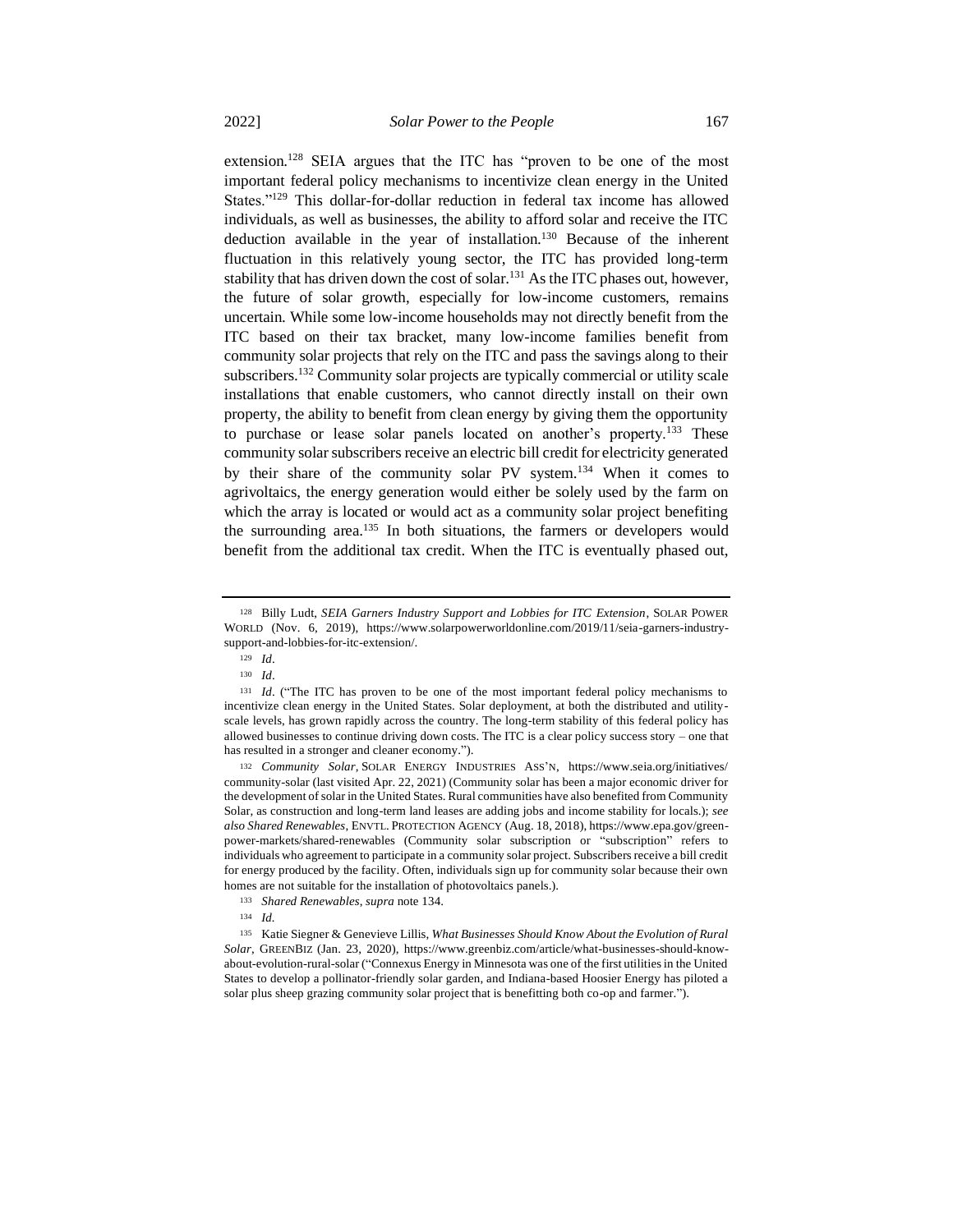"solar power will need to compete on its own if it has any hope of continuing to provide power to the country."<sup>136</sup>

The Energy Information Administration conducted a study in 2015, when the ITC was originally scheduled to expire before the Covid-19 extension, that suggested that "if the 30% credit was not extended, rooftop solar PV installations would plunge 94% in 2017 … and utility-scale projects would decline 100%, with neither recovering anywhere close to today's levels."<sup>137</sup> Bloomberg also predicted a stark future as their researchers determined "solar installations would drop by two-thirds in 2017."<sup>138</sup> SEIA estimates that the termination of the incentive in 2016 would have cost America  $100,000$  jobs.<sup>139</sup>

Due to delay in installation and activation from COVID-19, the 2020 extension of the ITC "has provided market certainty for companies to develop long-term investments that drive competition and technological innovation, which in turn lowers energy costs for consumers."<sup>140</sup> Without the financial stability the ITC provides, legislators will need to develop policy that weans dependency on the credit.<sup>141</sup> The diversification of income and long-term stability benefits from agrivoltaics would allow farmers to rely on additional revenue to maintain their farms. Agrivoltaics will not be a "quick fix" for farmers who are currently struggling financially, as the process of solar installation permitting is lengthy depending on the state, but the potential benefits from the dual use technology could help fortify food security, energy production, and land ownership.<sup>142</sup>

<sup>136</sup> Riley Adams, *How The Solar Tax Credit Makes Renewable Energy Affordable*, PANASONIC , [https://na.panasonic.com/us/green-living/how-solar-tax-credit-makes-renewable-energy-affordable](about:blank) (last visited Apr. 22, 2021).

<sup>137</sup> SCF News, *The ITC Cliff: Will Solar Be Economically Viable Without the ITC?*, Sustainable Capital (Nov. 15, 2017), https://scf.com/blog/itc-cliff-will-solar-economically-viable-without-itc/.

<sup>138</sup> *Id.*

<sup>139</sup> *Solar Investment Tax Credit (ITC)*, *supra* note 118. *Cf.* SCF News, *supra* note 139 ("However, there were other industry juggernauts that did not believe this was the fate of solar if the federal tax credit was eliminated. According to the Natural Renewable Energy Laboratory (NREL), the elimination of the ITC would not impact the industry growth because financiers, not developers, grab about half of the tax credit. The credit has proved an essential financing mechanism to getting solar built, even though some projects rely on complex tax-equity structures to monetize the credit.").

<sup>140</sup> *Solar Investment Tax Credit (ITC)*, *supra* note 116.

<sup>&</sup>lt;sup>141</sup> *Id.* ("The solar industry will then need to rely on margins earned through broader adoption and continued installation growth."); *see also* Riley Adams, *How The Solar Tax Credit Makes Renewable Energy Affordable*, Panasonic (2019). https://na.panasonic.com/us/green-living/how-solar-tax-creditmakes-renewable-energy-affordable. ("rely on margins earned through broader adoption and continued installation growth. . . Much like investing in index funds, the market has done well despite individual companies suffering poor financial results.").

<sup>142</sup> McLendon, *supra* note 11 (reiterating that Agrivoltaics "may not be a quick fix for farmers who are struggling now.").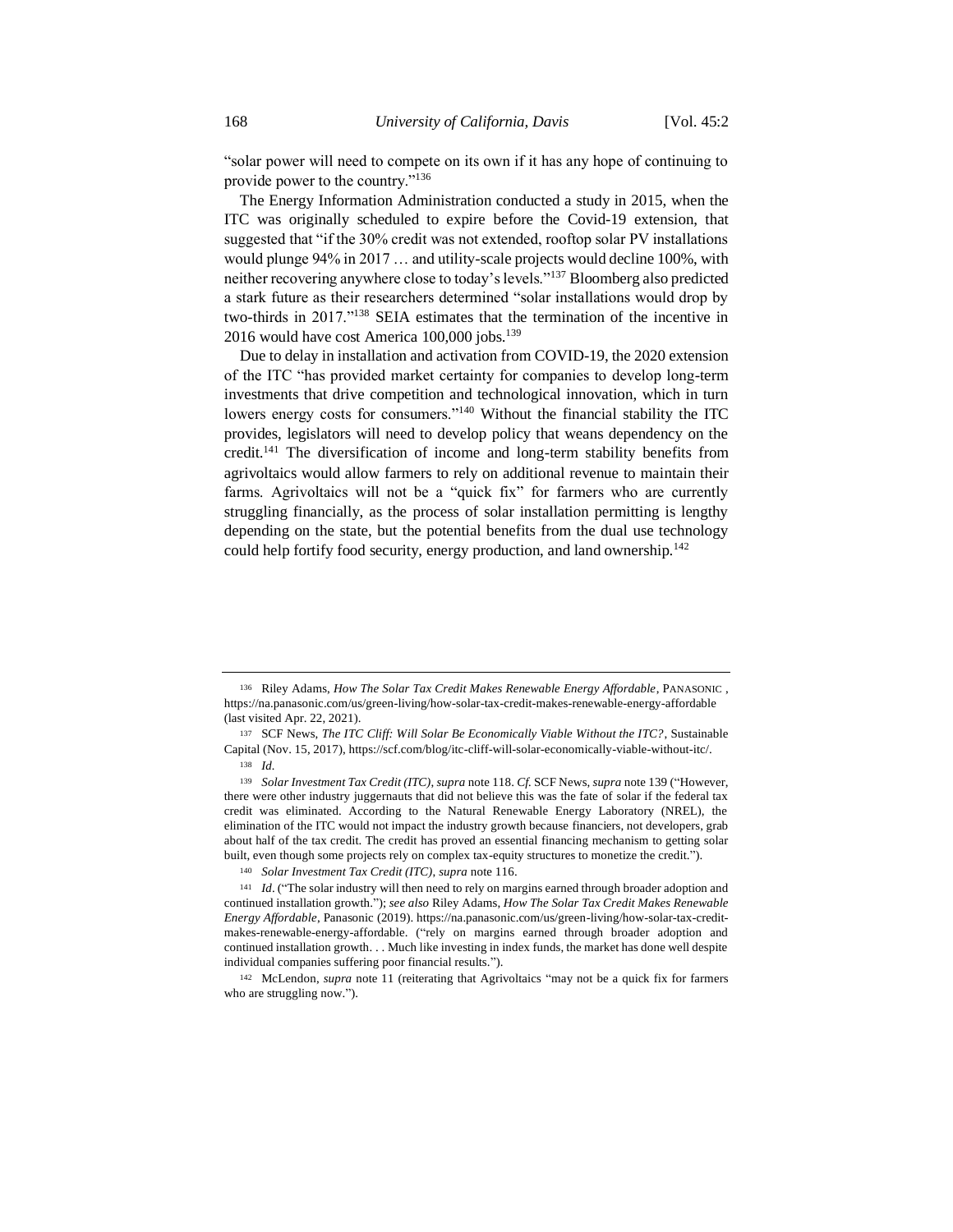#### 2022] *Solar Power to the People* 169

#### *B. Agricultural Zoning and Tax Exemptions.*

Even though there is federal and state support for clean energy, municipalities and local governments hold the power to regulate zoning.<sup>143</sup> Renewable energy is slowly making its mark on those regulations, highlighting the role that local governments play in our national energy grid and climate crisis.<sup>144</sup> Zoning and permitting laws, including those regulating agrivoltaics, remain a challenge for farmers planning to install a commercial solar array on their property.<sup>145</sup> Though each municipality has unique zoning laws and regulations, $146$  generally, agricultural land ("AG") zoning designates specific restrictions to protect and maintain agricultural integrity of land.<sup>147</sup> While facilities such as churches, schools, and single-family homes may be erected on AG land, zoning requirements are in place to conserve and protect open land uses.<sup>148</sup> Land categorized as AG zoning receives tax exemptions in most municipalities, though it varies from state to state.<sup>149</sup> The addition of a commercial solar array has the potential to recategorize the AG zoning designation, removing tax exemptions and increasing overall taxes, despite the land's intended agricultural use.<sup>150</sup> However, many states have not addressed regulatory schemes affecting the addition of agrivoltaics to active farms because the practice is relatively new in the United States.

Of the states that have addressed agrivoltaics, some allow farms to maintain their AG zoning status, creating agricultural exemptions and taxes based on farmland use. <sup>151</sup> In Maryland's Montgomery County, for example, a law called the Zoning Text Amendment ("ZTA") was proposed to allow farmers to maintain

<sup>143</sup> *See generally* U.S. CONST. AMEND. X.

<sup>144</sup> John R. Nolon, *Mitigating Climate Change by Zoning for Solar Energy Systems: Embracing Clean Energy Technology in Zoning's Centennial Year*, 38 ZONING & PLAN. L. REP. 1, 6, 8 (2015)**Error! Hyperlink reference not valid.** ("Adopting land use regulations that encourage solar and other clean energy systems is an essential strategy for promoting clean power and one that focuses on the essential role that local governments play in mitigating climate change.").

<sup>145</sup> McDonnell, *supra* note 41 (explaining that since this idea is still new, "zoning laws remain a big impediment").

<sup>146</sup> It is well established that "states and municipalities have the police power to zone land for designated uses." *Due Process of Law*, JUSTIA US LAW, https://law.justia.com/constitution/ us/amendment-14/04-due-process-of-law.html (last visited Apr 22, 2021).

<sup>147</sup> Becky Blanton, *5 Zoning Issues You Need to Be Aware of Before Buying Farm Land*, Homes.com (Mar. 3, 2016), https://www.homes.com/blog/2016/03/5-zoning-issues-need-awarebuying-farm-land ("Agricultural or 'Ag Zoning,' refers to designations made by local jurisdictions that are intended to protect farmland and farming activities from incompatible non-farm uses. Usually designated as 'A-1' land or zoning, the purpose of the zoning is to conserve and protect open land uses, foster orderly growth in rural areas and prevent urban agricultural land use conflicts.").

<sup>148</sup> *Id*.

<sup>149</sup> *See* Amelia Josephson, *Understanding Agricultural Tax Exemptions,* SMARTASSET (Mar. 18, 2021), https://smartasset.com/taxes/understanding-agricultural-tax-exemptions.

<sup>150</sup> *See generally Id.*

<sup>151</sup> States leading the way for the implementation of agrivoltaics through relaxed zoning regulations are "Massachusetts, Michigan, Colorado, Maine, Illinois, and Virginia." *See* McDonnell, *supra* note 41.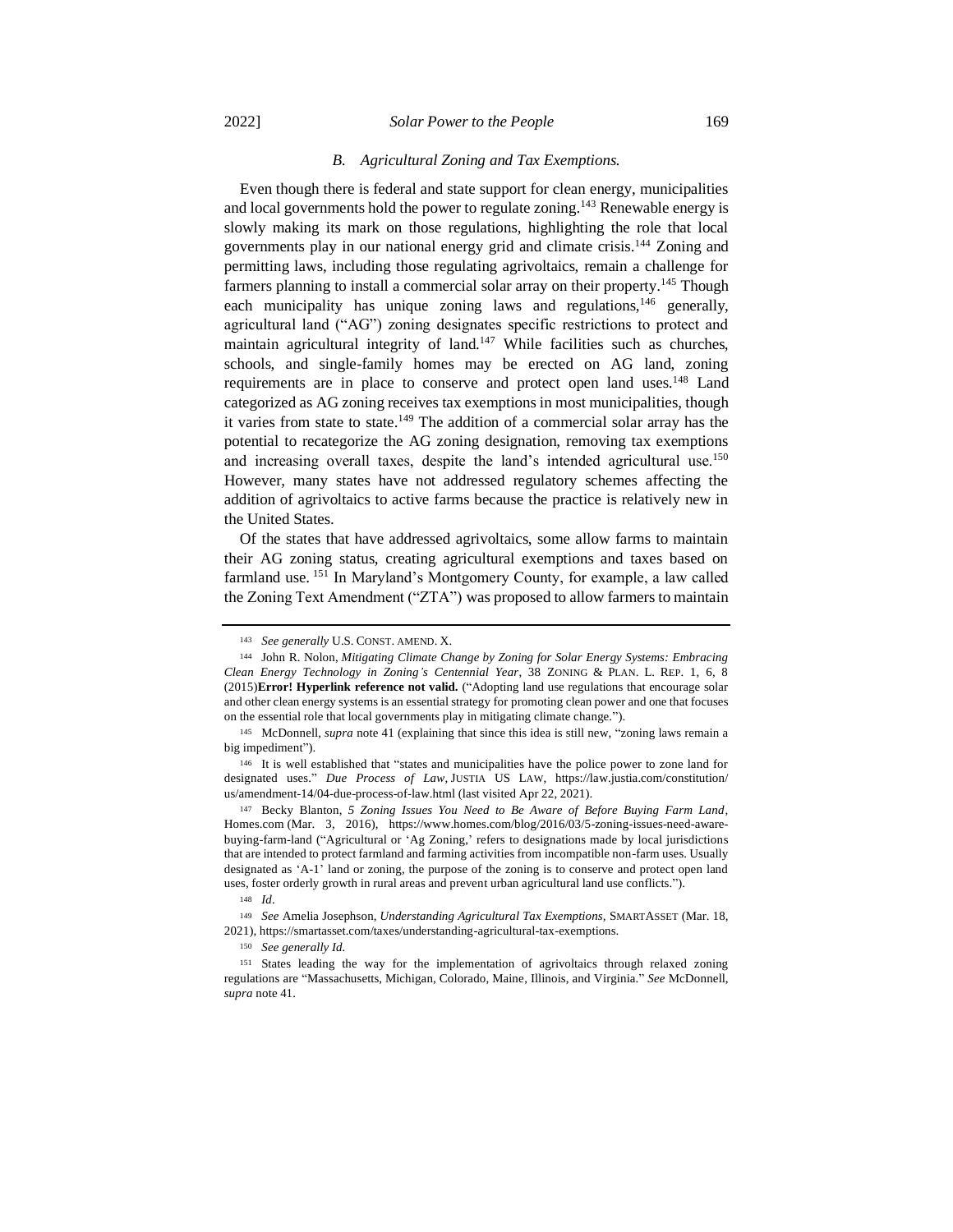their zoning under the agricultural reserve while integrating solar into their farming practice.<sup>152</sup> This amendment created an Agrivoltaic Pilot Program, recommending "that real property taxes remain . . . 'agricultur[al]' and not 'commercial' and that personal property taxes be reduced by 75%."<sup>153</sup> Massachusetts, one of the leaders in agrivoltaics in the United States, also allows farmland to maintain its AG zoning status along with the agricultural tax exemption if "the majority of the power from a solar energy system (or a wind turbine) is integral to farm production, construction and operation."<sup>154</sup> In North Carolina, "Present Use Value (PUV), defers commercial tax rates on agricultural lands as long as the use of the land remains agricultural."<sup>155</sup>

Conversely, other states elect to either remove agricultural exemptions, even when the land remains in agricultural use, or ignore the topic until further research has been conducted.<sup>156</sup> This presents a problem, as farmers may be unable to keep the agricultural tax exemption, limiting research to grant funded or wealthy individuals rather than active farms.<sup>157</sup> For example, the New York Farm Bureau released guidance for addressing the installation of solar on farmland.<sup>158</sup> The Bureau stated that "[e]ven if the land is used for dual purposes - i.e. low-impact farming activities and renewable energy production, you may still lose your

<sup>152</sup> *Why We Support the Solar Zoning Text Amendment (ZTA) in Montgomery County*, SIERRA CLUB (Aug, 21, 2020), https://www.sierraclub.org/maryland/montgomery-county/blog/2020/08/whywe-support-solar-zoning-text-amendment-zta-montgomery.

<sup>153</sup> Planning, Housing, and Economic Develop. Committee Trans. and Environ. Committee, *Zoning Text Amendment 20-01,* SOLAR COLLECTION SYSTEM – AR ZONE STANDARDS (Jan. 11, 2021), https://www.montgomerycountymd.gov/council/Resources/Files/agenda/cm/2021/20210114/202101 14\_PHEDTE1.pdf.

<sup>154</sup> § 210-36 SOLAR AND WIND ENERGY SYSTEMS, TOWN OF UNION VALE, NY, HTTPS://ECODE360.COM/7977512.

<sup>155</sup> Mike Carroll, *Considerations for Transferring Agricultural Land to Solar Panel Energy Production*, NC COOPERATIVE EXTENSION NEWS (2021), https://craven.ces.ncsu.edu/considerationsfor-transferring-agricultural-land-to-solar-panel-energy-production/.

<sup>156</sup> Pete Pichaske, *Maryland Counties Grapple with Controlling Growth of Solar Farms*, THE DAILY RECORD (July 23, 2021), https://thedailyrecord.com/2021/07/23/maryland-counties-grapplewith-controlling-growth-of-solar-farms/ (discussing the inconsistent solar law from county to county in Maryland.); *see also* Cassandra Profita, *Oregon Restricts Solar Development On Prime Farmland*, OPB (May 23, 2019), https://www.opb.org/news/article/solar-development-farmland-oregon-ban/ (identifying Oregan as an example of a state that would make it difficult for farms to apply for solar permits.); *see als*o Liam Niemeyer*, KY Bill Would Allow Ban On Large Solar Projects On Farmland*, WFPL (Feb. 24, 2021) https://wfpl.org/ky-bill-would-allow-ban-on-large-solar-projects-onfarmland/.

<sup>157</sup> *See generally* Pichaske, *supra* note 156; *see also* Profita, *supra* note 156; *see also* Niemeyer, *supra* note 156.

<sup>158</sup> *See generally* Farm Bureau N.Y., *Leasing Your Farmland For Wind & Solar Energy Development*, NYFB LEGAL AFFAIRS DEPARTMENT (Dec. 2016), http://www.nyfb.org/ application/files/2014/9780/6349/file\_y349d211hx.pdf.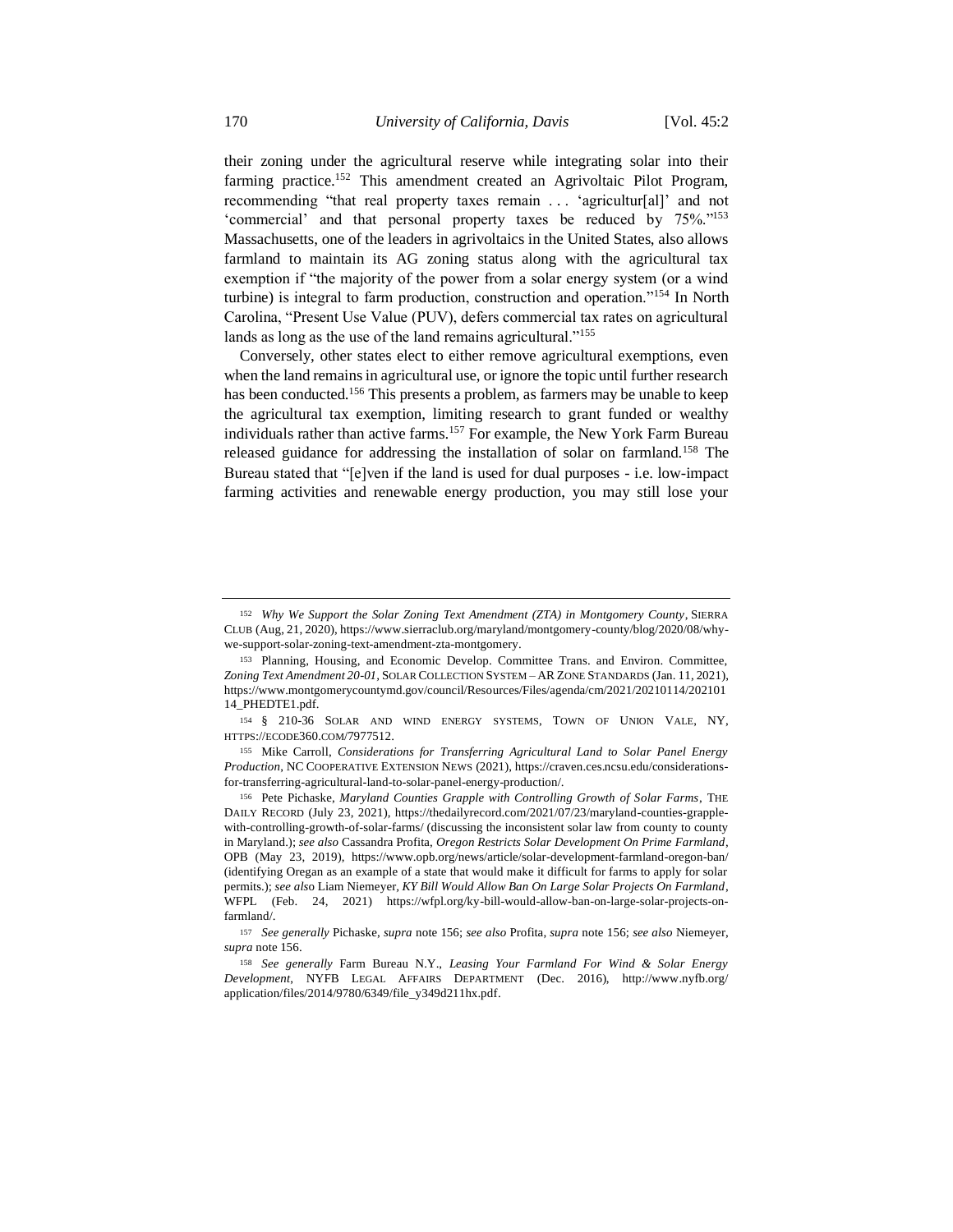agricultural exemption on that land."<sup>159</sup> If the land is reclassified, farmers can expect their property taxes to increase along with an additional conversion fee.<sup>160</sup>

In California, which is a solar friendly state, Alameda County officials "weren't willing to roll forward with agrivoltaics [in] the county's new solar policy," stating that "the field of agrivoltaics is really in its infancy," and the committee would be premature to incorporate agrivoltaics into their regulations.<sup>161</sup> Oregon, another environmentally conscious state, introduced a measure that challenged two of the states' priorities, "protection of agricultural land and environmental stewardship."<sup>162</sup> The Oregon Land Conservation and Development Commission approved new laws that restrict commercial solar development on farmland across the state.<sup>163</sup> Similarly in Michigan, if a solar installation is placed on agricultural land, it would no longer hold an AG zoning classification.<sup>164</sup> For farmers, this could mean an increase in property taxes due to the loss of AG zoning.<sup>165</sup>

These laws add an additional barrier for farmers who want to produce clean energy while maintaining their farmland's agricultural integrity, making it difficult for farmers to diversify their income. Additionally, the irregularities and lack of cohesiveness among states' regulations can add additional time requirements for research and permitting, creating financial uncertainty for developers.<sup>166</sup> Many states have goals of lowering carbon emissions and maintaining farmland, but few create legislation that would empower farmers to add clean energy generation to their property. <sup>167</sup>

# IV. INTEGRATING AGRIVOLTAICS INTO THE BIDEN ADMINISTRATION'S PLANS TO

<sup>159</sup> *Id.*

<sup>&</sup>lt;sup>160</sup> *Id. at 6.* "Whether you will lose your agricultural assessment will be determined on a case-bycase basis by your local tax assessor. If the land is reclassified, not only will your property taxes increase, you will also have to pay a conversion fee.*"*

<sup>161</sup> *See* Larry Altman, *Solar Policy Work Remains a Focus For Ag Commission,* THE INDEPENDENT (Feb. 25, 2021). Other officials on the committee rightfully stated that the "concept was nearly 40 years old with extensive research in Germany", yet the proposed policy integrations did not pass. https://www.independentnews.com/news/solar-policy-work-remains-a-focus-for-ag-commissi on/article\_fd50d824-76d3-11eb-9cc9-d3448890bb91.html.

<sup>162</sup> Cassandra Profita, *Oregon Restricts Solar Development on Prime Farmland,* OREGON PUBLIC BROADCASTING, (Aug. 3, 2020), https://www.opb.org/news/article/solar-development-farmlandoregon-ban/.

<sup>163</sup> OR. ADMIN. R. 660-033-0130(38)(c)(B)(ii)(2020).

<sup>164</sup> Gov. Whitmer*, MDARD to Allow Commercial Solar Panels on Michigan Farmland*, MDARD (June 3, 2019), https://www.michigan.gov/whitmer/0,9309,7-387-90499\_90640-498861—,00.html.

<sup>165</sup> *Policy for Allowing Commercial Solar Panel Development on PA 116 Lands*, MICHIGAN DEPARTMENT OF AGRICULTURE AND RURAL DEVELOPMENT (Oct. 26, 2021), https://www.michigan.gov/-/media/Project/Websites/mdard/documents/environment/farmland/ mdard\_policy\_on\_solar\_panel\_and\_pa116\_land.pdf?rev=bac9bcabe2a54878a76bfbe9fa8b9b06.

<sup>166</sup> Rebecca R. Hernandez et al., *Environmental impacts of utility-scale solar energy*, 29 RENEWABLE & SUSTAINABLE ENERGY REV. 766–779 (Jan. 2014). From the perspective of energy development, possible delays from unresolved permitting requirements and regulatory inconsistencies may have a negative effect on financial returns.

<sup>167</sup> *See infra* note 207.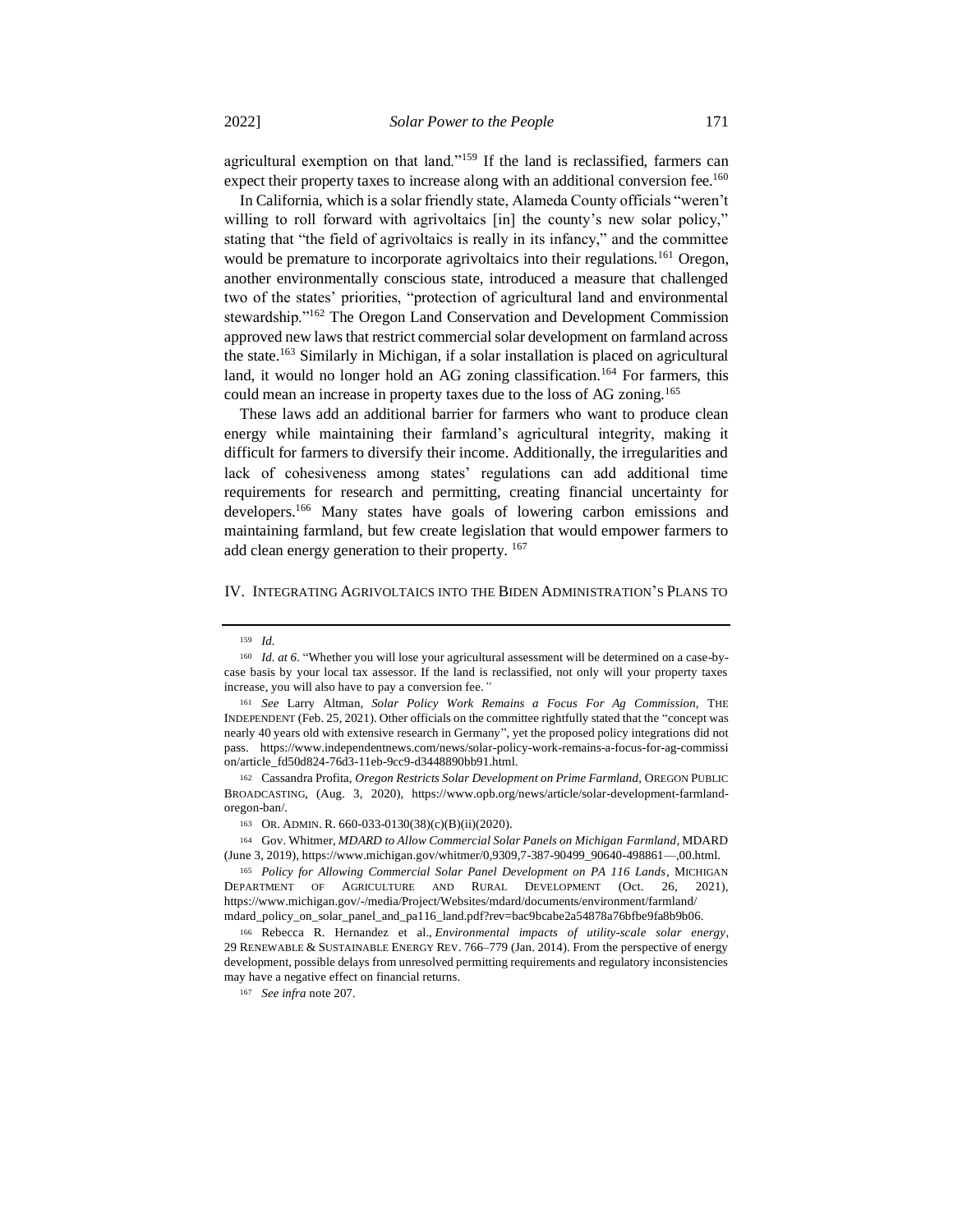# REVIVE RURAL AMERICA AND REDUCE CARBON EMISSIONS

The Biden administration has promised to address America's racist history of discrimination against minority populations, and more specifically in the agricultural community.<sup>168</sup> The administration has also pledged to combat climate change with a goal of 100% carbon pollution-free electricity by 2035.<sup>169</sup> Accomplishing these substantial tasks will be difficult but neglecting to creatively integrate agriculture and clean energy undermines both agendas. This administration's ambitious goals are necessary to achieve a stable future, and instituting mechanisms to make this achievable will be imperative. With financial pledges to both clean energy and minority farmers, and the understanding that such communities lack energy grid resilience, creating an incentive program that allows farmers access to grants and funding will encourage clean energy infrastructure in rural areas and income diversity for farmers.<sup>170</sup> This section discusses why the Biden administration should create a funding mechanism for agrivoltaics and how a carbon bank could help compensate farmers for sustainable farming practices. It will also review state agendas to promote agrivoltaics and offer recommendations on how to improve their programs.

# *A. Incorporating Agrivoltaics into the Biden Administration's Build Back Better Act*

The Biden administration plans to reduce carbon emissions, invest in agriculture, help rural marginalized communities, and build rural infrastructure.<sup>171</sup> In 2019, when President Biden initiated his run for office, merely "11% of U.S. energy came from renewable sources," and only 2% was produced by solar.<sup>172</sup> The administration campaigned on plans for the "U.S. to move to clean electricity by 2035."<sup>173</sup> In order to reach the goals set by the administration, there must be further investment in renewable energy.

<sup>168</sup> Ximena Bustillo, *'Rampant issues': Black farmers are still left out at USDA*, Politico (Jul. 05, 2021), https://www.politico.com/news/2021/07/05/black-farmers-left-out-usda-497876. *See also Black Farmers Look To Next Congress, Biden To Dismantle 'Culture Of Discrimination', supra* note 3. ("The Biden administration is trying to make up for decades of racial discrimination in U.S. farm assistance by forgiving loans to farmers of color.").

<sup>169</sup> *See* Briefing Room, *FACT SHEET: President Biden Sets 2030 Greenhouse Gas Pollution Reduction Target Aimed at Creating Good-Paying Union Jobs and Securing U.S. Leadership on Clean Energy Technologies*, (Apr. 22, 2021), https://www.whitehouse.gov/briefing-room/statementsreleases/2021/04/22/fact-sheet-president-biden-sets-2030-greenhouse-gas-pollution-reduction-targetaimed-at-creating-good-paying-union-jobs-and-securing-u-s-leadership-on-clean-energytechnologies.

<sup>170</sup> Proctor, Murthy & Higgins, *supra* note 17.

<sup>171</sup> Chris Malloy, *Transforming Farms and Food Production With Solar Panels*, Governing (Apr. 9, 2021), https://www.governing.com/next/transforming-farms-food-production-with-solar-panels .html.

<sup>172</sup> *Id.*

<sup>173</sup> *Id.*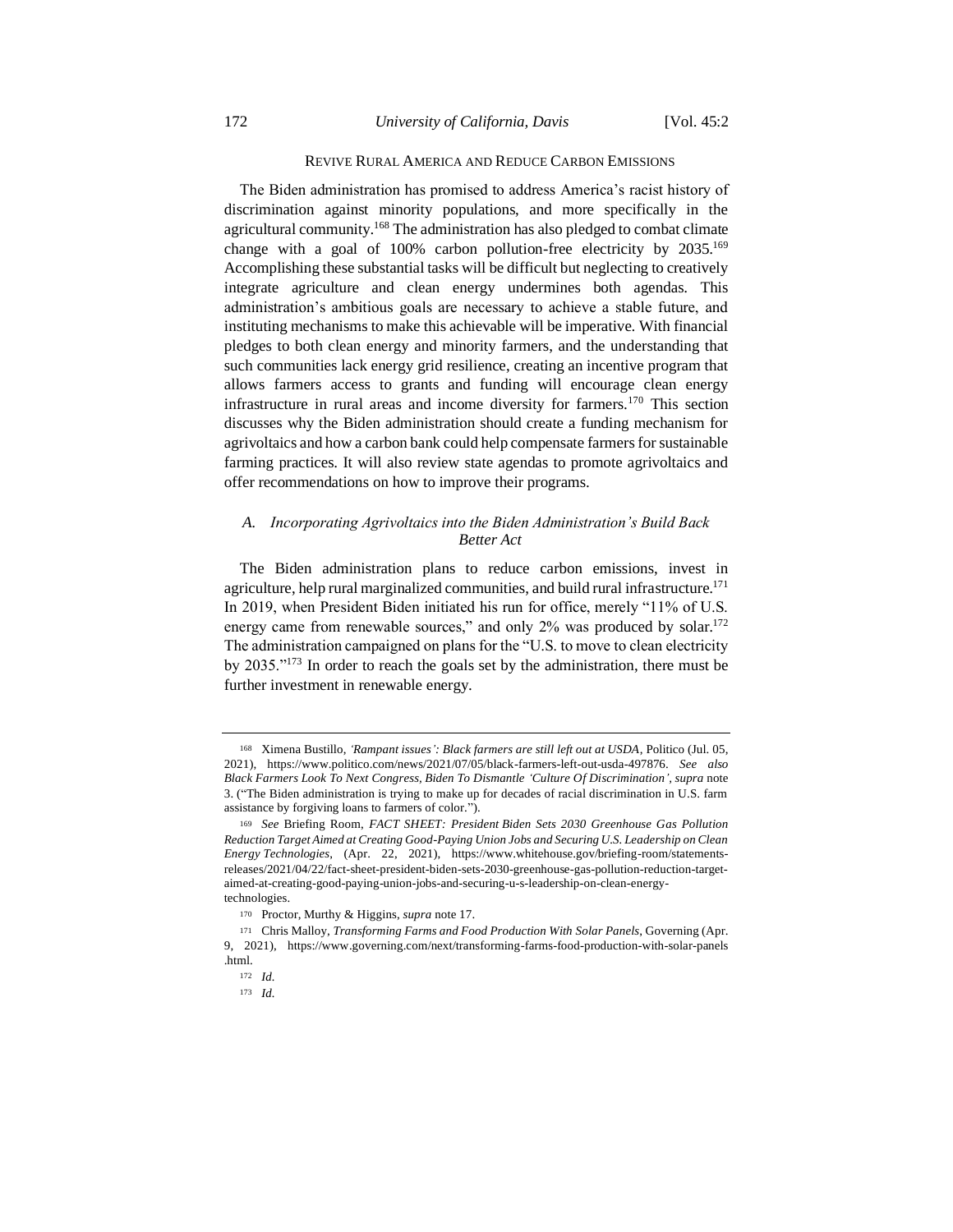The administration announced the American Jobs Plan, which outlined its proposal to invest \$2 trillion in infrastructure in addition to environmental protections.<sup>174</sup> The plan also included clean energy standards and "a focus on lowincome communities hit hardest by climate change."<sup>175</sup> Since the proposed American Jobs Plan, a new bill incorporating many of the same agendas was modified on October 28, 2021, entitled the Build Back Better Act.<sup>176</sup> The BBB Act has set aside \$555 billion for climate and infrastructure<sup>177</sup> with an additional \$90 billion for agriculture and rural America, with a mission to "mitigate climate change, reduce the risk of wildfires, provide debt relief for economically distressed farmers, and encourage rural economic growth."<sup>178</sup>

Climate change disproportionately impacts Indigenous, minority, and poor communities.<sup>179</sup> Moreover, agricultural communities are predominantly "rural, low income, and migrant communities."<sup>180</sup> In the United States, "one in five rural residents are people of color, and they are two to three times more likely to be poor than rural whites." <sup>181</sup> These same individuals are "significantly more likely to live in impoverished areas that have been described as rural ghettos."<sup>182</sup> But by investing in agrivoltaics, the administration can take a "step towards greater sustainability and mitigation of some climate impacts," enabling communities to source their own energy, food, and additional income.<sup>183</sup> The construction of agrivoltaic systems in rural parts of the country may "incentivize other infrastructural investment such as grid connection lines."<sup>184</sup> However, one prohibitive hurdle for rural and minority farmers is the upfront capital required to purchase a PV solar system.<sup>185</sup> Incentivizing and installing agrivoltaics systems in rural farming communities, particularly those owned and operated by people of color, could achieve the administration's goals to reduce emissions through solar,

<sup>174</sup> Danielle Kurtzleben, *Within Biden's Infrastructure Plan Lies An Agenda To Address Climate Change*, NAT'L PUBLIC RADIO (Apr. 8, 2021), https://www.npr.org/2021/04/05/984387402/withinbidens-infrastructure-plan-lies-an-agenda-to-address-climate-change.

<sup>175</sup> *Id*.

<sup>176</sup> Steven Mufson & Sarah Kaplan , *New Budget Deal Marks the Biggest Climate Investment in U.S. History*, WASH. POST (Oct. 28, 2021) https://www.washingtonpost.com/climateenvironment/2021/10/28/climate-biden-build-back-better/.

<sup>177</sup> *Id*.

<sup>178</sup> Chuck Abbott, *'Build Back' Bill has Nearly \$90 Billion for Ag and Rural America*, Successful Farming (Nov. 4, 2021), https://www.agriculture.com/news/business/build-back-bill-has-nearly-90 billion-for-ag-and-rural-america.

<sup>179</sup> Juliet Eilperin et al., *Biden To Place Environmental Justice At Center Of Sweeping Climate Plan,* WASH. POST (Jan. 27, 2021), https://www.washingtonpost.com/climate-environment/ 2021/01/26/biden-environmental-justice-climate/.

<sup>180</sup> Proctor, Murthy & Higgins, *supra* note 17 at 3.

<sup>181</sup> Ann Eisenberg, *5 Ways Biden Can Help Rural America Thrive and Bridge The Rural-Urban Divide*, THE CONVERSATION, (Jan. 21, 2021) https://theconversation.com/us.

<sup>182</sup> *Id*.

<sup>183</sup> Proctor, Murthy & Higgins, *supra* note 17 at 3.

<sup>184</sup> *Id*.

<sup>185</sup> *See* discussion *supra* Section II.A.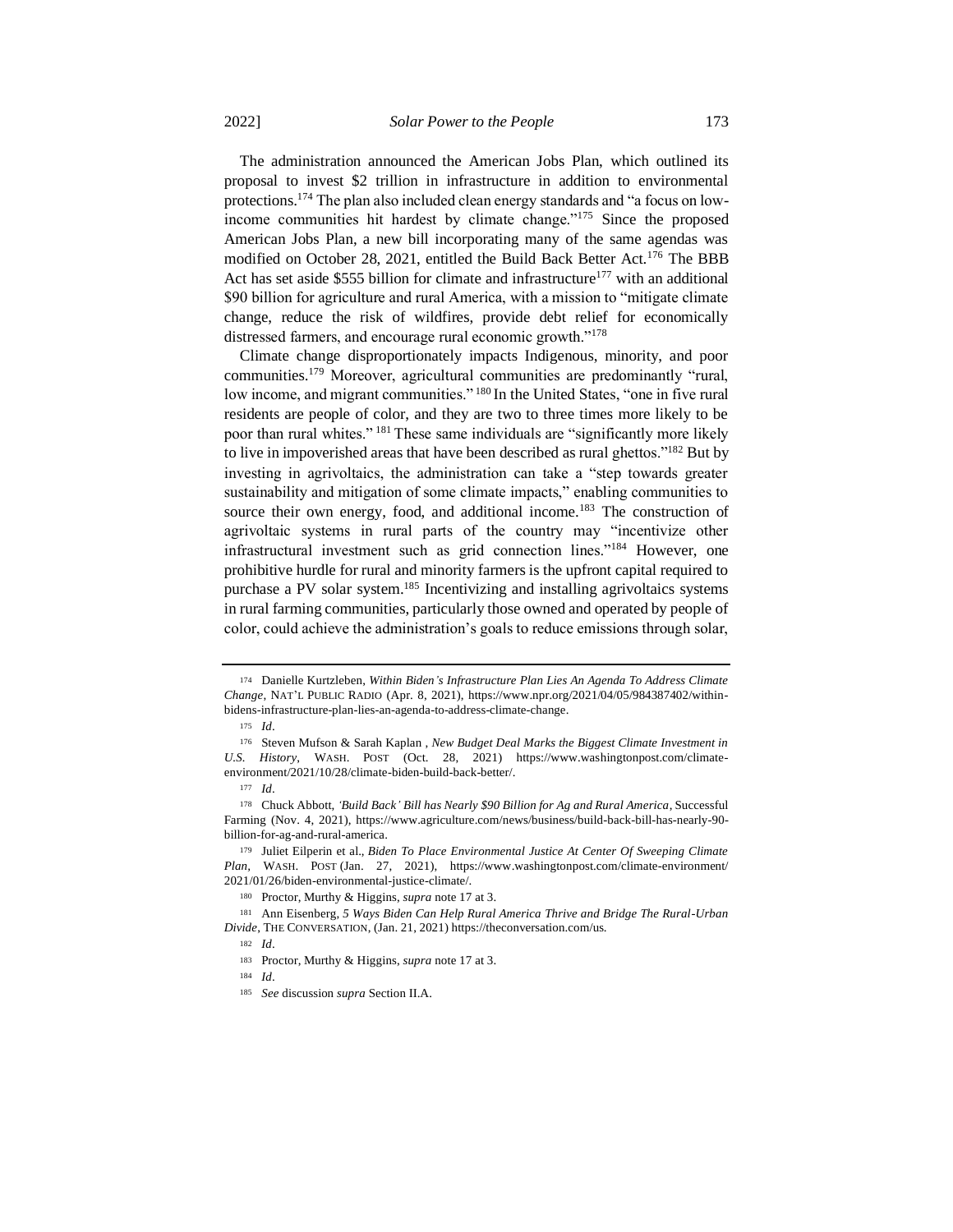invest in agriculture, help marginalized communities diversify their income, and build rural infrastructures such as electric grids.

In an article published in Sustainability and Political Agroecology, researchers "present[ed] a reduced-order analysis of the upper-bound cost for widescale adoption of [agrivoltaic] systems in the United States and [found] that if approximately 1% of the U.S. annual federal budget is invested in rural infrastructure, significant progress . . . can be achieved" in emission reduction.<sup>186</sup> Though some funding is expected to come from private sector investing, the federal government can contribute in the form of rebates, grants, subsidies, and other incentives.<sup>187</sup>

Agrivoltaics addresses many of the objectives set forth in the BBB Act.<sup>188</sup> It has the potential to create "green" jobs, produce more food, generate more energy, reduce agricultural water use, expand the electrical grids infrastructure, and sequester carbon dioxide (" $CO<sub>2</sub>$ ") through soil rehabilitation, all while providing additional income to rural and minority farmers.<sup>189</sup> The installation of these systems supports every primary goal in the BBB Act and allows the US to "bolster their renewable energy portfolio while simultaneously using land more efficiently and supporting the US' rural economy."<sup>190</sup>

# *B. Create a Carbon Bank: Providing Compensation for Farmers Who Sequester Carbon Within Their Soil*

In the Biden administration's first 100-day plan, new agriculture policies placed farmers at the "forefront of the fight against climate change." <sup>191</sup> The administration's transition team proposed the idea of a "carbon bank," designed to offer credits "to farmers for carbon they sequester in the soil through sustainable farming methods." <sup>192</sup> A carbon bank would compensate farmers for regenerative farming and environmentally conscious techniques that sequester  $CO<sub>2</sub>$  from the atmosphere into the soil.<sup>193</sup> Isolating  $CO<sub>2</sub>$  in soil primarily takes place through the process of photosynthesis, with carbon stored in the form of

<sup>186</sup> Proctor, Murthy & Higgins, *supra* note 17 at 2.

<sup>187</sup> *Id.* at 7.

<sup>188</sup> Build Back Better Act, H.R. 5376, 117th Cong. (2021).

<sup>189</sup> Proctor, Murthy & Higgins, *supra* note 17 at 8-9; *see also* Ragna Schmidt-Haupt, *Building PV for the Future*, PV MAG. (Jan. 16, 2021), https://www.pv-magazine.com/magazine-archive/buildingpv-for-the-future/ ("The least-known fact about ground-mounted PV projects is their carbon sequestration potential from regenerating soil underneath the panels.").

<sup>190</sup> *Id. See also* Tod A. Ontl, *Soil Carbon Storage*. 3 NATURE EDUCATION KNOWLEDGE 35 (2012), https://www.marvista.org/docs/34486025-10556.pdf.

<sup>191</sup> Tabuchi & Popovich, *supra* note 2.

<sup>192</sup> *Id*. ("The plan would allocate \$1 billion to purchase carbon credits from farmers at \$20 per ton of carbon they trap in the soil. The Biden transition team claimed it could reduce annual emissions of greenhouse gases by 50 megatons, equivalent to the emissions from more than 10 million cars driven for a year.").

<sup>193</sup> Ontl, *supra*, note 190.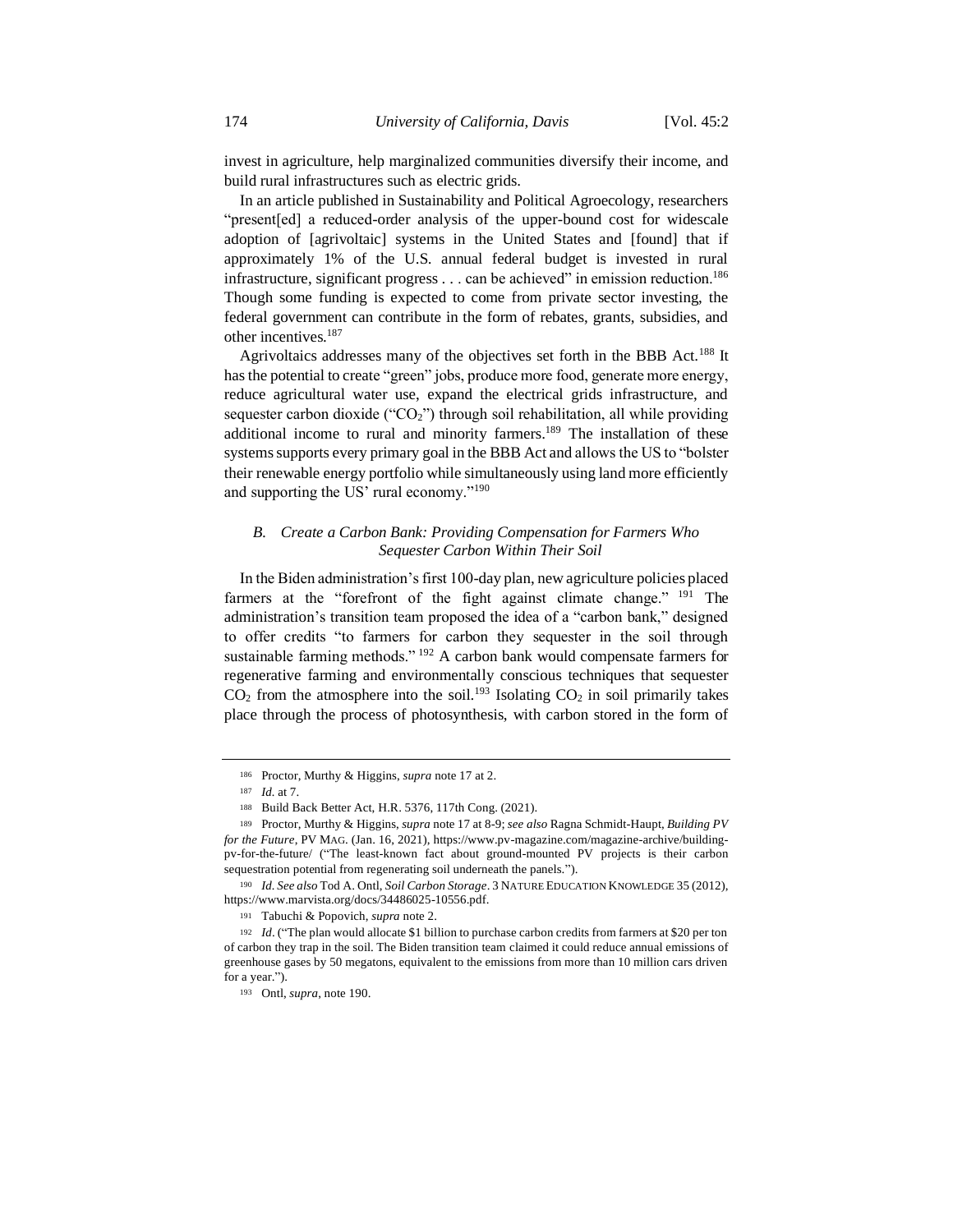"soil organic carbon."<sup>194</sup> Forests, grasslands, and soil are all natural sinks for carbon sequestration.<sup>195</sup> Additionally, cover crops can help sequester carbon, through photosynthesis and reduction of soil erosion.<sup>196</sup> Soil erosion can lead to carbon loss and later dissolve carbon into groundwater, rivers, and streams.<sup>197</sup>

The proposal called for the USDA to initiate investment in natural climate solutions using the "Commodity Credit Corporation to finance large-scale investments in climate smart land management practices; prioritize climate smart practices in implementation of Farm Bill conservation programs; and identify opportunities to invest in natural infrastructure."<sup>198</sup> The intent is to establish a carbon bank to "incentivize and reward carbon sequestration activities by farmers, ranchers, and forest landowners; leveraging the nation's crop insurance programs to encourage climate-smart agriculture practices."<sup>199</sup> Similar to Renewable Energy Credits,<sup>200</sup> the idea of creating "market-driven opportunities" such as carbon trading would incentivize developers' participation and the "carbon bank [would] set a floor price for carbon sequestration in the soil."201

The creation of a carbon bank would be an innovative way to federally incentivize farmers to integrate agrivoltaics into their farming practice. The most effective ways to sequester  $CO<sub>2</sub>$  from the atmosphere include "forestry, improving vegetative cover, enhancing water use efficiency, reducing soil erosion and adopting better farming systems."<sup>202</sup> While agrivoltaics lacks the photosynthesis aspects of carbon sequestration, the technique does improve vegetative cover with solar panels, enhances water use efficiency through the reduction in evaporation and transpiration, and reduces erosion by protecting soil from harsh winds and heavy rain.<sup>203</sup>

<sup>194</sup> *Id.*

<sup>195</sup> Carbon sink, Oxford Reference Dictionary, https://www.oxfordreference.com/view/10.1093/ oi/authority.20110928154323412 (last visited Apr. 22, 2021).

<sup>196</sup> Robert J. Zomer et al., *Global Sequestration Potential of Increased Organic Carbon in Cropland Soils*, 7 SCI. REP. (Nov. 14, 2017), https://www.nature.com/articles/s41598-017-15794-8.

<sup>197</sup> Ontl, *supra* note 190.

<sup>198</sup> Robert Bonnie, Leslie Jones & Meryl Harrell, United States Department of Agriculture (USDA), *USDA - Climate 21 Project Transition Memo* 2, *available at* https://climate21.org/usda/ (last visited Apr 22, 2021).

<sup>199</sup> *Id.* at 8.

<sup>200</sup> *Renewable Energy Certificates (RECs),* ENVTL. PROTECTION AGENCY (May 13, 2019), https://www.epa.gov/green-power-markets/renewable-energy-certificates-recs, ("A renewable energy certificate ("REC") is a market-based instrument that represents the property rights to the environmental, social and other non-power attributes of renewable electricity generation. RECs are issued when one megawatt-hour (MWh) of electricity is generated and delivered to the electricity grid from a renewable energy resource.").

<sup>201</sup> Abbott, *supra* note 15.

<sup>202</sup> Chandra Bhushan, *Best Way to Remove Carbon: Sequestering It in Its Natural Sinks*, DOWN TO EARTH (Sept. 7, 2019), https://www.downtoearth.org.in/blog/climate-change/best-way-to-removecarbon-sequestering-it-in-its-natural-sinks-66492.

<sup>203</sup> Barron-Gafford et al., *supra* note 8.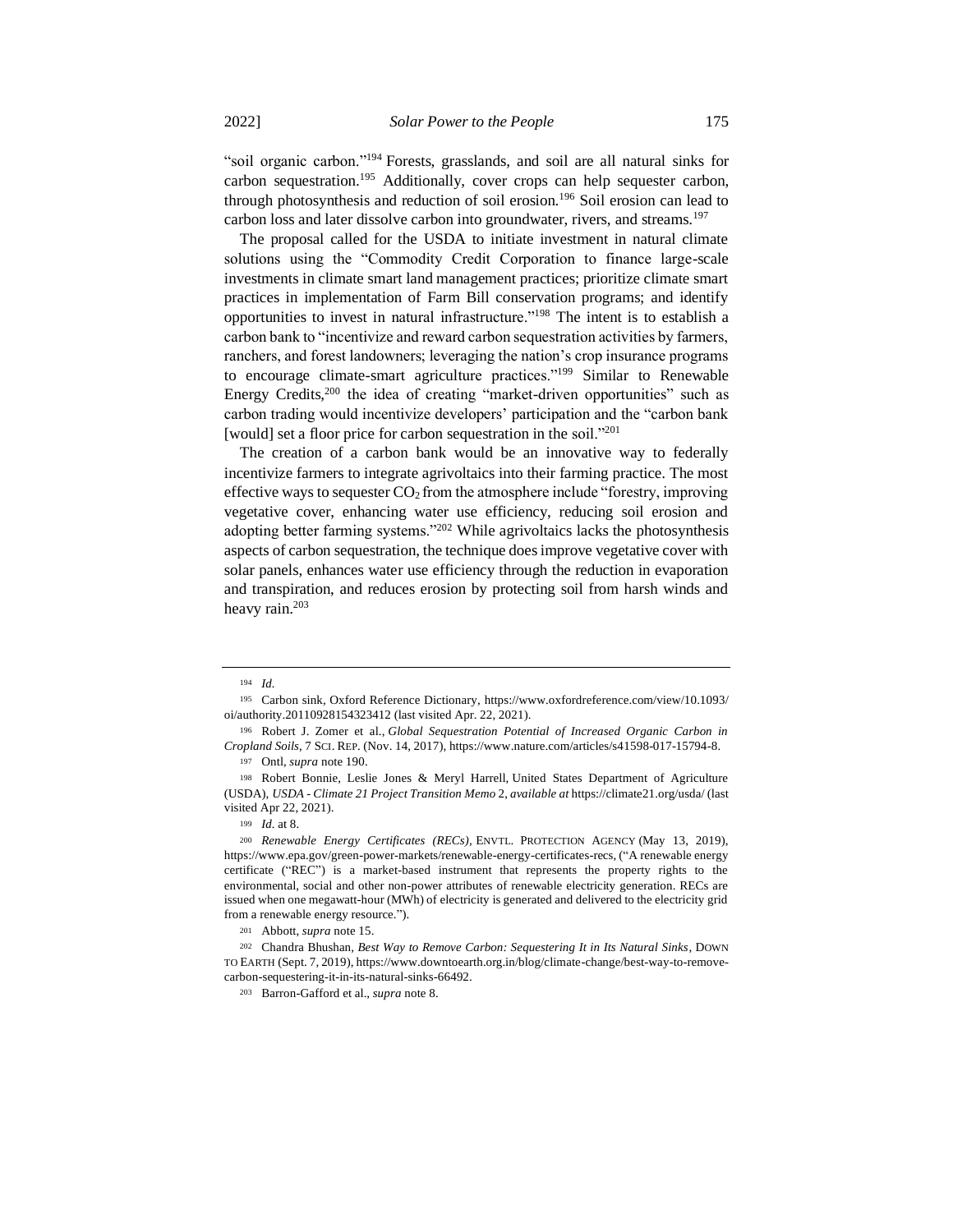# *C. Applying States' Current Successful Incentive Programs*

Finally, there are a handful of states that have relaxed zoning regulations for agrivoltaics, hoping to provide farmers with economic stability while meeting their Renewable Portfolio Standard goals.<sup>204</sup> It is encouraging to see states adopt innovative regulations to support farmers and clean energy, however, developers likely will not attempt business in states with inconsistent and uncertain policies.<sup>205</sup> "Most states are not willing to preempt local control of solar and other clean energy systems," which results in local legislators holding the power to determine which renewable energy systems are permitted.<sup>206</sup> These localized, inconsistent policy decisions add an additional hurdle for solar installation.

The Intergovernmental Panel on Climate Change published a report outlining the impacts of global warming of 1.5°C above pre-industrial levels, detailing the projected negative outcomes on crop production.<sup>207</sup> "Every fraction of additional warming beyond 1.5°C will result in increasingly severe and expensive impacts [on our environment]," and incentivizing agrivoltaics now, could help reduce reactionary spending later.<sup>208</sup> While it is important for states and local governments to maintain their autonomy, the climate crisis facing our country requires immediate action.<sup>209</sup> One solution to state uncertainty is federal intervention. Though the federal government may not change municipalities' zoning laws, it has proven, with the ITC, that federal incentives have a significant impact in promoting solar development.<sup>210</sup> Driven by state regulatory inconsistency, the federal government should develop a climate plan that incentivizes implementation of agrivoltaics with a focus on low-income communities.

It is necessary to have standardized incentives to reduce carbon emissions through clean energy while simultaneously strengthening food security. A state program that could be modeled federally and has proven successful statewide was created in Massachusetts.<sup>211</sup> This incentive plan could be applied to states like Arizona and Maryland, where marginalized farmers could benefit from an

<sup>204</sup> *Renewable Portfolio Standards*, NAT'L RENEWABLE ENERGY LAB., https://www.nrel.gov/ state-local-tribal/basics-portfolio-standards.html (last visited Apr. 22, 2021) **Error! Hyperlink reference not valid.**("A renewable portfolio standard (RPS) is a regulatory mandate to increase production of energy from renewable sources such as wind, solar, biomass and other alternatives to fossil and nuclear electric generation. It's also known as a renewable electricity standard.").

<sup>205</sup> Evan Halper, *Rules Prevent Solar Panels In Many States With Abundant Sunlight*, L.A. TIMES (Aug. 9, 2014, 7:16 PM), [https://www.latimes.com/nation/la-na-no-solar-20140810-story.html.](about:blank)

<sup>206</sup> Nolon, *supra* note 144.

<sup>207</sup> THE INTERGOVERNMENTAL PANEL ON CLIMATE CHANGE, https://www.ipcc.ch/ (last visited Apr. 22, 2021) (stating we need to reduce our emission production, and limit global temperature rise to 1.5°C. To achieve that goal, emissions must drop rapidly to 25 gigatons by 2030).

<sup>208</sup> *Emissions Gap Report 2019*, UN ENV'T PROGRAMME (2019), https://wedocs.unep.org/ bitstream/handle/20.500.11822/30797/EGR2019.pdf (last visited Apr. 22, 2021).

<sup>209</sup> *Id.*

<sup>210</sup> *See* discussion *supra* Section II.A.

<sup>211</sup> *See* discussion *infra* Section III.A.1.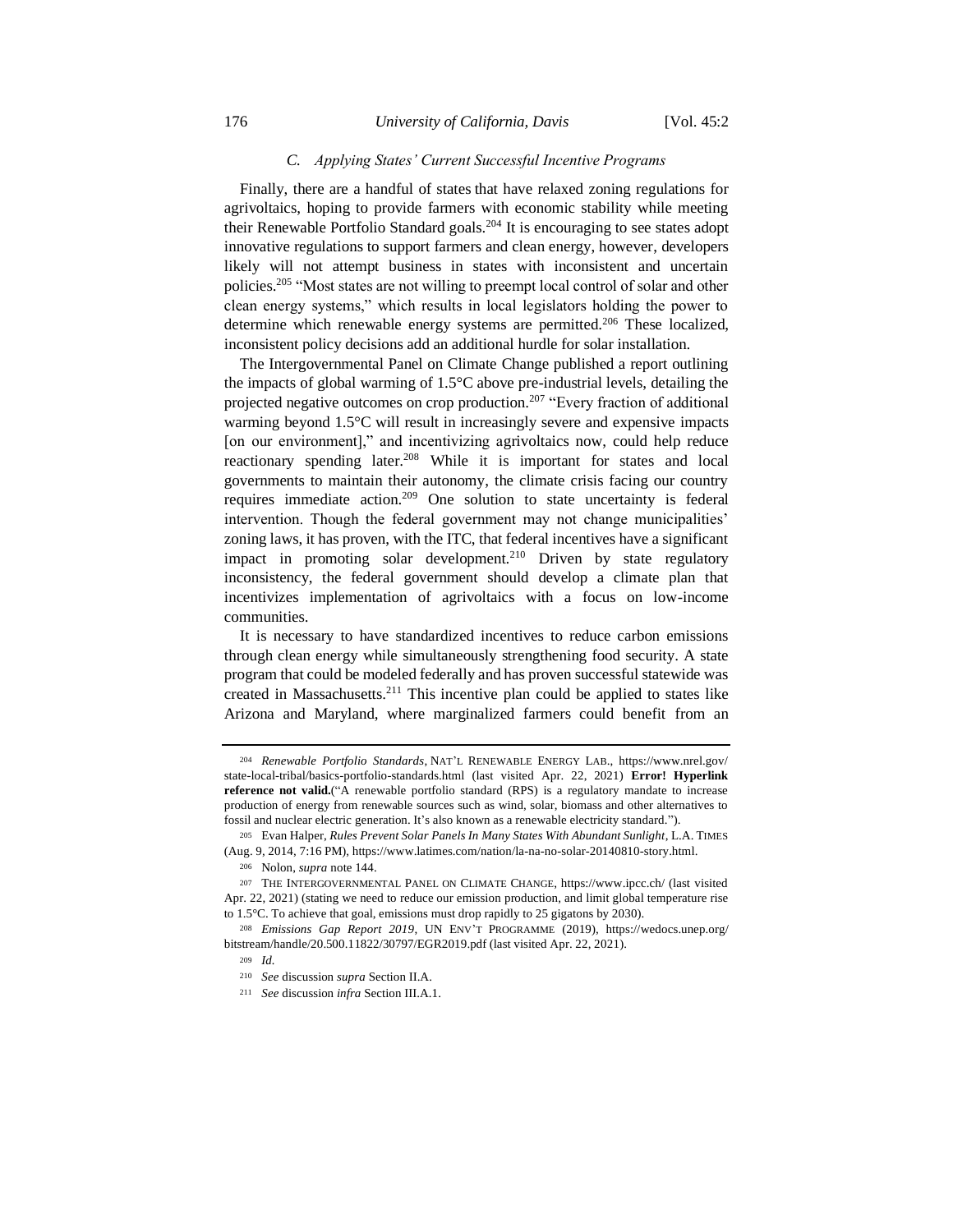agrivoltaics system and the diversification of income the energy production provides.<sup>212</sup>

# 1. Massachusetts

In 2018, Massachusetts became an early adopter of agrivoltaic technology due to the state's renewable energy policy and renewable portfolio standard goals.<sup>213</sup> The state addressed three main issues that commonly attach to the installation of solar over farmland: zoning, incentives, and taxation.<sup>214</sup>

Massachusetts legislators have started to define where solar is permissible in regard to municipal zoning, though more clarity is required.<sup>215</sup> Many zoning laws do not specifically mention solar energy, leading to confusion surrounding the limitations and permissibility of solar installations.<sup>216</sup> In recent years, Massachusetts has created legislation broadening the scope of solar permissibility, stating that "[n]o zoning ordinance or by-law shall prohibit or unreasonably regulate the installation of solar energy . . . except where necessary to protect the health, safety or welfare."<sup>217</sup> This regulation has been narrowly interpreted by courts prohibiting the unreasonable denial of solar permits.<sup>218</sup> Though more guidance from the legislation would further help solar permitting, the trend currently is in favor of solar development.

In fact, Massachusetts further incentivizes the development of solar through a new program that offers a subsidy<sup>219</sup> for dual use projects that combine solar with agricultural production.<sup>220</sup> Under the Solar Massachusetts Renewable Target ("SMART") program, panels must be installed on "property officially defined as Land in Agricultural Use or Prime Agricultural Farmland" principally used for agriculture and horticulture.<sup>221</sup> With the SMART program, Massachusetts

<sup>218</sup> *Id*. at 30.

<sup>220</sup> Gellerman, *supra* note 123 (remarking that in 2018, Massachusetts introduced the Solar Massachusetts Renewable Target program [\(SMART\)](about:blank), "offering developers a subsidy to expand conventional solar and jump start dual-use technology.").

<sup>221</sup> *See* Univ. Mass. Amherst, *supra* note 221.; *see also* Klavens, *supra* note 36, at 32 (Section 1 states that land shall be considered to be in agricultural use when "primarily and directly used in raising animals, including, but not limited to, dairy cattle, beef cattle, poultry, sheep, swine, horses,

<sup>212</sup> *See* discussion *infra* Section III.A.1I-II.

<sup>213</sup> Gellerman, *supra* note 123 ("In 2008 the state passed the [Global Warming Solutions](about:blank)  [Act,](about:blank) making it one of the first in the nation to set strict targets for reducing climate-disrupting greenhouse gas emissions. [In 2018], the state instituted the Solar Massachusetts Renewable Target program (SMART), offering developers a subsidy to expand conventional solar and jump start dualuse technology.").

<sup>214</sup> Klavens et al., *supra* note 36.

<sup>215</sup> *Id*.

<sup>216</sup> *Id*.

<sup>217</sup> *Id.*

<sup>219</sup> Univ. Mass. Amherst, *Dual-Use: Agriculture and Solar Photovoltaics Center for Agriculture, Food and the Environment*, UMASS (2019) ("In the state of Massachusetts, specific kinds of dual-use systems are known as 'Agricultural Solar Tariff Generation Units,' and can qualify for financial incentives under the SMART program.").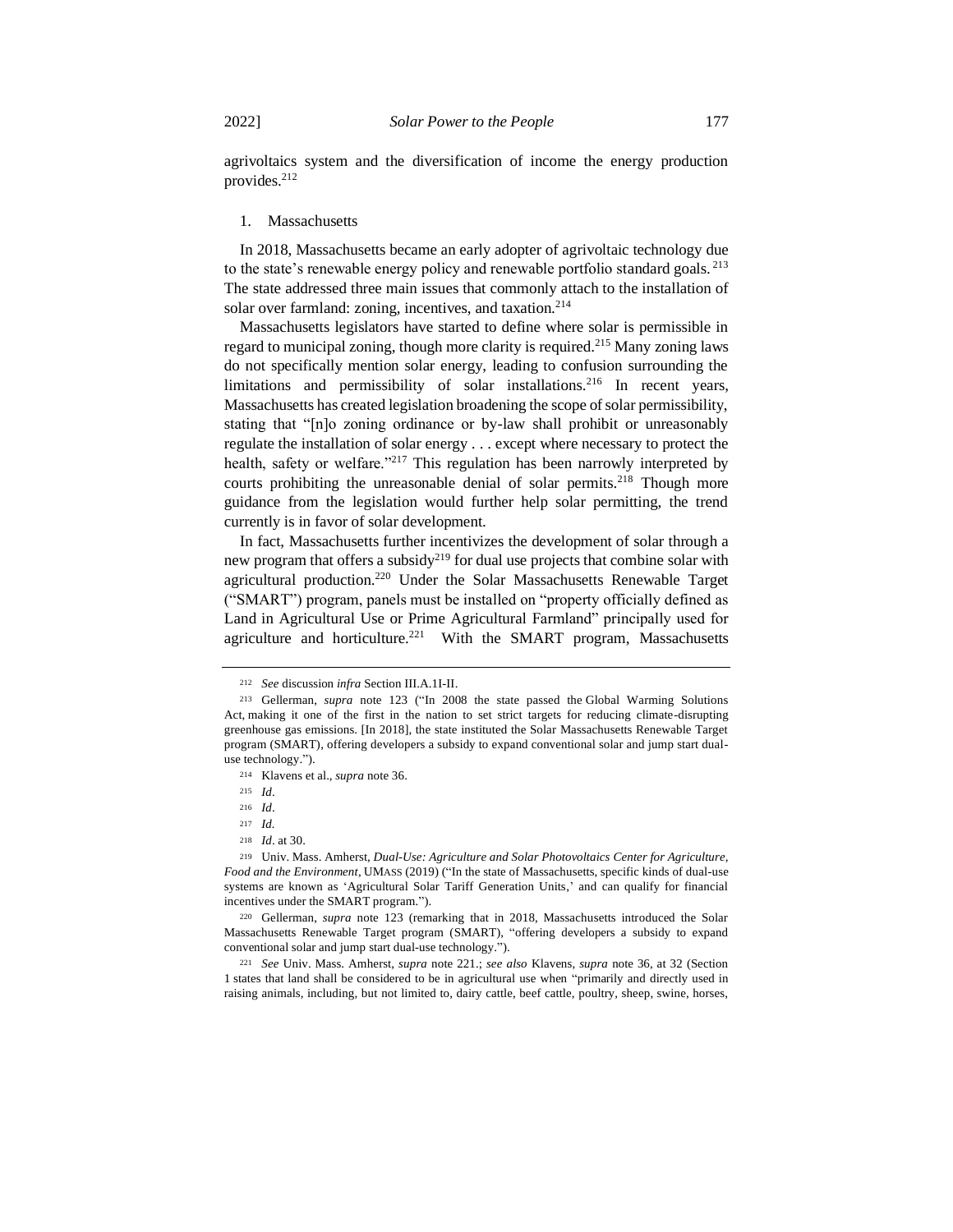recognized the need for additional clean energy, enabling farmers to afford solar without sacrificing or destroying farmland and forests.<sup>222</sup> The SMART program offers incentives known as "adders," establishing six "location based Compensation Rate Adders," one of which is the Agricultural Solar Tariff Generation Unit ("ASGTU").<sup>223</sup> The ASGTUs promote the installation of solar on active farmland, requiring every possible square foot of land to be maintained as continuous agricultural production.<sup>224</sup> In addition to incentivizing preferred projects, the SMART program disincentivizes installations on greenfields.<sup>225</sup> Some environmentalists view solar installation on greenfield sites, such as open space, forested land, farmland, as less desirable than development on "rooftops, parking lots, brownfields, and other previously developed sites."<sup>226</sup> The SMART Program created "greenfield subtractors," which reduce the incentive payments for solar facilities located on greenfield sites, as brownfields are preferred installation locations. <sup>227</sup> ASTGUs are exempt from this subtractor because the land will be maintained as an active farm. <sup>228</sup>

Finally, the SMART program addresses tax exemptions that are applied to land actively used for agriculture or horticulture, entitling the property to reduced tax rates.<sup>229</sup> Farmers without solar qualify for this reduced property tax, and Massachusetts legislators agreed that if the land was still being used primarily for farming, even with the addition of solar, the property should maintain the reduced rate.<sup>230</sup> If the tax exemption was removed upon the installation of solar, the increased property taxes would negate the incentive applied to agrivoltaics sites, "potentially reducing benefits to the farmer."<sup>231</sup>

<sup>225</sup> Greenfields are new, undisturbed pieces of land that are green, as the name suggests. Greenfields are in contrast to Brownfields, which have already been developed, graded, or abandoned. An example of a green field is forested area or undisturbed field, where brownfield sites refer to previously used industrial or manufacturing plants, previous solar sites, dumps, carports, and generally disturbed land. The main issue with installing on brownfield sites is the condition of the property, where existing substances, pollutants of containments can exist. *See generally* Muhammad Rafiq. et al., *Brownfield, Greenfield, and Renewable Energy Consumption: Moderating Role of Effective Governance*, 31 ENERGY & ENV'T 405 (May 2020) [https://doi.org/10.1177/0958305X19872936.](about:blank)

ponies, mules, goats, bees and fur-bearing animals, for the purpose of selling such animals or a product derived from such animals in the regular course of business." Section 2 states that land shall be considered to be in horticultural use when "primarily and directly used in raising fruits, vegetables, berries, nuts and other foods for human consumption for the purpose of selling these products in the regular course of business.").

<sup>222</sup> John Fitzgerald Weaver, *Agrovoltaics: A Solar-Powered Safety Net for Massachusetts Farmers*, PV MAG. (Sept. 18, 2018), https://pv-magazine-usa.com/2018/09/18/agrovolatic-solarpower-on-farms-in-massachusetts-smart-program/.

<sup>223</sup> Klavens et al.*, supra* note 36.

<sup>224</sup> *See* Univ. Mass. Amherst, *supra* note 221.

<sup>226</sup> Klavens et al.*, supra* note 36.

<sup>227</sup> *Id*.

<sup>228</sup> *Id*.

<sup>229</sup> *See generally* MASS. GEN. LAWS ANN. ch. 61A (2021).

<sup>230</sup> Klavens et al.*, supra* note 36.

<sup>231</sup> *Id*. at 32.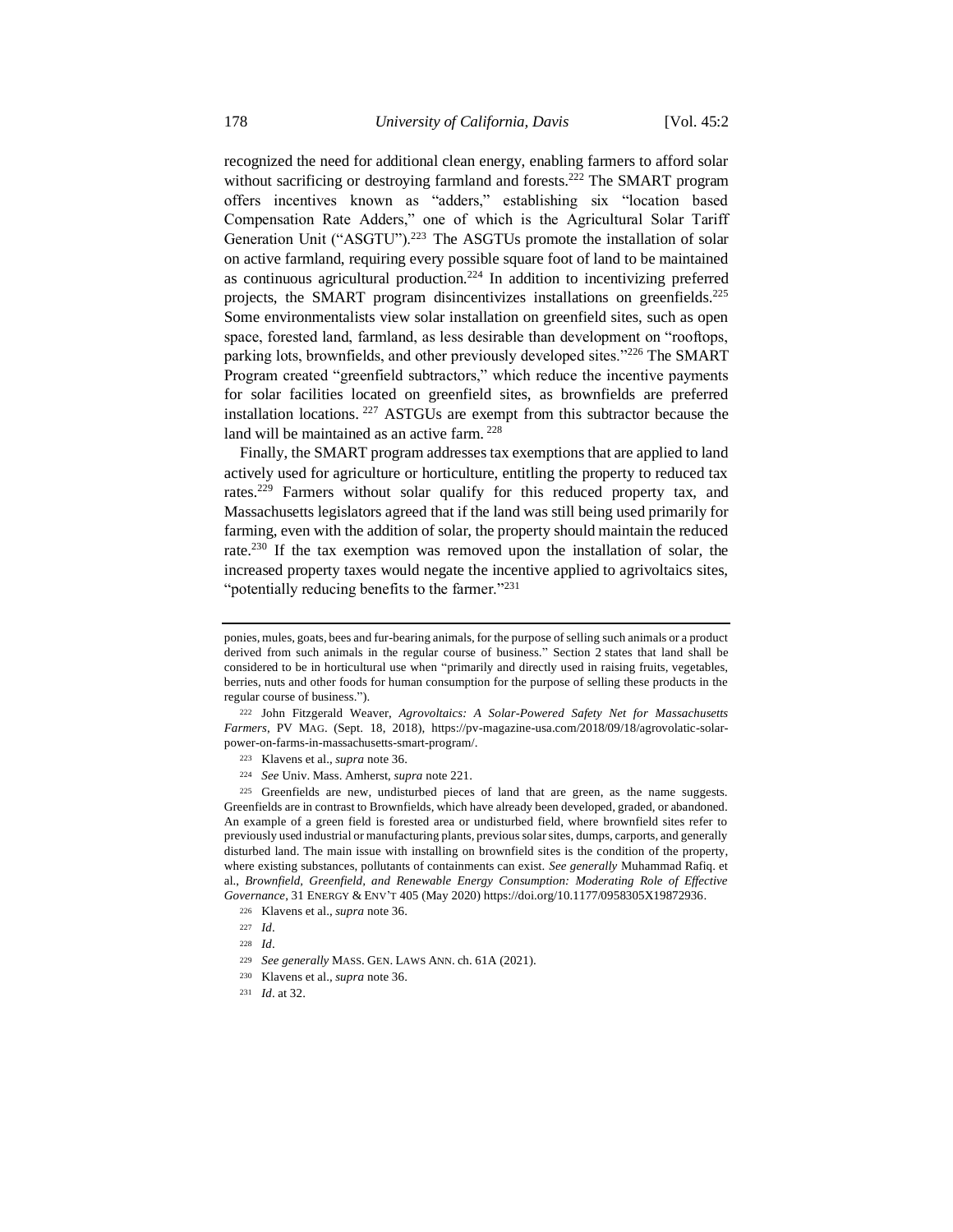The SMART program is a complex plan to increase solar in Massachusetts. While the program has experienced some growing pains, SMART has also proven to be so successful the state doubled the program's capacity while "expand[ing] eligibility criteria for low-income solar projects."<sup>232</sup>

Presently, Massachusetts solar stakeholders, such as Vote Solar, feel the program does not go far enough to serve "low-income, environmental justice and other disadvantaged communities."<sup>233</sup> "Low-income customers in Massachusetts have the highest energy burden of any electric customer in the commonwealth," spending a higher percentage of their monthly income on their electric bill compared to wealthy populations in the state.<sup>234</sup> To truly achieve energy equity in Massachusetts, the state needs to focus more resources on low-income energy customers, which includes minority farmers, who represent 3.3% of total producers in the state.<sup>235</sup>

#### 2. Arizona

"Long before Arizona was incorporated into the United States, agriculture thrived in the region."<sup>236</sup> Archeologists have discovered remnants of "Indigenous people growing gardens to sustain their families" dating back more than 4,000 years.<sup>237</sup> Agriculture was one of Arizona's original leading exports, remaining significant in rural areas of the state. $238$ 

Native Americans comprise 5.47% of Arizona's total population, which is far greater than the proportion of Native Americans among the United States population as a whole, estimated at 0.9%-1.7%.<sup>239</sup> Arizona has the highest percentage of Native American principal farm operators, with 53.9% of the population owning and operating farms, making agriculture an "economic

<sup>232</sup> Colin A. Young, *New State Rules Aim To Double Solar Power Capacity*, WBUR (Apr. 15, 2020), https://www.wbur.org/news/2020/04/15/massachusetts-rules-solar-power.

<sup>233</sup> *Id.*

<sup>234</sup> Nathan Phelps, *Eversource, Solar and Low-income Advocates Submit New Guidelines for Solar Program,* VOTE SOLAR (July 2, 2020), https://votesolar.org/eversource-solar-and-low-incomeadvocates-submit-new-guidelines-for-solar-program/.

<sup>235</sup> Univ. Mass. Amherst, *Demographics of Primary Producers: Race Center for Agriculture, Food and the Environment*, UMASS (Jan, 27, 2020), https://ag.umass.edu/resources/massachusettsagricultural-data/farm-operators/demographics-of-farm-operators-gender-0.

<sup>236</sup> ARIZ. DEP'T. OF AGRIC., *GUIDE TO AGRICULTURE*, 8 (2018).

https://agriculture.az.gov/sites/default/files/AZDA\_GuideToAZAg-R5.pdf.

<sup>237</sup> *Id.*

<sup>238</sup> *Id*. ("Today, agriculture in Arizona contributes more than \$23.3 billion to the state's economy. One study puts the number of jobs supported by agriculture at approximately 138,000, and the number of workers employed at 162,000.").

<sup>239</sup> ARIZ. DEPT. OF COM., ARIZ. ECON. PROFILE (2010), https://www.doleta.gov/ Programs/2008ReportsAndPlans/Economic\_Analysis\_Reports/AZ.pdf.; *see generally* U.S. CENSUS BUREAU, C2010BR-10: 2010 Census Briefs: The American Indian and Alaska Native Population: 2010 (Jan. 2012). However, this data might be inaccurate as Native Americans are usually underrepresented on government census data.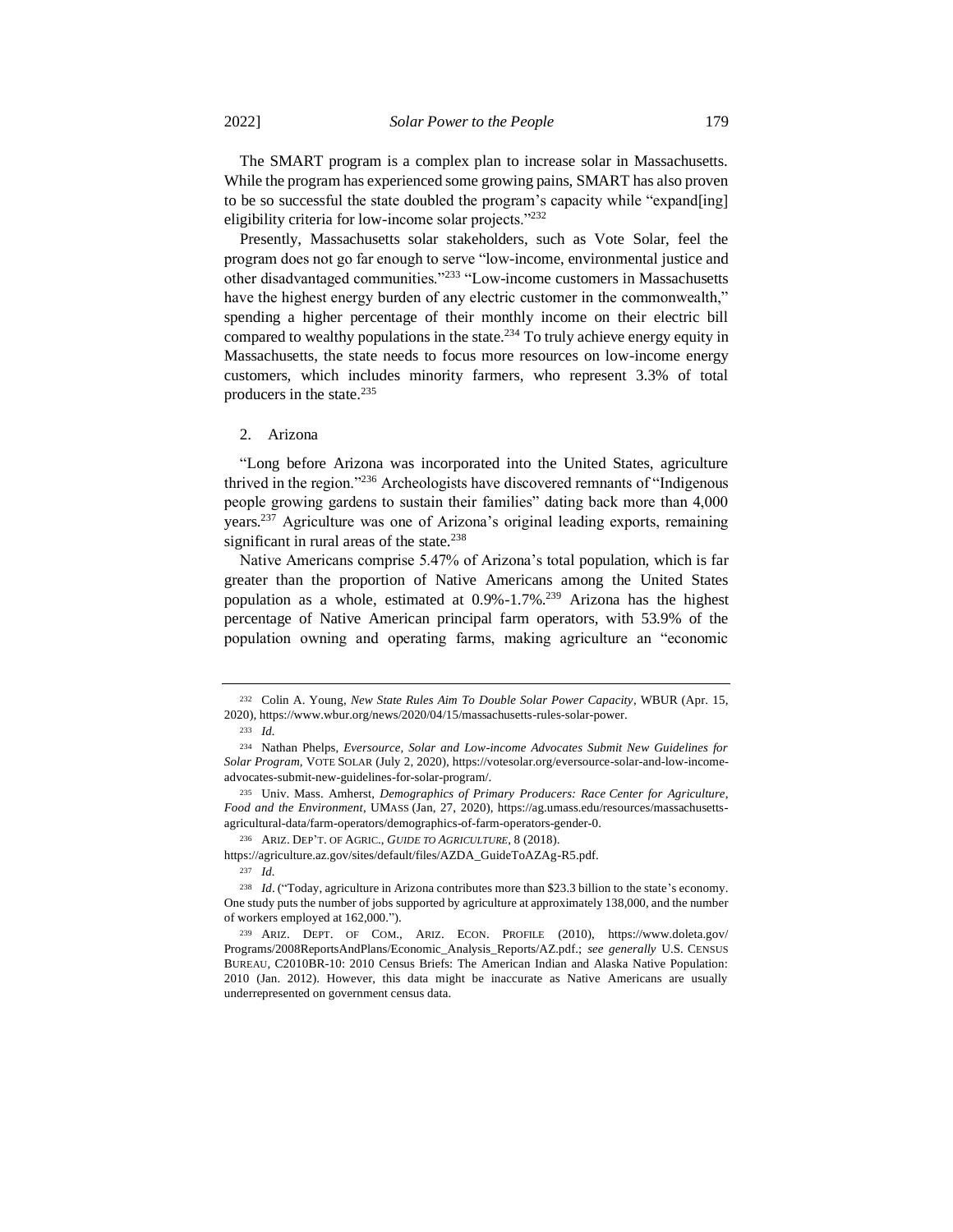mainstay of resident Native Americans."<sup>240</sup> According to the USDA National Agricultural Statistics, Navajo Nation counties, including Apache, Coconino, and Navajo, account for 62% of the state's total farms, and 95% are family owned.<sup>241</sup> However, even with representation in the agricultural industry, the USDA reported that 25% of Native American children struggled with food insecurity, while the food scarcity statistic of the total Arizona population was closer to 12.4%.<sup>242</sup>

Along with food scarcity, Arizona is faced with water shortages as the fastest warming state in the United States.<sup>243</sup> Arizona has an arid climate, consisting of mostly desert regions.<sup>244</sup> Because of Arizona's biosphere, water scarcity remains a concern for farmers, putting conventional agriculture at risk, which is projected to worsen with climate change.<sup>245</sup> "Irrigated agriculture is the largest user of water in Arizona, consuming about 74 percent of the available water supply," according to the Arizona Department of Water Resources.<sup>246</sup> As the lakes and rivers providing water to the region drain faster than they can refill, Arizona could reach a "critical stage within the next few years."<sup>247</sup>

An agrivoltaic system would be a practical solution to water scarcity, food insecurity, and revenue diversification in this region. <sup>248</sup> In fact, the NREL study "found that many of our food crops do better in the shade of solar panels because they are spared from the direct sunlight."<sup>249</sup> NREL researchers further explained many agricultural crops struggle to adapt to desert climates, and successful

<sup>243</sup> CLAUDIA TEBALDI ET AL., THE HEAT IS ON: US TEMPERATURE TRENDS (2012), https://www.climatecentral.org/wgts/heat-is-on/HeatIsOnReport.pdf.

<sup>244</sup> JAMES W. BYRKIT, *Arizona*, ENCYCLOPEDIA BRITANNICA, https://www.britannica.com/ place/Arizona-state (last updated Feb. 18 2022)

<sup>246</sup> ARIZ. DEP'T. OF WATER RES., *Conservation* https://new.azwater.gov/conservation/agriculture (last visited March 27, 2022).

<sup>247</sup> ARIZONA'S WATER FUTURE: COLORADO RIVER SHORTAGE, INNOVATIVE SOLUTIONS, LIVING WELL WITH LESS (2017), [https://westernresourceadvocates.org/publications/arizonas-water-future](about:blank)[colorado-river-shortage-innovative-solutions-living-well-less/](about:blank) ("Arizona and the Southwestern United States are facing perhaps their greatest challenge since the settlement of the region and development of modern cities, agriculture, and industry. Arizona's "bank" for 40% of its water – Lake Mead on the Colorado River – is being drained faster than it can be filled. Projections show that if no action is taken to address the gap between supply and demand, Lake Mead could reach a critical stage within the next few years, triggering progressively larger, mandatory restrictions on Colorado River water use that could have a devastating impact on Arizona's communities, agriculture, environment, and economy.").

<sup>248</sup> Majumdar, *supra* note 242 ("The premise of agrivoltaics comports well with the intentions of many metropolitan areas around the world that have started to promote local farming.").

<sup>240</sup> Debaleena Majumdar, et al., *Dual use of agricultural land: Introducing 'agrivoltaics' in Phoenix Metropolitan Statistical Area, USA*, 170 LANDSCAPE & URBAN PLANNING 150 (Feb. 2018), [https://doi.org/10.1016/j.landurbplan.2017.10.011.](about:blank)

<sup>241</sup> Lee Allen, *USDA reports Arizona has the largest concentration of Indian farms,* INDIAN COUNTRY TODAY (Feb. 20, 2020), https://indiancountrytoday.com/culture/usda-reports-arizona-hasthe-largest-concentration-of-indian-farms.

<sup>242</sup> *Id*.

<sup>245</sup> Barron-Gafford et al., *supra* note 8.

<sup>249</sup> *See Benefits of Agrivoltaics Across the Food-Energy-Water Nexus, supra* note 5.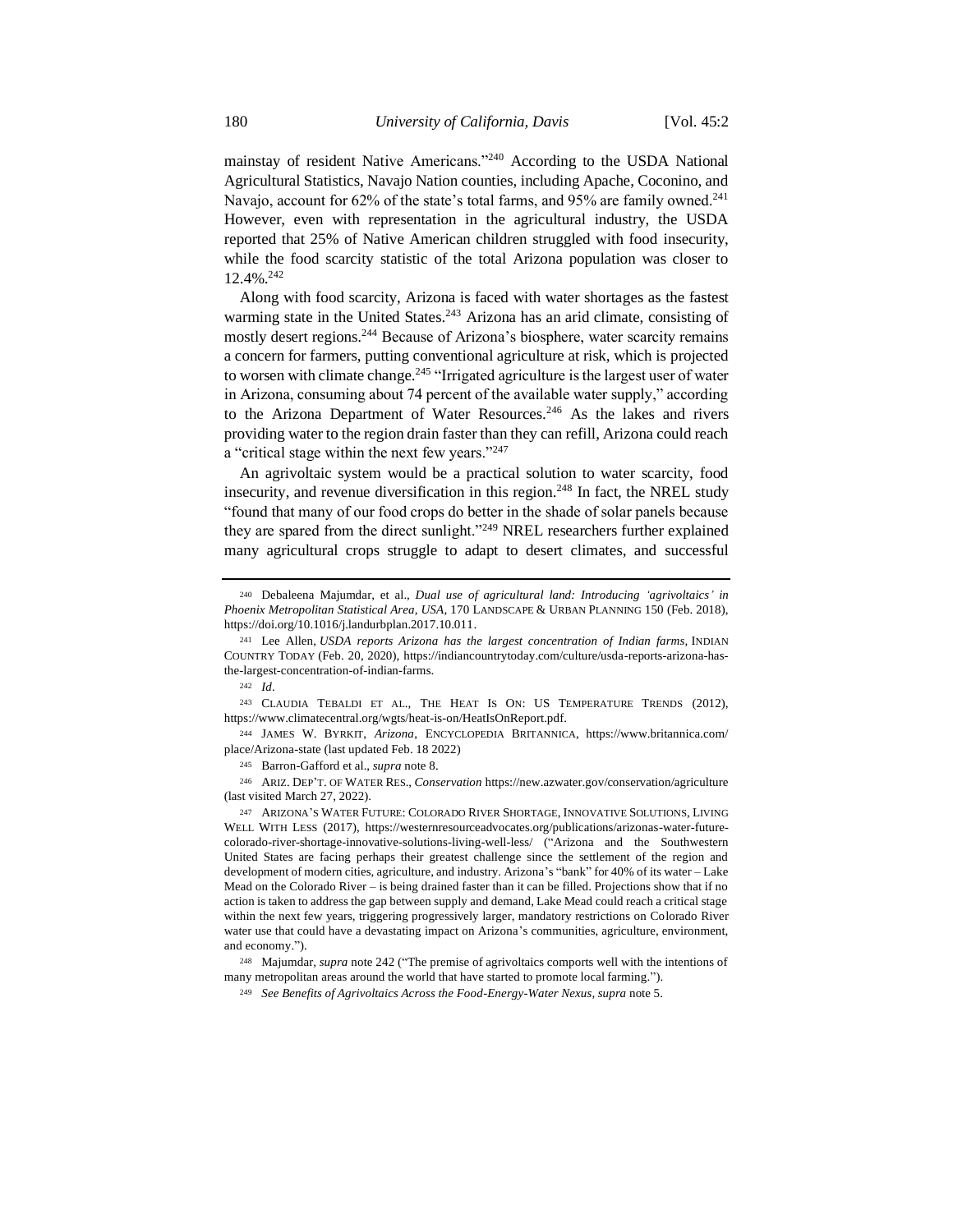cultivation requires intensive irrigation.<sup>250</sup> Alternatively, instead of using copious amounts of water, mimicking some of the natural adaptations used by dry-climate plants would help reduce water usage and create crop resiliency.<sup>251</sup> One example of natural adaptation in harsh habitats is seen when crops grow in the shade of other cover plants, a harmonious occurrence agrivoltaics imitates.<sup>252</sup>

While Arizona does not currently have regulations involving agrivoltaics, it is the host state to one of the most influential agrivoltaic studies in the United States.<sup>253</sup> With the research conducted at the University of Arizona, in partnership with NREL, agrivoltaics is proven to be a beneficial, synergistic solution to clean energy and food production.<sup>254</sup> Creating an affordable path to the purchase and implementation of an agrivoltaics system is crucial to mitigate the negative effects of climate change.

#### 3. Maryland

Agriculture remains the largest commercial industry in Maryland, and accounts for the largest single land use.<sup>255</sup> The eastern shore of Maryland holds the majority of crop and agricultural land, with 48% of total land use identified as agricultural, followed by woodland and coastal wetlands.<sup>256</sup>

In 1910, census data shows that at their peak number, there were 6,382 Black farmers in the state of Maryland.<sup>257</sup> Today, there are only 277 Black farmers reported in the Maryland Census.<sup>258</sup> Black farmers represent 1.3% of the farmer population in the state, $259$  a number well below the 29.72% of Black citizens that make up the state's population.<sup>260</sup> While Maryland has a higher average of people identifying as Black or African American, in comparison to the 13.4% shown in the United States census, that population is underrepresented in the farming

<sup>256</sup> JUDITH M. DENVER, ET AL., WATER QUALITY IN THE DELMARVA PENINSULA DELAWARE, MARYLAND, AND VIRGINIA, 1999-2001: USGS CIRCULAR 1228 (2013).

<sup>250</sup> *See generally* Barron-Gafford et al., *supra* note 8.

<sup>251</sup> *See generally Id.*

<sup>252</sup> *See generally Id.*

<sup>253</sup> *See generally Id.*

<sup>254</sup> *See* Brean, *supra* note 81.

<sup>255</sup> *Maryland at a Glance*, MARYLAND AGRICULTURE & FARMING, https://msa.maryland.gov/ msa/mdmanual/01glance/html/agri.html (last visited Apr. 22, 2021), ("Agriculture is the largest commercial industry in Maryland, employing some 350,000 people, including nearly 6,000 full-time farmers, and contributing some \$8.25 billion annually to the economy. Agriculture also remains the largest single land use in the State, 2 million acres, or roughly 32 percent of total land area used for farming in 2021.").

<sup>257</sup> 6 U.S. DEPT. OF AGRIC. CENSUS 699, 725 (1910)

<sup>258</sup> 1 U.S. DEPT. OF AGRIC. MD. CENSUS 62, 62 (2017).

<sup>259</sup> *Id.*

<sup>260</sup> *Maryland Population*, POPULATIONU, http://www.populationu.com/us/maryland-population (last visited 3/11/2022).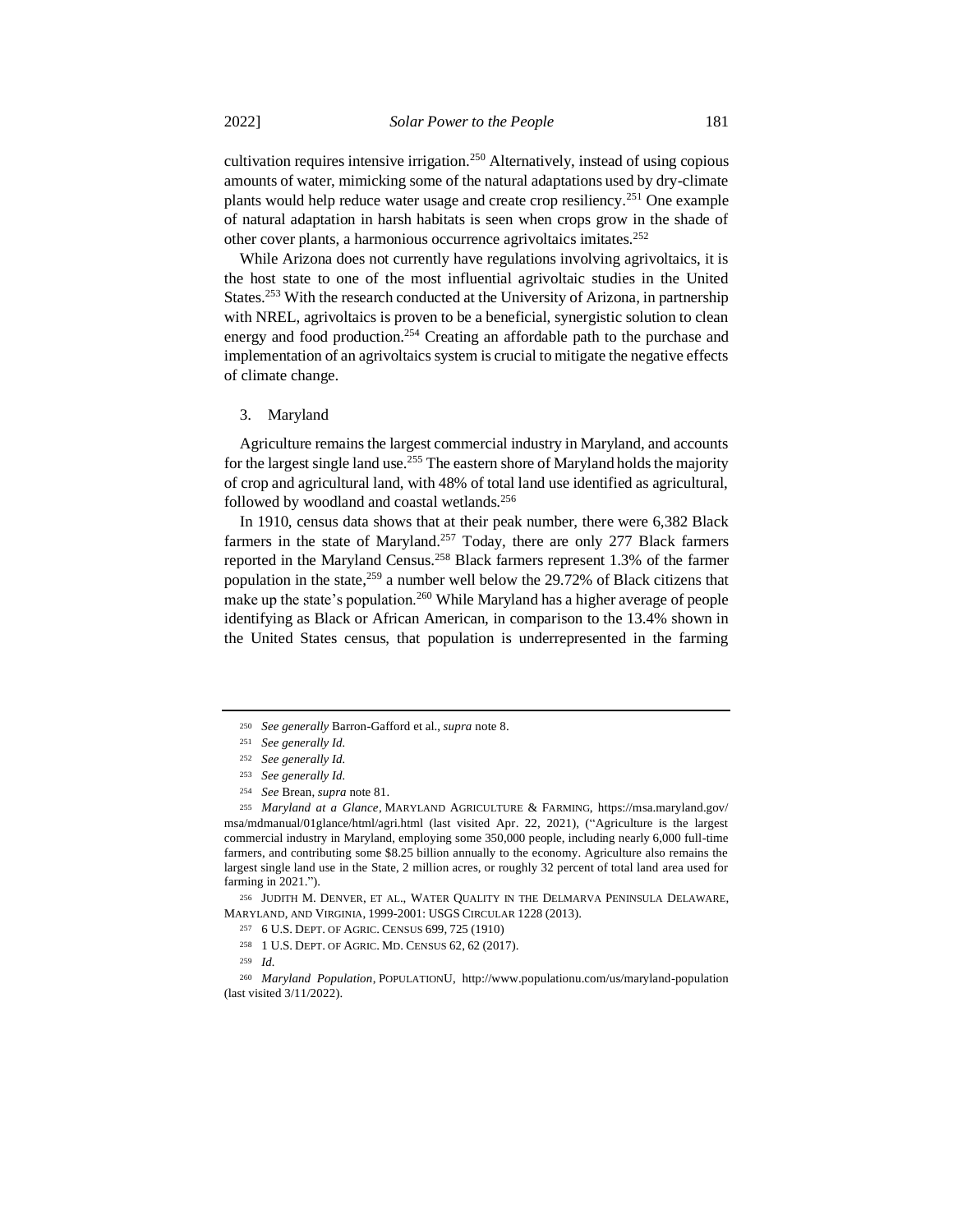industry.<sup>261</sup> With "legal loopholes that made it possible for land to be taken from Black farmers and discrimination in laws that make it more difficult to pass down land," Black farmers in Maryland have lost the majority of their land. <sup>262</sup>

Additionally, the lack of infrastructure and access to capital has caused many Black and minority farmers to lose their acreage.<sup>263</sup> Due to price fluctuation and a decreased demand for American crops, many farmers are forced to switch to commodity crops and animal husbandry.<sup>264</sup> This is true for the eastern shore, which once grew "a diversity of staple produce crops, or 'truck crops,' including sweet potatoes, tomatoes, green peppers, snap beans, lima beans, and more."<sup>265</sup> Today, most farmers on the Eastern Shore grow corn, soy, or raise poultry.<sup>266</sup>

With the introduction of agrivoltaics, farmers could continue to raise chickens under the panels or return to more profitable crop production with the added financial stability the solar production provides. Studies have shown that certain truck crops, such as tomatoes and green peppers, have thrived underneath solar panels.<sup>267</sup> By creating a federal incentive allowing minority farmers the ability to afford energy infrastructure and in turn diversify their income, farmers would have higher retention of landownership.<sup>268</sup>

Maryland is currently considering legislation to "Promote Complementary Practices Like agrivoltaics and Pollinator Habitat," but require further research into "other states/regions in order to better understand the feasibility of dual-use farming in Maryland."<sup>269</sup> Maryland's acknowledgment of agrivoltaics is encouraging, but progress to lower carbon emissions in our atmosphere requires

<sup>263</sup> Hannah Jo. King, NEEDS ASSESSMENT OF BLACK FARMERS ON THE DELMARVA PENINSULA: NEW RESEARCH TO RECOMMEND INTERVENTION PRIORITIES, 17-18 (2016), https://www.thecommonmarket.org/assets/uploads/reports/Needs-assessment-of-black-farmers-onthe-delmarva-peninsula-screen-publication.pdf.

<sup>264</sup> *Id.* at 8, ("On the Eastern Shore today, poultry operations are concentrated on fewer and larger farms, while corn, wheat and soybeans have grown up as the most common commodity crops.").

<sup>267</sup> *See generally* Barron-Gafford et al., *supra* note 8.

<sup>261</sup> *QuickFacts*, U.S. CENSUS BUREAU (July 1, 2019), https://www.census.gov/quickfacts/ fact/table/US/RHI225219#RHI225219.

<sup>262</sup> Hannah Himes, *'This Is for Us': A Look at Inequity in Local Agriculture*, FREDERICK NEWS POST, July 21, 2020, https://www.fredericknewspost.com/news/economy\_and\_business/this-is-forus-a-look-at-inequity-in-local-agriculture/article\_025ec764-61c7-5c28-b774-267c6cf131e3.html. (specifically stating that "as recently as 1997, the Agriculture Department determined that in the southeastern U.S., loan applications from Black farmers took three times as long to be processed as for white farmers.").

<sup>265</sup> *Id.*

<sup>266</sup> *Id*.

<sup>268</sup> King, *supra* note 264, at 18 ("Interview respondents also noted the need to have access to debtfree capital and infrastructure. Given the history of loan discrimination towards the African American community, particularly in agriculture, the hesitation for black farmers to take on debt is not surprising . . . .").

<sup>269</sup> GOVERNOR'S TASK FORCE ON RENEWABLE ENERGY DEVELOPMENT AND SITING, FINAL REP., 56 (Aug. 14, 2020), https://governor.maryland.gov/wp-content/uploads/2020/09/REDS-Final-Report.pdf.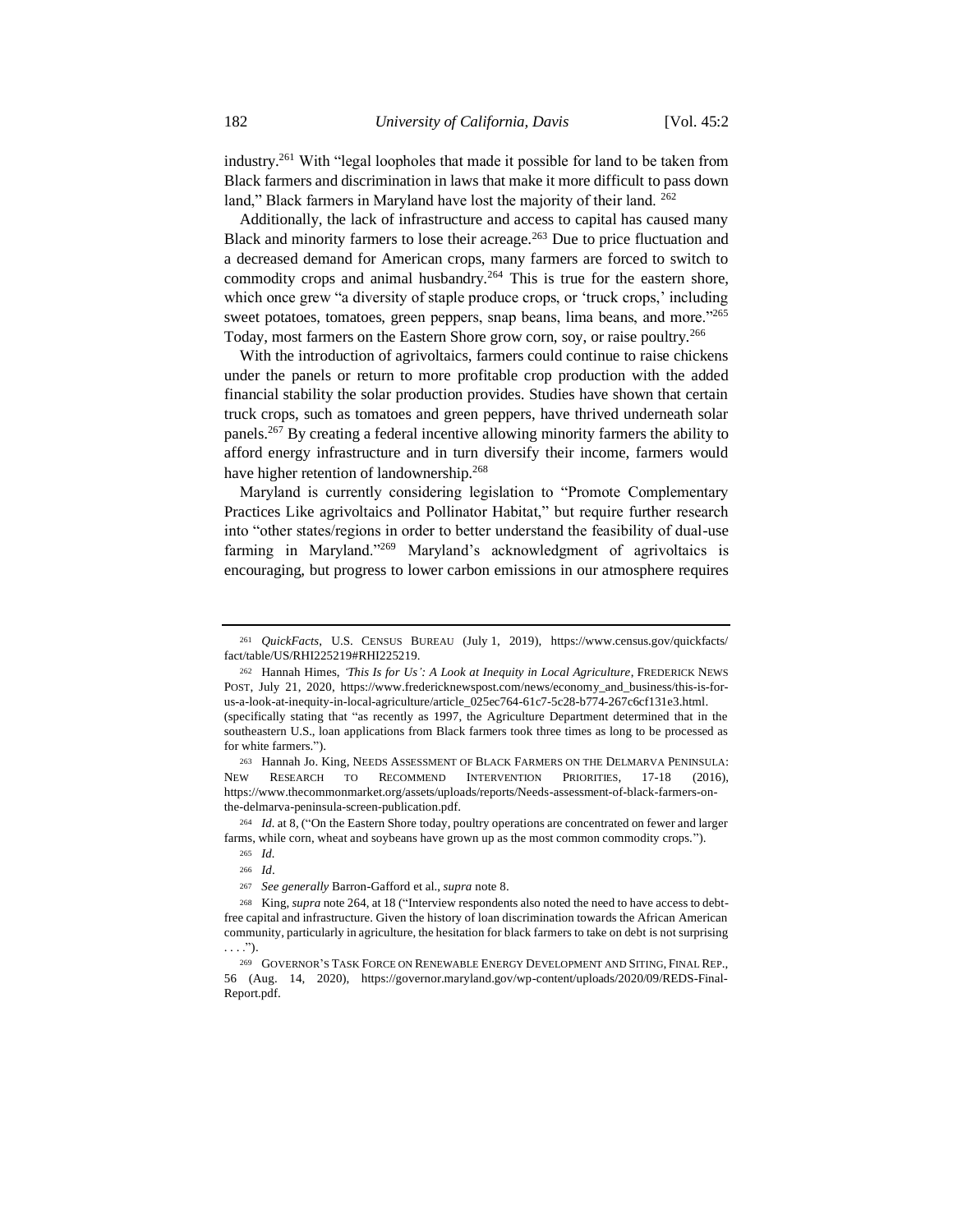urgency.<sup>270</sup> Creating a national incentive would provide the immediate funding required to implement agrivoltaics systems while allowing states time to refine their individual incentive programs.

#### V. CONCLUSION

The Biden administration has set ambitious goals to combat systemic racist practices against minority farmers and bolster rural energy and food security, while reaching carbon neutrality by 2035. Agrivoltaics has the potential to enable the achievement of many of the Biden administration's goals while supporting minority communities, clean energy infrastructure, and food security. While more research is warranted to perfect this technique, there is strong support for the colocation of PV modules and agricultural or horticultural production.

With so many potential benefits, incentives and clear regulations are needed to allow farmers the opportunity to diversify their income and generate clean energy while maintaining farming practices. The prohibitive up front capital cost is a main hurdle to the achievement of agrivoltaics. As sunsetting incentives and state zoning restrictions obstruct innovation through the application of agrivoltaics, it will be important for the Biden administration to offer additional financial help to struggling farmers, especially Black and Native American farmers who have historically been discriminated against.

New and creative methods of incentivizing carbon reducing farming practices could help support the implementation of agrivoltaics. With grants, subsidies, and incentives, the administration could jump start installations. The government has been successful with the introduction of the ITC, and a similar incentive for carbon sequestration such as a carbon bank could accomplish the same result focused on the agricultural community.

Finally, state guidance around agrivoltaic incentive programs could help standardize the incentives, allowing for more stability in investment. With more predictable incentive structures, developers can forecast the future of projects. This stability would allow for increased investment, benefiting farming communities. Where some states, such as Massachusetts, have shown significant accomplishments, there remains a lack of focus on low-income and marginalized communities. With states like Maryland and Arizona holding the majority of Black and Indigenous farming land, it is important for these states to adapt to our changing climate and empower these communities to achieve stability, electricity, and food security.

As the climate crisis continues to threaten our planet, new techniques to ensure food security and energy production are required, and agrivoltaics presents a revolutionary way to achieve those goals. With support from the Biden

<sup>270</sup> *See generally* Chris Carnevale, *New Report Shows Urgency of Picking Up Pace of Climate Action*, CLEAN ENERGY (Nov. 29, 2019), https://cleanenergy.org/blog/new-report-shows-urgency-ofpicking-up-pace-of-climate-action/.